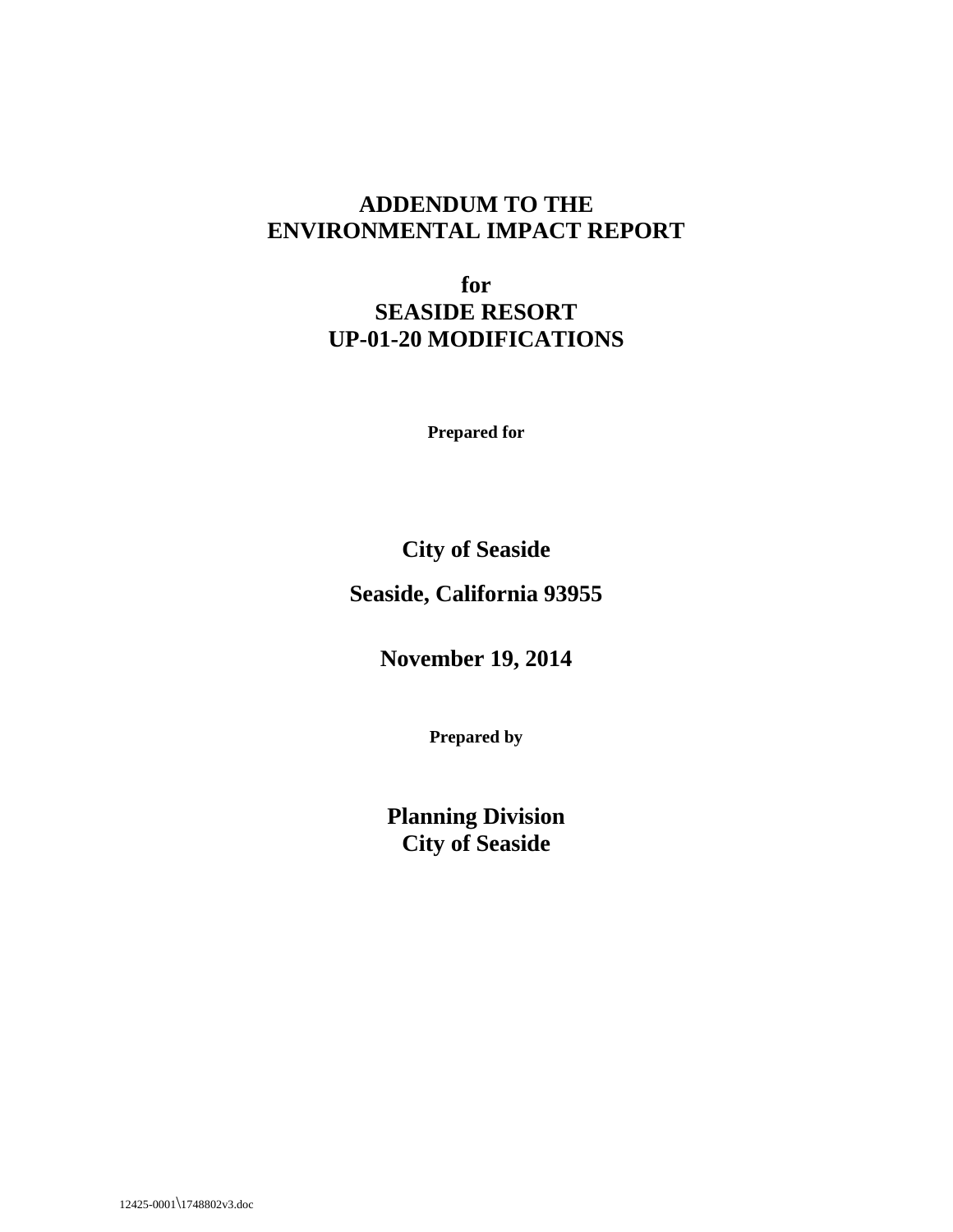### **TABLE OF CONTENTS**

### 1.  $2.$  $3.$  $\overline{4}$ . 5. 6. 7. 8.  $9<sub>r</sub>$

### Page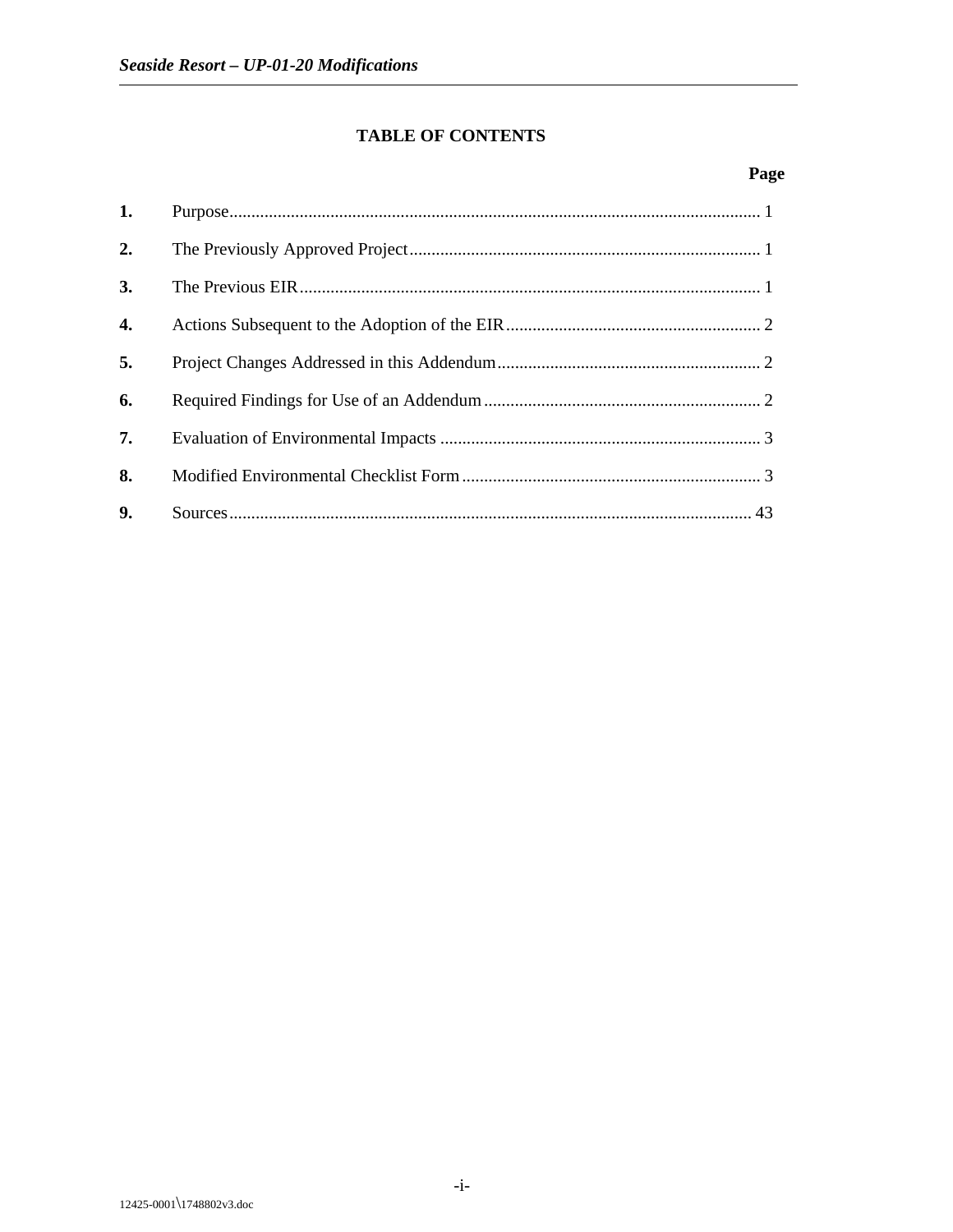## **ADDENDUM TO THE ENVIRONMENTAL IMPACT REPORT for SEASIDE RESORT – UP-01-20 MODIFICATIONS**

### **1. Purpose**

This Addendum is prepared to augment the previously adopted Seaside Resort Environmental Impact Report (EIR) that was certified by the City of Seaside on July 7, 2005 for the Seaside Resort. This certified EIR is hereinafter referred to as "the EIR." This Addendum, together with the above-mentioned EIR, serve as the environmental review of the proposed project, known generally as the Seaside Resort, and more fully described below, as required pursuant to the provisions of the California Environmental Quality Act (CEQA), Public Resources Code Section 21000 *et seq.* and the State and local CEQA Guidelines.

Pursuant to the provisions of CEQA and the State and local CEQA Guidelines, the City of Seaside is the Lead Agency and is charged with the responsibility of deciding whether or not to approve the proposed use permit UP-01-20 modifications. As part of the decision making process, the City is required to review and consider the potential environmental effects that could result from the modification of the project analyzed in the previously certified EIR.

### **2. The Previously Approved Project**

The project site is on the former Fort Ord military base in the City of Seaside. Figure 1, Project Location, shows the project site location in relation to the City of Seaside and the Monterey Peninsula cities. The project site consists of three parcels designated as Timeshare Parcel A, Timeshare Parcel B, and Timeshare Parcel C, all of which are part of the approved but not yet constructed Seaside Resort. Surrounding the project site are the existing Blackhorse and Bayonet golf courses and the parcel intended for construction of a hotel. Figure 2, Project Site and Vicinity, shows the three timeshare parcels in relation to existing golf courses and planned hotel uses near the project site. There are several golf course maintenance buildings on the project site. Nearby buildings are associated with the Bayonet and Blackhorse Golf Course and clubhouse.

The Seaside Resort was approved by the City of Seaside City Council and Redevelopment Agency on July 7, 2005 by Resolution No. 05-044. The approvals included a vesting tentative map (TM-01-03), design review of the entire project (BAR-01-27), site plan review for the hotel (SPR-01-03), a use permit for on-sale alcoholic beverages (UP-04-22), a use permit for timeshares (UP-01-20), a use permit for residential uses (UP-01-21), and a conveyance agreement and disposition and development agreement between the former Redevelopment Agency of the City of Seaside and the developer (DA-01-01). The approvals authorized development of a 330 room hotel, 170 timeshare units (225 units if each lock-off portion is rented separately), and 125 single family residential lots.

### **3. The Previous EIR**

The City previously certified the EIR for the Seaside Resort project on July 7, 2005. The EIR analyzed the potential environmental impacts of the Seaside Resort project. The draft EIR was circulated for public review from August 19, 2002 to October 2, 2002, and a revised draft EIR (Revised EIR), focusing on new information on traffic and water supply, was circulated from May 6, 2004 to June 7, 2004. The EIR determined that the Seaside Resort would not have the potential for creating a significant environmental effect on any environmental resource except with respect to aesthetics, air quality, biology, cultural resources, geology, hazards and hazardous materials, hydrology, land use planning, noise, police and fire services, transportation, wastewater, solid waste disposal capacity, and water supply. With respect to all of these potentially significant impacted areas and resources, the EIR identified feasible mitigation measures for each impact that reduce the level of impact to less than significant except for transportation impacts, as identified in the EIR. Mitigation measures were imposed to lessen the impacts of the project as described in the Mitigation Monitoring Program.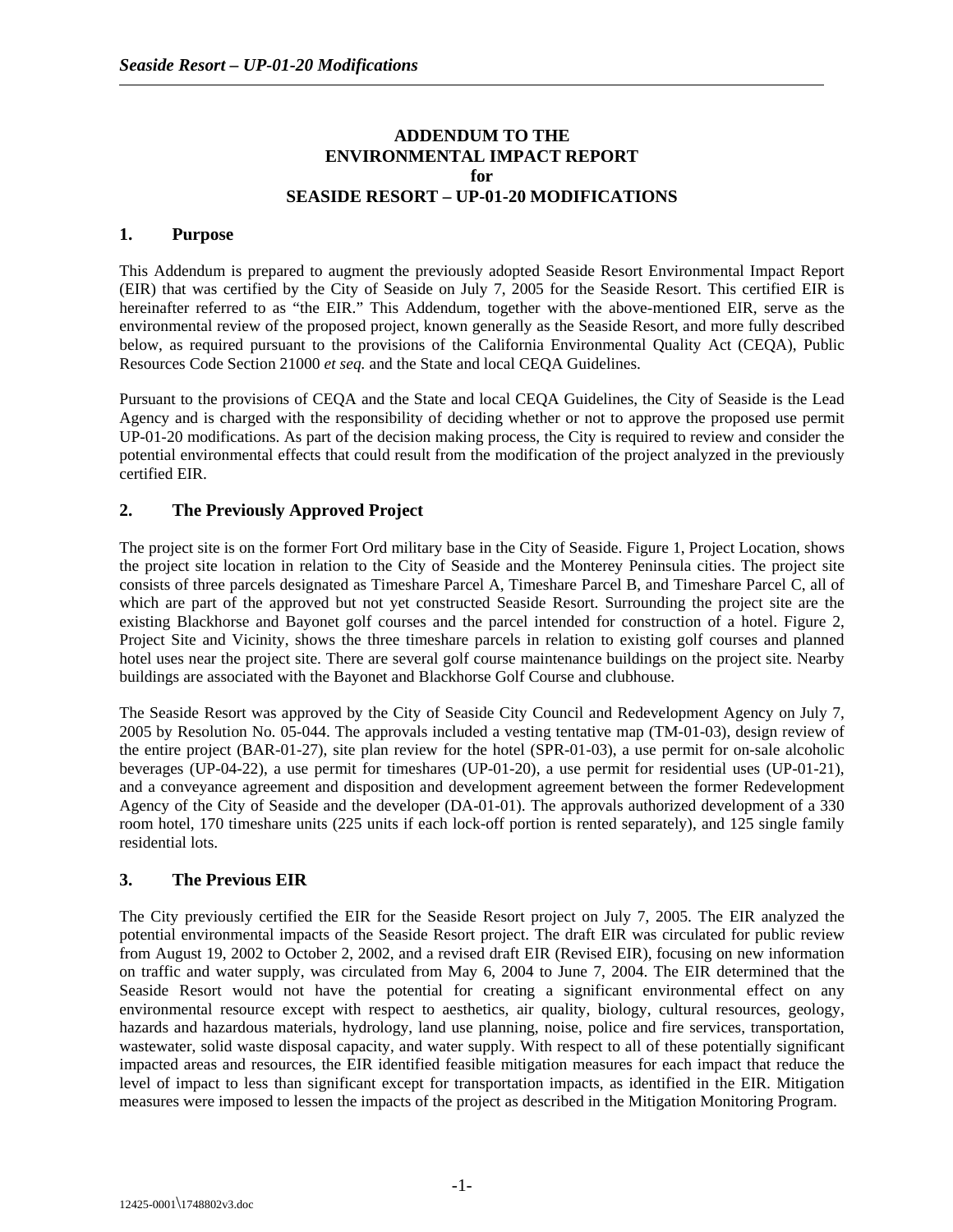### **4. Actions Subsequent to the Adoption of the EIR**

Subsequent to the certification of the EIR on July 7, 2005, and the approval of the Seaside Resort project, the City and the developer entered into an amended and restated disposition and development agreement, which was approved on February 5, 2014. The amended and restated disposition and development agreement adds provisions for the developer to pay off a Seaside Redevelopment Agency loan; extends project timelines; and allows for flexibility in the development of the timeshare parcels. The amended and restated disposition and development agreement allows the planned 330 room hotel to be constructed at 275 rooms, which could allow for additional development intensity on the timeshare parcels, although overall development would remain essentially the same. Seaside Resort Development LLC (the "Applicant") has applied for a modification and revision to the Seaside Resort by way of an amendment to use permit UP-01-20, which was issued for the timeshare parcels.

## **5. Project Changes Addressed in this Addendum**

The amendment to use permit UP-01-20 would modify the permit to align the allowed range of uses with those authorized by the amended and restated disposition and development agreement. Specifically, instead of only timeshare units on the three timeshare parcels, the developer would have the option of constructing hotel rooms, interval units, fractional units, residential units (which may or may not be subject to a formal condominium regime) or lots, other legal forms of ownership permitted by applicable law, or any combination thereof. The number of units could be fewer or more than 170, but must remain within substantial conformance with the environmental constraints described in the EIR and the water allocation for the Resort project previously approved by the Seaside City Council. Based on water supply constraints, the estimated maximum number of units within the timeshare parcels is 225. The proposed project does not include any changes to development standards on the timeshare parcels. Structures constructed under the proposed modifications to the conditional use permit would be physically similar to structures that would be constructed under the approved conditional use permit.

In response to the application, this Addendum to the EIR was prepared to consider the impacts associated with the modifications and changes to the Seaside Resort. This Addendum focuses on the changes between the project as previously evaluated and as approved, and the modifications that the Applicant is proposing and included in the amendment to conditional use permit UP-01-20.

### **6. Required Findings for Use of an Addendum**

Section 15164 of the State CEQA Guidelines states that an Addendum to an earlier Mitigated Negative Declaration or EIR shall be prepared if some changes or additions are necessary to the previously adopted document, but none of the conditions described in Section 15162 calling for preparation of a subsequent Mitigated Negative Declaration or EIR have occurred. Section 15162 of the State CEQA Guidelines identifies the conditions that require preparation of a subsequent EIR. A proposed change in a project will require preparation of a subsequent environmental document if:

- *A. Substantial changes in the project are those that would require major revision of the previous environmental document due to the involvement of new significant environmental effects, or if a substantial increase in the severity of previously identified significant effects has occurred.*
- *B. Substantial changes in circumstances are those defined as those that would require major revisions of the previous environmental document in order to describe and analyze new significant environmental effects, or any changes that would cause a substantial increase in the severity of the previously identified significant effects.*
- *C. New information of substantial importance, which was not known and could not have been known with the exercise of reasonable diligence at the time the previous EIR was certified as complete or the Negative Declaration was adopted, shows any of the following:*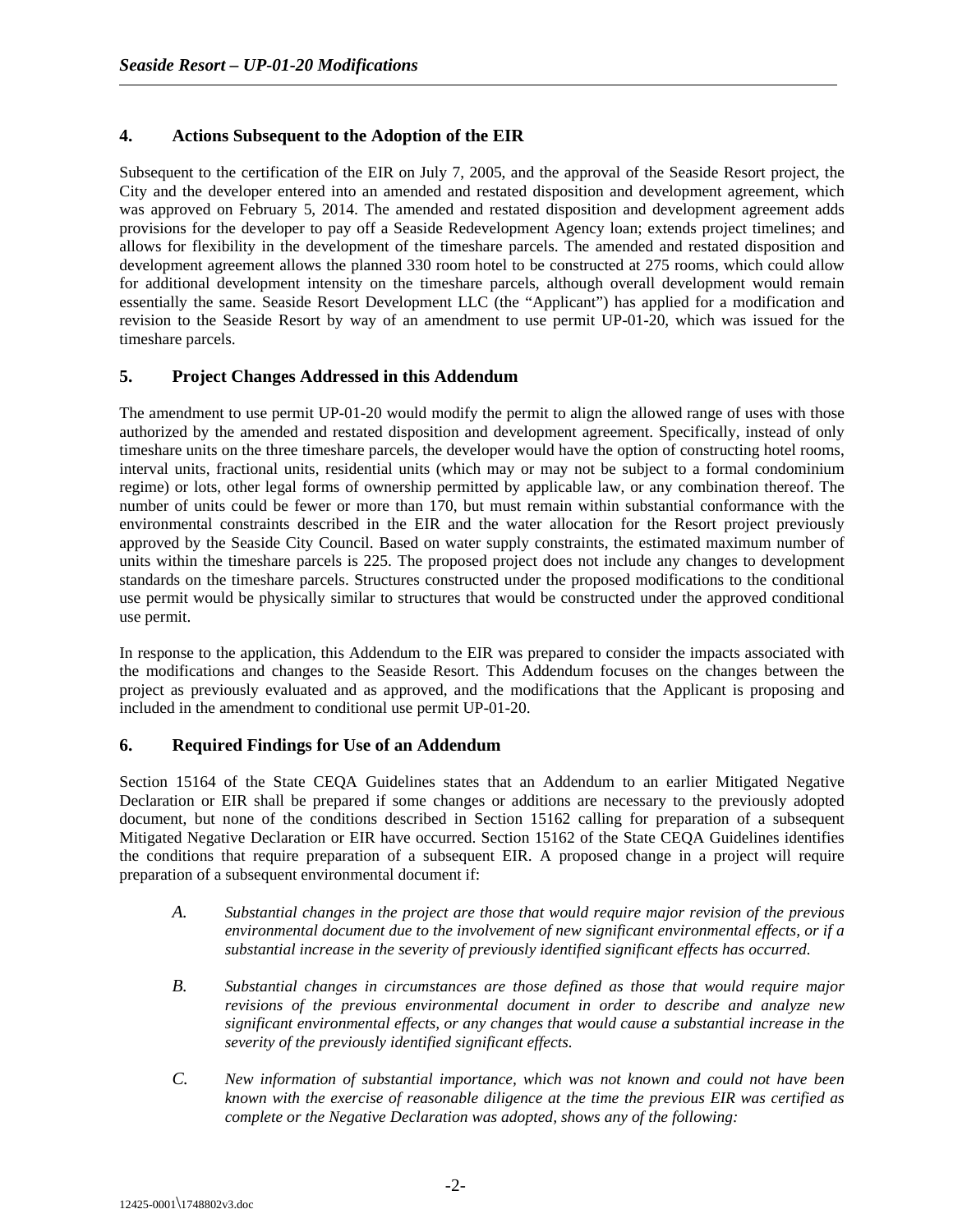- (1) The project will have one or more significant effects not discussed in the previous environmental document;
- (2) The significant effects previously examined will be substantially more severe than identified in the previous environmental document;
- (3) Mitigation measures or alternatives previously found not to be feasible would in fact be feasible, and would substantially reduce one or more significant effects of the project, but the project proponent declines to adopt the mitigation measures or alternatives; or
- (4) Mitigation measures or alternatives that are considerably different from those analyzed in the previous environmental document would substantially reduce one or more significant effects on the environment, but the project proponent declines to adopt the mitigation measures or alternatives.

If none of the above conditions are met, the City may prepare an Addendum in order to make minor changes to the previously adopted Environmental Impact Report and to document the City's analysis as to why no further environmental review is required.

In performing the required analysis and determining that the criteria is met for use of an Addendum, this Addendum relies on use of a Modified Environmental Checklist Form, as suggested in Section 15063(d)(3) of the State CEQA Guidelines. Section 8 of this document contains the Modified Environmental Checklist Form and explains the basis for each response to the questions on that Form. This Addendum has evaluated the changes to the Seaside Resort project between the project as proposed under the previously-certified EIR in 2005 and the proposed Seaside Resort now presented, and measures the impacts of those changes against the checklist of questions presented in Section 8 of this document.

Based on this analysis and the information contained in this Addendum, there is no evidence that the proposed project requires major changes to the EIR. Comparison of the previous project with the proposed project, as described in Section 5 of this document, indicates that there are no new significant environmental impacts associated with implementation of the Seaside Resort. In addition, there is no substantial evidence that the circumstances under which the project is undertaken have substantially changed and there is no evidence of new or more severe environmental impacts arising out of the proposed changes to the Seaside Resort. There is also no evidence of new information which was not known and could not have been known at the time the EIR was certified.

### **7. Evaluation of Environmental Impacts**

As indicated above, the Modified Environmental Checklist Form included in Section 8 of this Addendum was used to identify the potential environmental effects of the proposed project changes. Each project change was referenced against the standard environmental categories listed in Appendix G of the State CEQA Guidelines. In this case, the proposed project changes do not include any change to the development standards on the timeshare units, and the proposed modifications to the use permit UP-01-20 would result in structures physically similar to structures that would have been constructed under the approved timeshare use permit UP-01-20. Additionally, the proposed project would result in similar or fewer vehicular trips. Consequently, the changes lessen the potential impacts of the project, and do not create new or more severe impacts from the project.

### **8. Modified Environmental Checklist Form**

This Checklist Form is used to compare the anticipated environmental effects of the project with those disclosed in the previous EIR and to review whether any of the conditions set forth in Section 15162 of the State CEQA Guidelines requiring preparation of a subsequent environmental document are met. The Form is used to review the potential environmental effects of the proposed project for each of the following areas: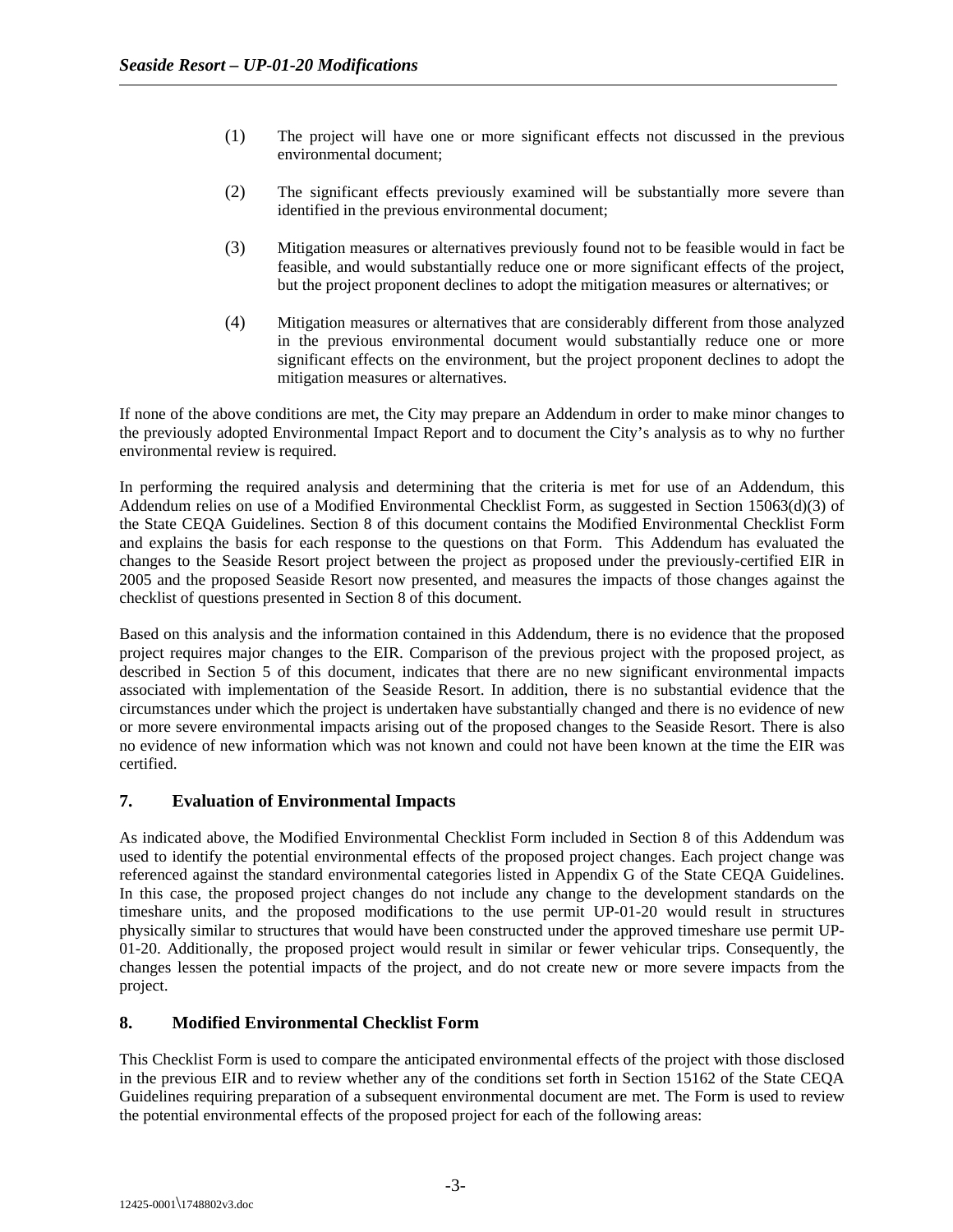| Aesthetics                      | <b>Agricultural and Forestry</b><br>Resources | Air Quality                           |
|---------------------------------|-----------------------------------------------|---------------------------------------|
| <b>Biological Resources</b>     | <b>Cultural Resources</b>                     | Geology /Soils                        |
| <b>Greenhouse Gas Emissions</b> | Hazards & Hazardous Materials                 | Hydrology / Water Quality             |
| Land Use / Planning             | <b>Mineral Resources</b>                      | <b>Noise</b>                          |
| Population / Housing            | <b>Public Services</b>                        | Recreation                            |
| Transportation/Traffic          | Utilities/Service Systems                     | Mandatory Findings of<br>Significance |

There are six possible responses to each of the questions included on the Form:

- *A. This response is used when the project has changed to such an extent that major revisions of the previous EIR are required due to the involvement of new significant environmental effects or an increase in the severity of the previously identified significant effects.*
- *B. This response is used when the circumstances under which the project is undertaken have changed to such an extent that major revisions of the previous EIR are required because such changes would result in the project having new significant environmental effects or would substantially increase the severity of the previously identified significant effects.*
- *C. This response is used when new information of substantial importance, which was not known and could not have been known with the exercise of reasonable diligence at the time the previous EIR was adopted, shows that the project would have a new significant environmental effect or more severe significant effect than identified in the previous EIR.*
- *D. This response is used when new information of substantial importance, which was not known and could not have been known with the exercise of reasonable diligence at the time the previous EIR was adopted, shows:* 
	- (1) The significant environmental effects of the project could be substantially reduced through imposition of mitigation measures or alternatives that although previously found to be infeasible are in fact now feasible, but the project proponent declines to adopt them; or
	- (2) The significant environmental effects of the project could be substantially reduced through imposition of mitigation measures or alternatives that are considerably different from those analyzed in the previous EIR, but the project proponent declines to adopt them.
- *E. This response is used when: (1) the potential impact of the project is determined to be below known or measurable thresholds of significance and would not require mitigation; or (2) there are no changes in the project or circumstances and no new information that would require the preparation of a new EIR and/or EIR pursuant to Public Resources Code Section 21166 and Section 15162 of the State CEQA Guidelines.*
- *F. This response is used when the proposed project does not have any measurable environmental impact.*

The Form, and accompanying evaluation of the responses, provide the information and analysis upon which the City of Seaside makes its determination that no subsequent environmental document is required for the Seaside Resort and proposed modifications to use permit UP-01-20.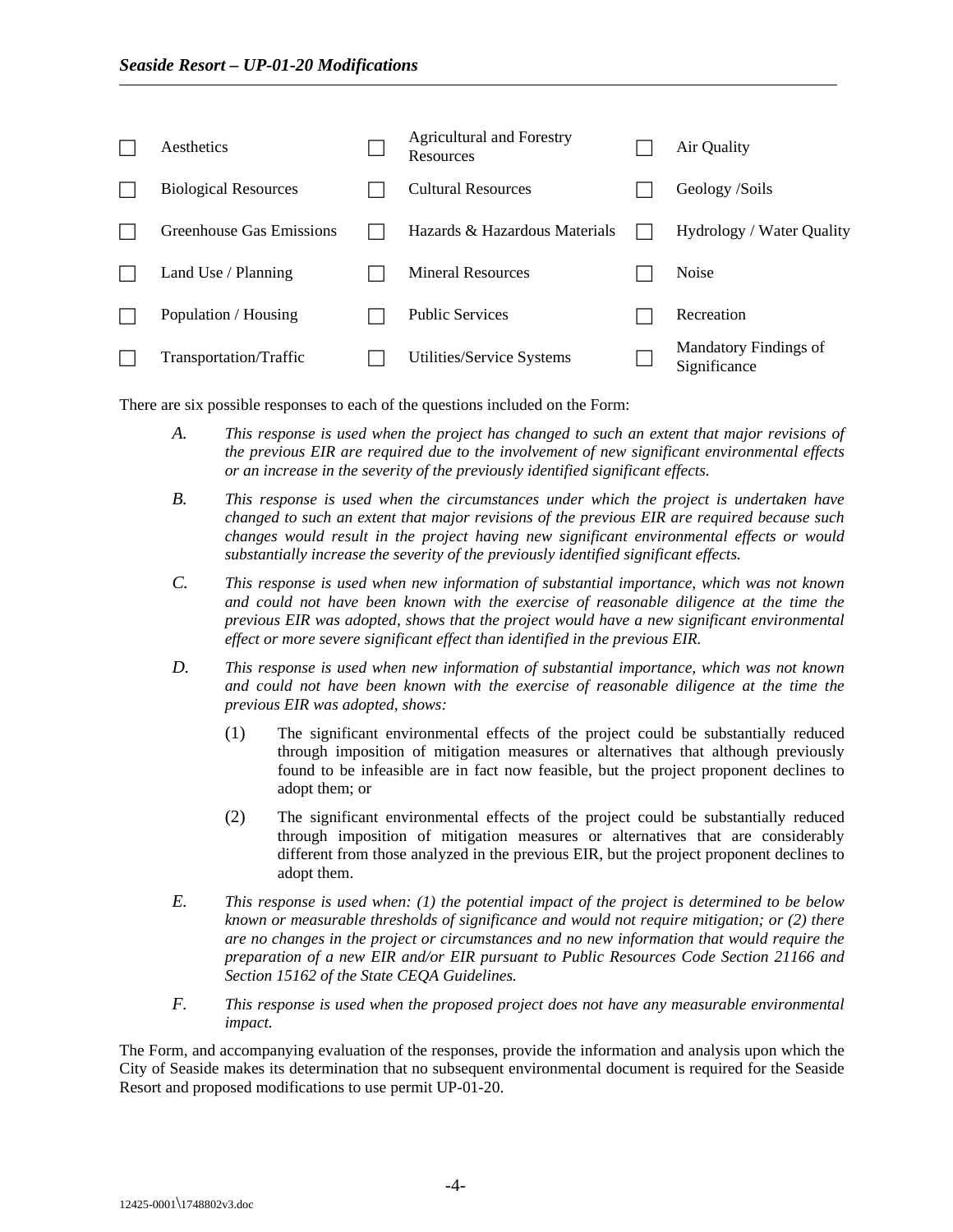Figure 1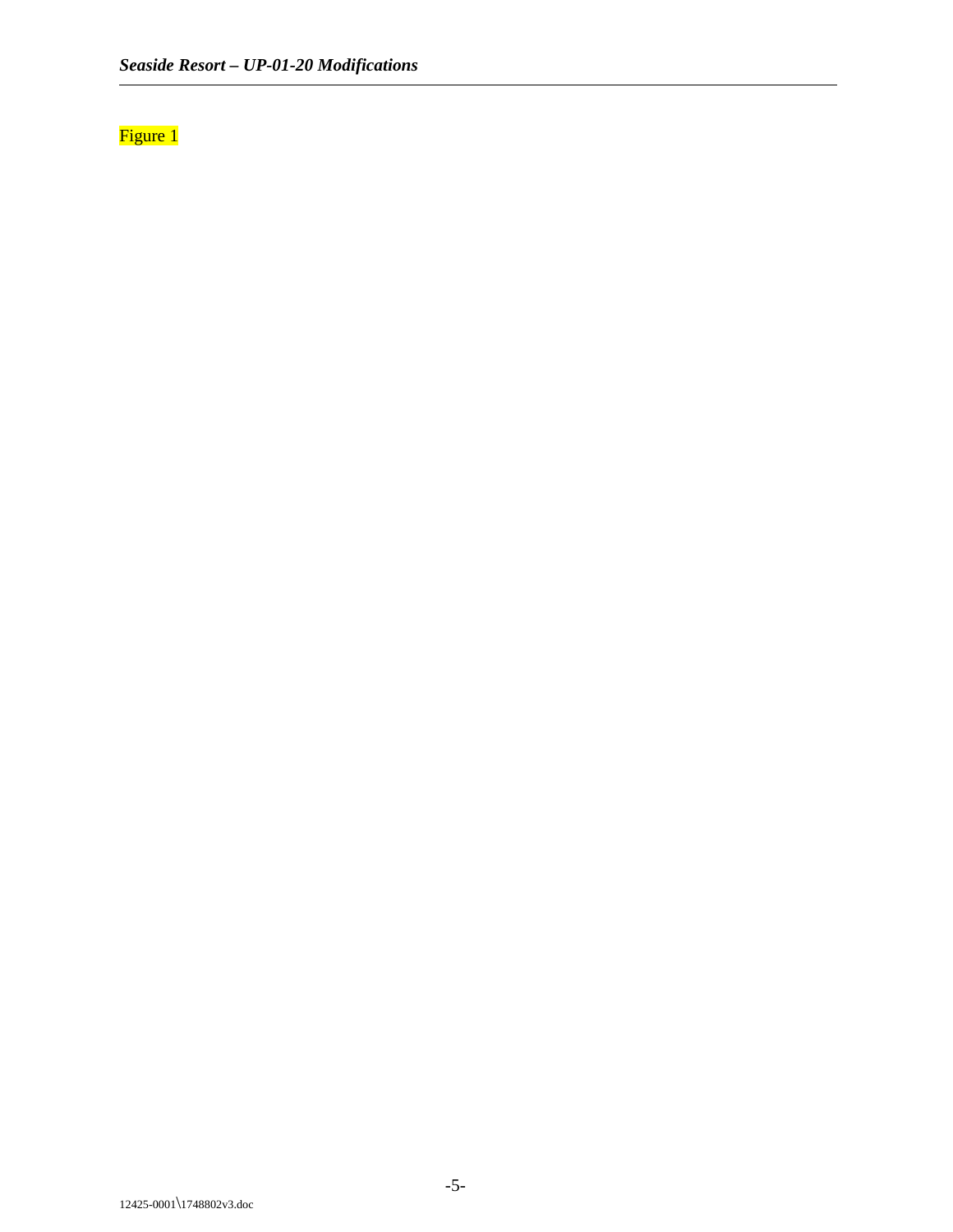*This side intentionally left blank.*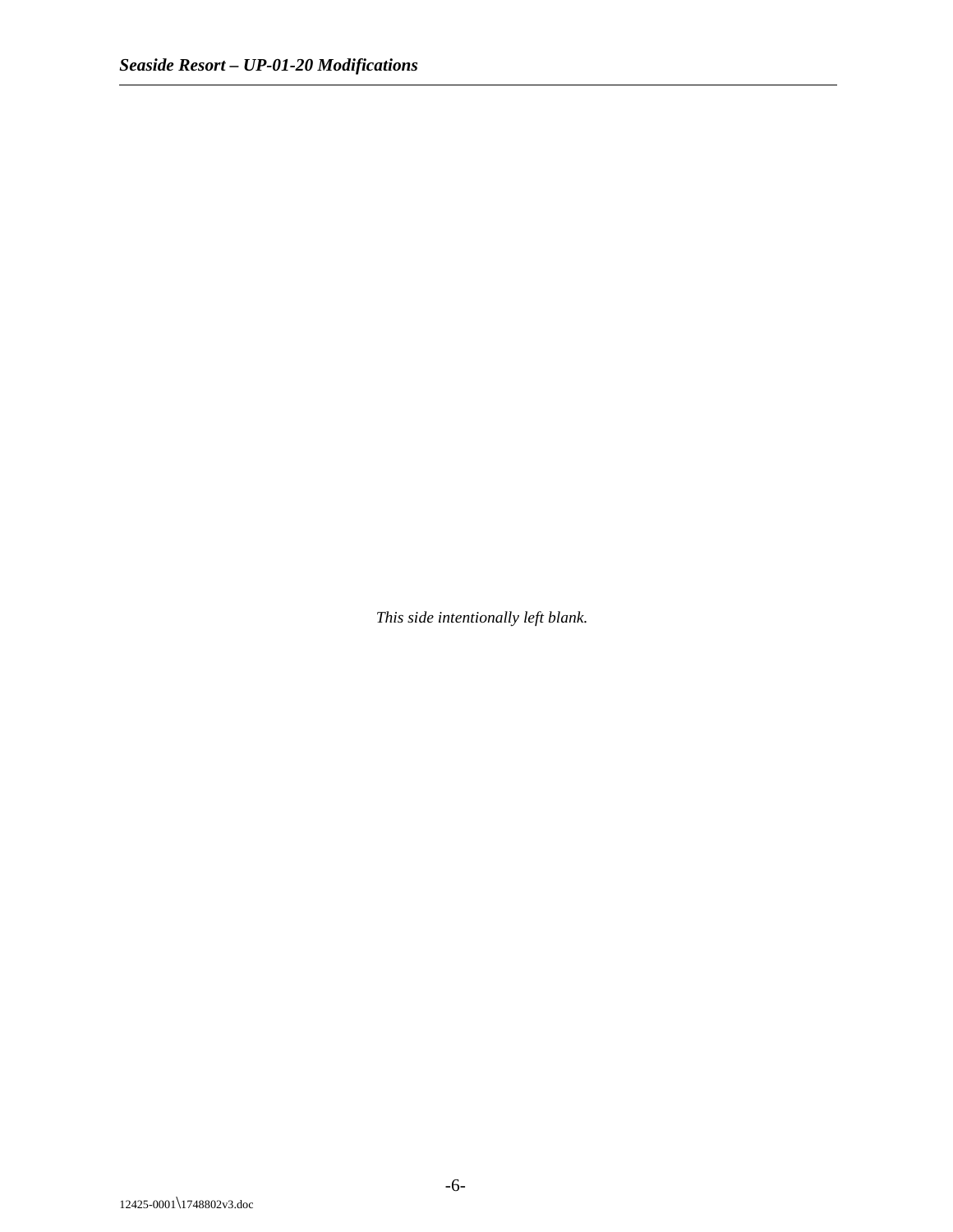Figure 2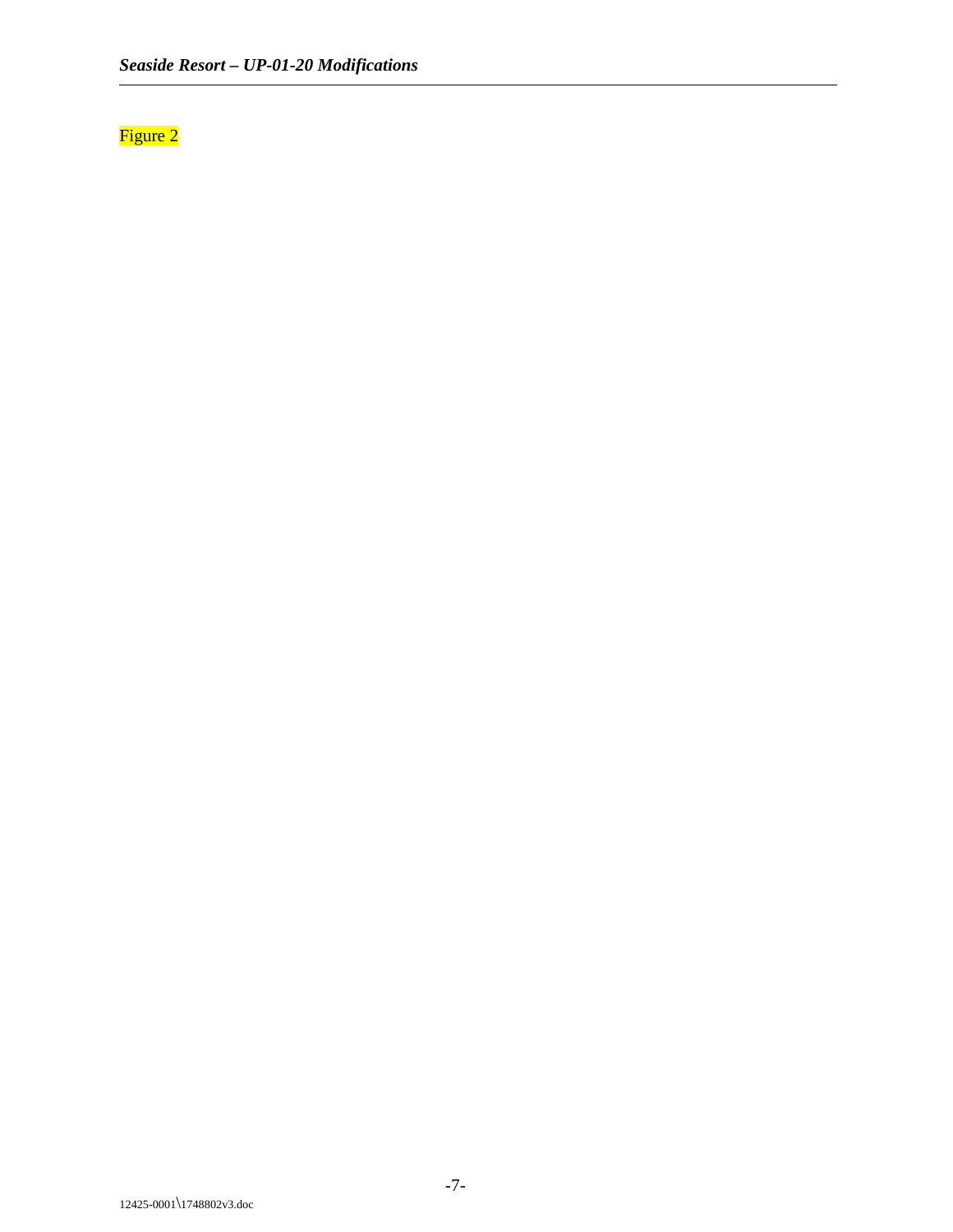*This side intentionally left blank.*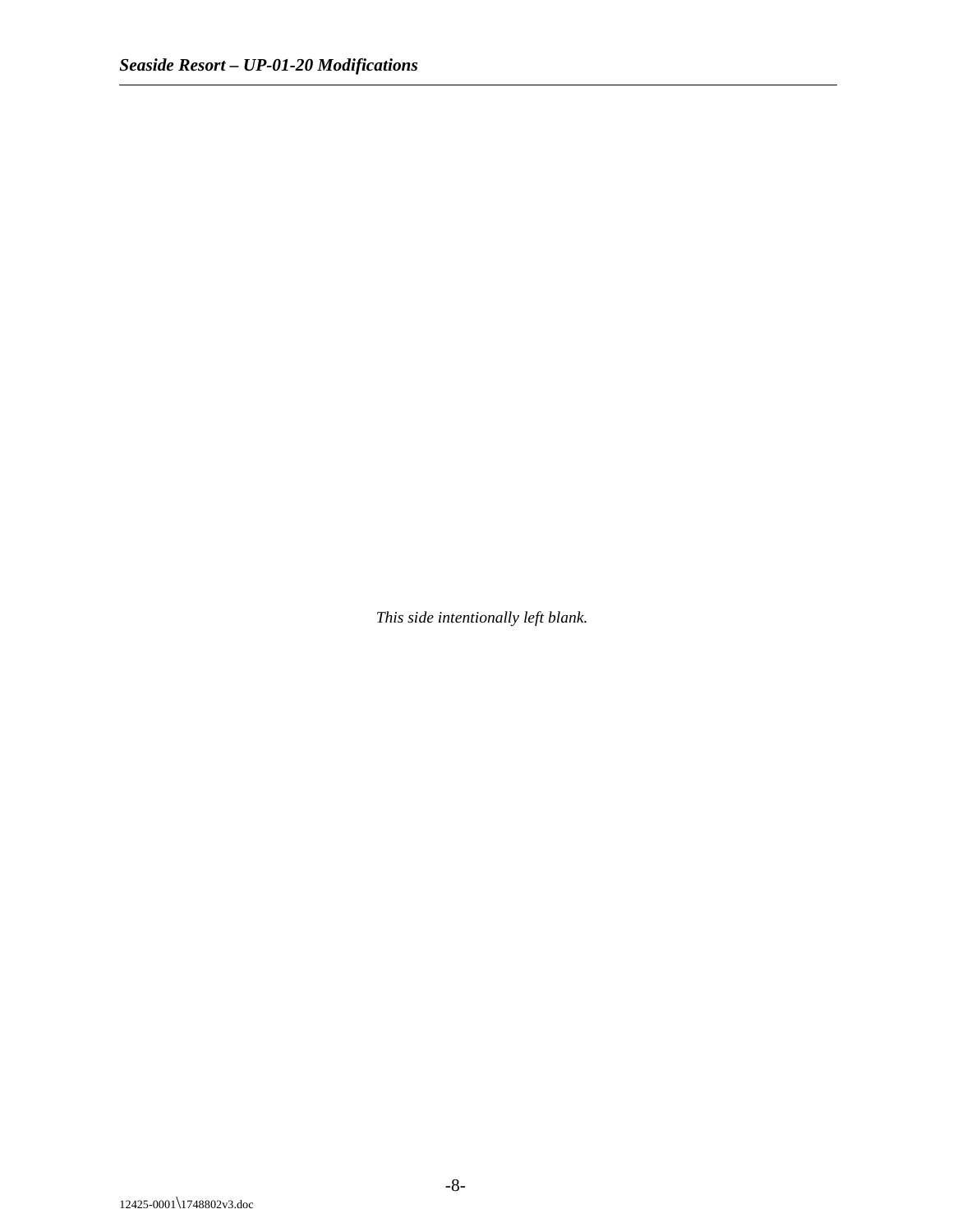|                                   | <b>Issues and Supporting Information Sources</b>                                                                                                                               | Substantial<br>Change in<br>Project<br>Requiring<br>Major EIR<br><b>Revisions</b> | Substantial<br>Change in<br>Circumstances<br>Requiring<br>Major EIR<br>Revisions | New<br>Information<br>Showing<br>New or<br>Greater<br>Significant<br>Effects than<br>Previous<br>EIR | New<br>Information<br>Showing<br>Ability to<br>Reduce, but<br>not Eliminate<br>Significant<br>Effects in<br>Previous EIR | Less than<br>Significant<br>Impact/No<br>Changes or<br><b>New</b><br>Information<br>Requiring<br>Preparation of<br>an EIR | No<br>Impact |
|-----------------------------------|--------------------------------------------------------------------------------------------------------------------------------------------------------------------------------|-----------------------------------------------------------------------------------|----------------------------------------------------------------------------------|------------------------------------------------------------------------------------------------------|--------------------------------------------------------------------------------------------------------------------------|---------------------------------------------------------------------------------------------------------------------------|--------------|
| I. AESTHETICS. Would the project: |                                                                                                                                                                                |                                                                                   |                                                                                  |                                                                                                      |                                                                                                                          |                                                                                                                           |              |
| a)                                | Have a substantial adverse effect on a<br>scenic vista? (6, 8, 9, 10)                                                                                                          |                                                                                   |                                                                                  |                                                                                                      |                                                                                                                          | ✓                                                                                                                         |              |
| b)                                | Substantially damage scenic<br>resources, including, but not limited<br>to, trees, rock outcroppings, and<br>historic buildings within a state scenic<br>highway? $(6, 8, 10)$ |                                                                                   |                                                                                  |                                                                                                      |                                                                                                                          |                                                                                                                           |              |
| C)                                | Substantially degrade the existing<br>visual character or quality of the site<br>and its surroundings?<br>(6, 8, 9, 10)                                                        |                                                                                   |                                                                                  |                                                                                                      |                                                                                                                          | ✓                                                                                                                         |              |
| d)                                | Create a new source of substantial<br>light or glare which would adversely<br>affect day or nighttime views in the<br>area? $(6, 8, 10)$                                       |                                                                                   |                                                                                  |                                                                                                      |                                                                                                                          | ✓                                                                                                                         |              |

The City reviewed each of the aesthetics checklist questions in light of proposed modifications to use permit UP-01-20, as discussed below:

- a. The EIR indicates that the timeshare units would not significantly affect scenic vistas only a few of the timeshare buildings would be visible to travelers on General Jim Moore Boulevard, and only briefly. The proposed project could result in more or fewer timeshare (or physically similar) buildings – the upper limit is 225 units. However, the buildings, even if there were more units, would be only briefly visible and have a less-than-significant impact on scenic vistas.
- b. The project site is not within a State scenic highway corridor.
- c. The EIR indicates that a few of the timeshare units might be briefly visible to travelers on General Jim Moore Boulevard, but would have a less-than-significant impact on visual character. The proposed project could result in more or fewer timeshare (or physically similar) buildings – the upper limit is 225 units. However, the buildings, even if there were more units, would be only briefly visible and have a less-than-significant impact on visual character.
- d. The EIR did not identify any impacts from light or glare. The proposed project would not result in significant new light or glare.

The EIR indicates that the Seaside Resort could result in visual impacts. The modification to use permit UP-01-20 could slightly alter the number of units within the three timeshare parcels, but buildings would be of similar character, and none would be taller or bulkier than those already approved. The potential impacts were considered in the EIR and nothing contained in the proposed changes to the Seaside Resort alters the type or degree of impact that the Seaside Resort will have on aesthetics. Therefore, the City finds:

- A. Substantial changes in the project and project circumstances resulting in new significant effects or a substantial increase in the severity of previously identified significant effects have not occurred;
- B. New information of substantial importance with respect to this environmental resource/impact resulting in new significant effects or a substantial increase in the severity of previously identified effects has not been identified; and
- C. None of the proposed project changes would significantly affect this environmental resource.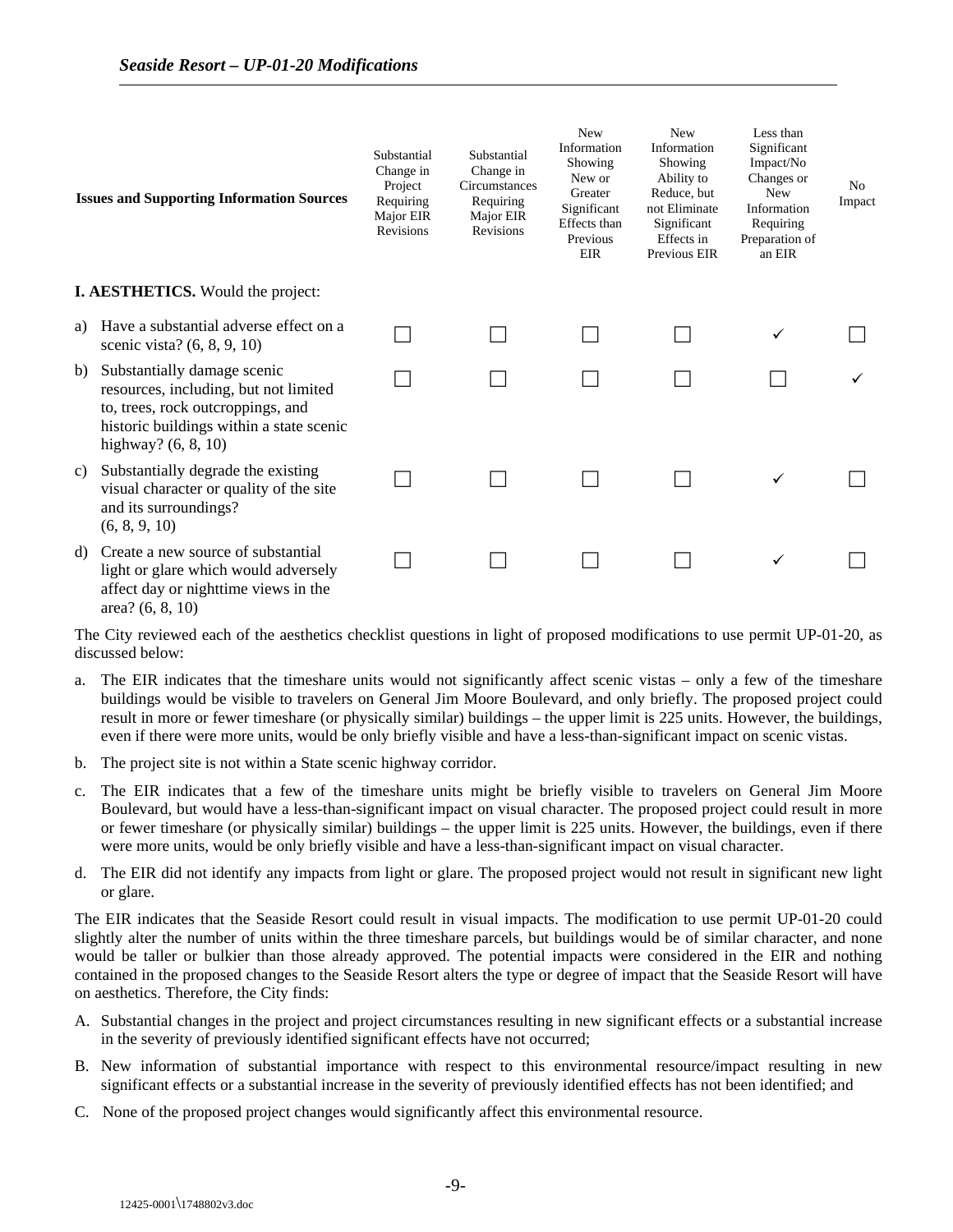**II. AGRICULTURE AND FORESTRY RESOURCES**. In determining whether impacts to agricultural resources are significant environmental effects, lead agencies may refer to the California Agricultural Land Evaluation and Site Assessment Model (1997) prepared by the California Dept. of Conservation as an optional model to use in assessing impacts on agriculture and farmland. In determining whether impacts to forest resources, including timberland, are significant environmental effects, lead agencies may refer to information compiled by the California Department of Forestry and Fire Protection regarding the state's inventory of forest land, including the Forest and Range Assessment Project and the Forest Legacy Assessment project; and forest carbon measurement methodology provided in Forest Protocols adopted by the California Air Resources Board. Would the project:

|    | <b>Issues and Supporting Information Sources</b>                                                                                                                                                                                                                                                                              | Substantial<br>Change in<br>Project<br>Requiring<br>Major EIR<br>Revisions | Substantial<br>Change in<br>Circumstances<br>Requiring<br>Major EIR<br><b>Revisions</b> | New<br>Information<br>Showing<br>New or<br>Greater<br>Significant<br>Effects than<br>Previous<br><b>EIR</b> | New<br>Information<br>Showing<br>Ability to<br>Reduce, but<br>not Eliminate<br>Significant<br>Effects in<br>Previous EIR | Less than<br>Significant<br>Impact/No<br>Changes or<br>New<br>Information<br>Requiring<br>Preparation of<br>an EIR | No.<br>Impact |
|----|-------------------------------------------------------------------------------------------------------------------------------------------------------------------------------------------------------------------------------------------------------------------------------------------------------------------------------|----------------------------------------------------------------------------|-----------------------------------------------------------------------------------------|-------------------------------------------------------------------------------------------------------------|--------------------------------------------------------------------------------------------------------------------------|--------------------------------------------------------------------------------------------------------------------|---------------|
| a) | Convert Prime Farmland, Unique<br>Farmland, or Farmland of Statewide<br>Importance (Farmland), as shown on<br>the maps prepared pursuant to the<br>Farmland Mapping and Monitoring<br>Program of the California Resources<br>Agency, to non-agricultural use?<br>(2, 6, 8)                                                    |                                                                            |                                                                                         |                                                                                                             |                                                                                                                          |                                                                                                                    | ✓             |
| b) | Conflict with existing zoning for<br>agricultural use, or a Williamson Act<br>contract? $(6, 8)$                                                                                                                                                                                                                              |                                                                            |                                                                                         |                                                                                                             |                                                                                                                          |                                                                                                                    |               |
| C) | Conflict with existing zoning for, or<br>cause rezoning of, forest land (as<br>defined in Public Resources Code<br>section $12220(g)$ , timberland (as<br>defined by Public Resources Code<br>section 4526), or timberland zoned<br>Timberland Production (as defined by<br>Government Code section $51104(g)$ ?<br>(3, 6, 8) |                                                                            |                                                                                         |                                                                                                             |                                                                                                                          |                                                                                                                    |               |
| d) | Result in the loss of forest land or<br>conversion of forest land to non-forest<br>use? $(6, 8)$                                                                                                                                                                                                                              |                                                                            |                                                                                         |                                                                                                             |                                                                                                                          |                                                                                                                    |               |
| e) | Involve other changes in the existing<br>environment which, due to their<br>location or nature, could result in<br>conversion of Farmland, to non-<br>agricultural use or conversion of<br>forest land to non-forest use?<br>(1, 4, 5, 6, 8)                                                                                  |                                                                            |                                                                                         |                                                                                                             |                                                                                                                          |                                                                                                                    |               |

The City reviewed each of the agricultural and forestry resources checklist questions in light of proposed modifications to use permit UP 01-20, as discussed below:

a. The project site is within golf courses and is not classified as Prime Farmland.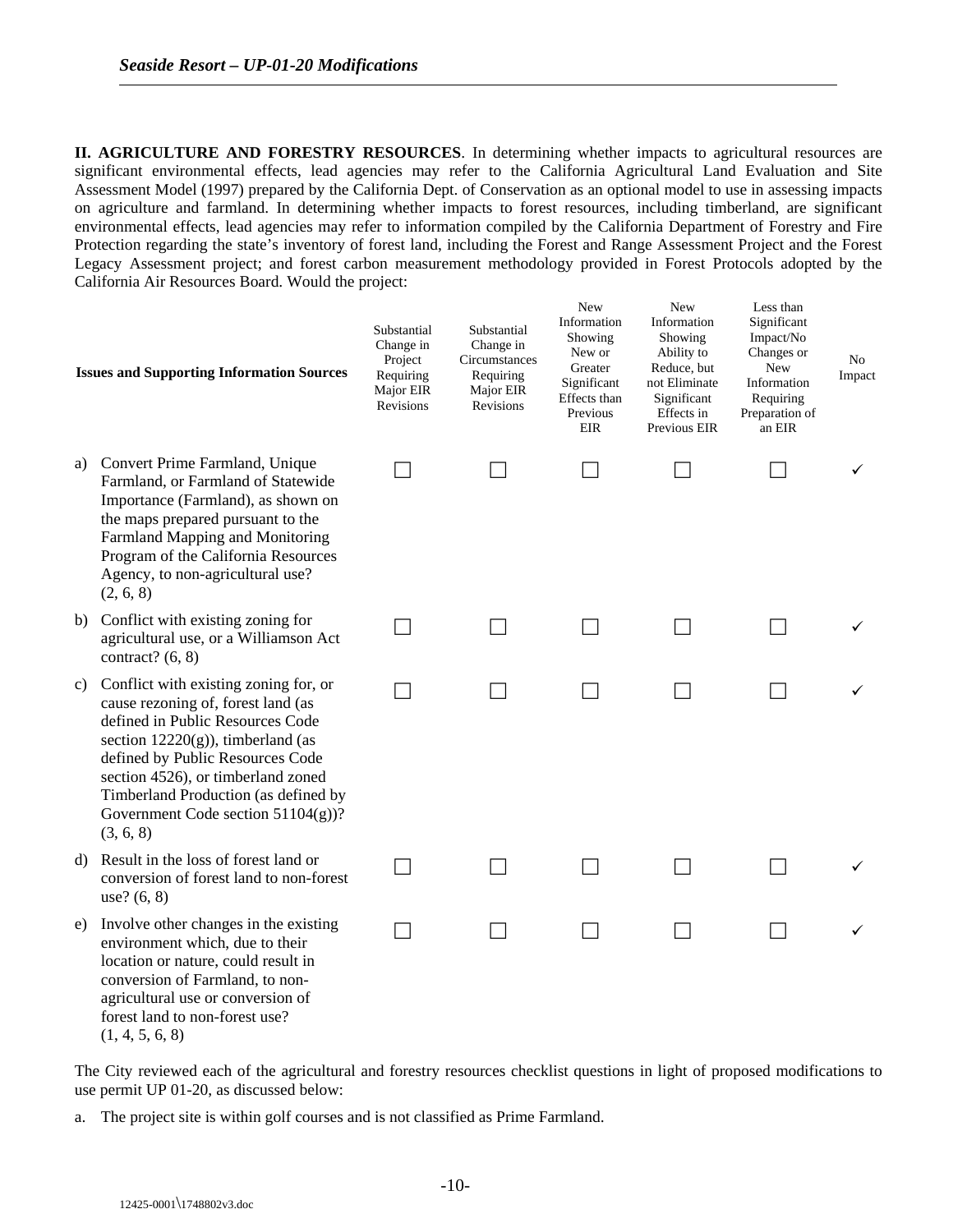- b. The project site is not under a Williamson Act contract.
- c. The project site is within golf courses, and is not classified as or zoned as forestland or timberland.
- d. There is no forest land on the project site.
- e. The project site was first developed with a golf course in the 1950s and has never been in agricultural use. The proposed project would not have direct or indirect adverse effects on farmland. There is no farmland within the City of Seaside

The EIR indicates that there are no agricultural or forestry resources on the project site. Based on the absence of these resources, the City finds:

- A. Substantial changes in the project and project circumstances resulting in new significant effects or a substantial increase in the severity of previously identified significant effects have not occurred;
- B. New information of substantial importance with respect to this environmental resource/impact resulting in new significant effects or a substantial increase in the severity of previously identified effects has not been identified; and
- C. None of the proposed project changes would significantly affect this environmental resource.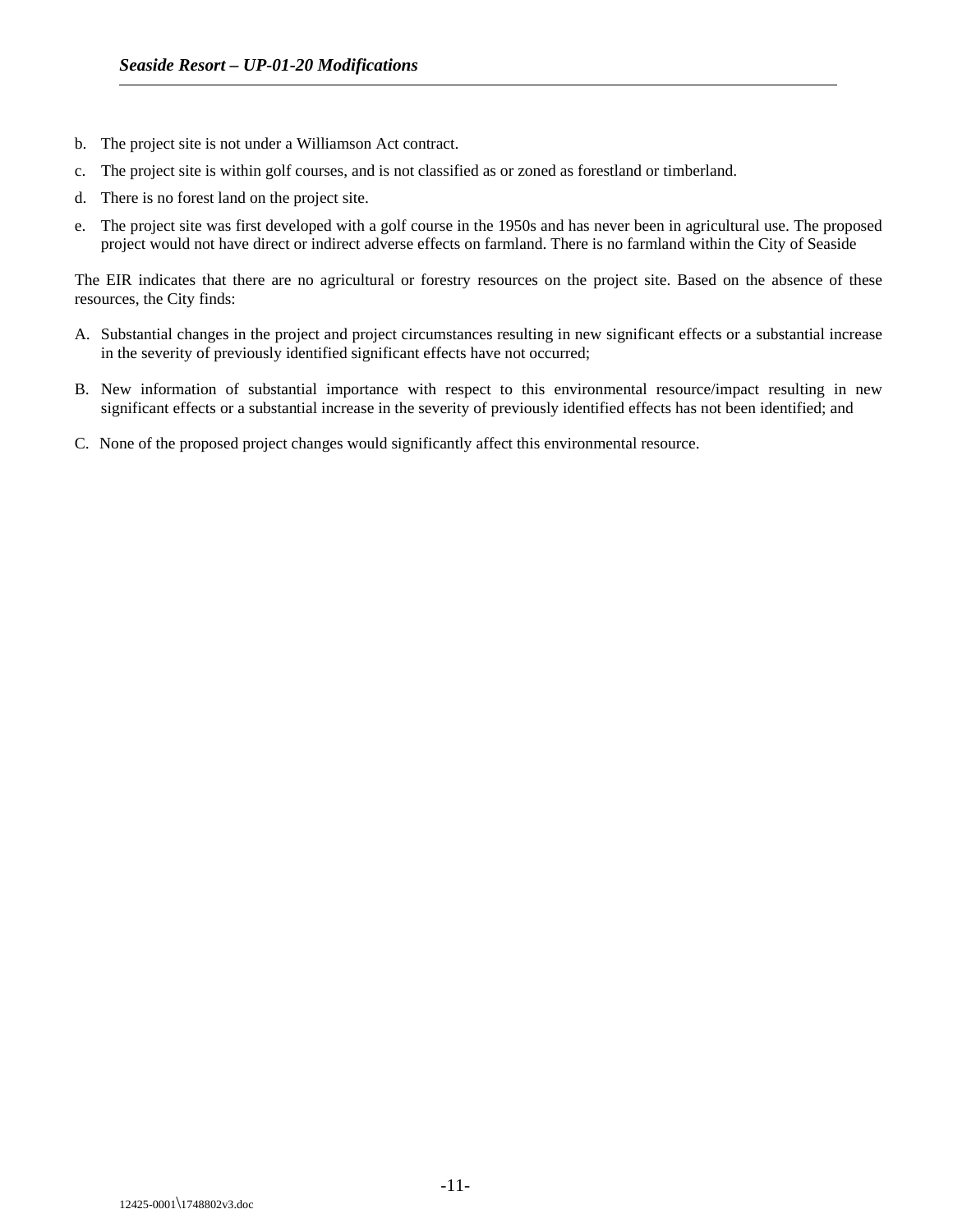**III. AIR QUALITY.** Where available, the significance criteria established by the applicable air quality management or air pollution control district may be relied upon to make the following determinations. Would the project:

|    | <b>Issues and Supporting Information Sources</b>                                                                                                                                                                                                                                                                            | Substantial<br>Change in<br>Project<br>Requiring<br>Major EIR<br>Revisions | Substantial<br>Change in<br>Circumstances<br>Requiring<br>Major EIR<br><b>Revisions</b> | New<br>Information<br>Showing<br>New or<br>Greater<br>Significant<br>Effects than<br>Previous<br>EIR | New<br>Information<br>Showing<br>Ability to<br>Reduce, but<br>not Eliminate<br>Significant<br>Effects in<br>Previous EIR | Less than<br>Significant<br>Impact/No<br>Changes or<br>New<br>Information<br>Requiring<br>Preparation of<br>an EIR | No<br>Impact |
|----|-----------------------------------------------------------------------------------------------------------------------------------------------------------------------------------------------------------------------------------------------------------------------------------------------------------------------------|----------------------------------------------------------------------------|-----------------------------------------------------------------------------------------|------------------------------------------------------------------------------------------------------|--------------------------------------------------------------------------------------------------------------------------|--------------------------------------------------------------------------------------------------------------------|--------------|
| a) | Conflict with or obstruct<br>implementation of the applicable air<br>quality plan? (1, 2, 6, 8, 10)                                                                                                                                                                                                                         |                                                                            |                                                                                         |                                                                                                      |                                                                                                                          |                                                                                                                    |              |
| b) | Violate any air quality standard or<br>contribute substantially to an existing<br>or projected air quality violation?<br>(6, 8, 10)                                                                                                                                                                                         |                                                                            |                                                                                         |                                                                                                      |                                                                                                                          |                                                                                                                    |              |
| C) | Result in a cumulatively considerable<br>net increase of any criteria pollutant<br>for which the project region is non-<br>attainment under an applicable federal<br>or state ambient air quality standard<br>(including releasing emissions which<br>exceed quantitative thresholds for<br>ozone precursors)? $(6, 8, 10)$ |                                                                            |                                                                                         |                                                                                                      |                                                                                                                          | ✓                                                                                                                  |              |
| d) | Expose sensitive receptors to<br>substantial pollutant concentrations?<br>(6, 8, 10)                                                                                                                                                                                                                                        |                                                                            |                                                                                         |                                                                                                      |                                                                                                                          |                                                                                                                    |              |
| e) | Create objectionable odors affecting a<br>substantial number of people?<br>(6, 8, 10)                                                                                                                                                                                                                                       |                                                                            |                                                                                         |                                                                                                      |                                                                                                                          |                                                                                                                    |              |

The City reviewed each of the air quality checklist questions in light of proposed modifications to use permit UP 01-20, as discussed below:

a. The EIR indicates that the overall Seaside Resort project was found to be consistent with the air quality plan in effect at the time. The Monterey Bay Unified Air Pollution Control District (Air District) adopted the 2012 Triennial Plan Update (Air Quality Plan) in April 2013. Because residential population has a direct causal relationship with air quality, population and housing forecasts adopted by the Association of Monterey Bay Area Governments are used to forecast population-related emissions, and these are used through the air quality attainment planning process, to develop basinwide controls on stationary, area, and transportation sources of air pollution, to offset emission growth. If a proposed project's housing and population growth are consistent with the population forecasts, related emissions have been accounted for, and the project is considered consistent with the Air Quality Plan. Non-population inducing projects have no effect on population levels and are considered consistent with the Air Quality Plan. Therefore, the addition of hotel, interval, and related visitor-serving land uses to the conditional use permit for the timeshare parcels would not affect consistency with the Air Quality Plan. Furthermore, as discussed in Section 16 Transportation/Traffic, total daily trips would not increase, and could decrease, which could reduce associated air emissions.

 The conditional use permit modification also allows residential uses to be constructed within the timeshare parcels. Water allocations limit residential development to 225 condominium units or 112 single family units (refer to Section 17, Utilities and Service Systems). Air pollutant emissions related to the structures themselves (construction emissions,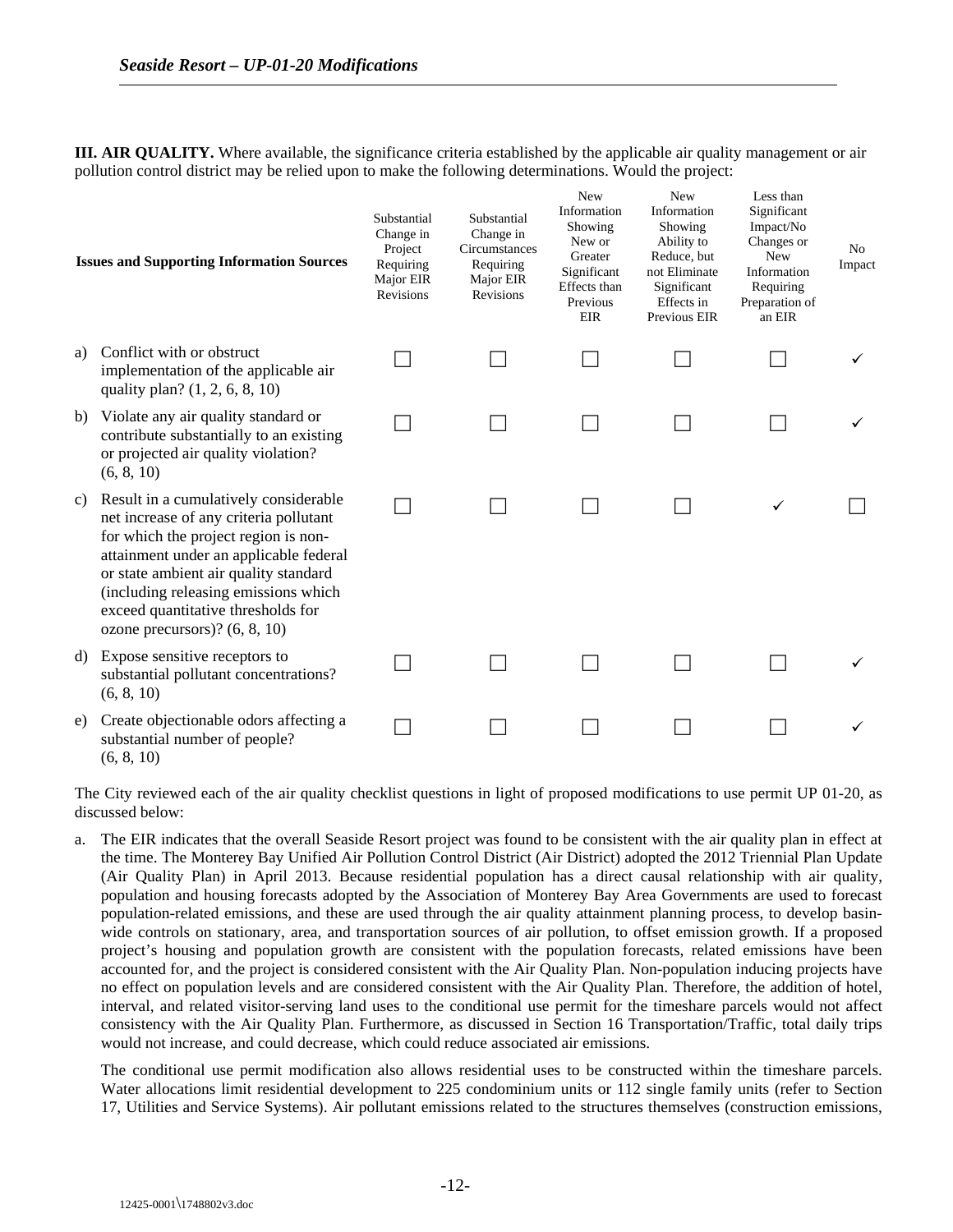utility emissions, appliance emissions) would be roughly similar between the various uses within the timeshare parcels. The only significantly elastic air pollutant factor between visitor serving and residential uses, and the largest air emission contributing factor from any of those uses, is air emissions from vehicles. The 225 potential residential condominiums would equal the full lock-off count of timeshare units; however, air emissions from automobile trips would be less for the condominium units since the Institute of Transportation Engineers' trip generation rate for condominiums is less than the trip generation rate for timeshare units (refer to Section 16, Transportation/Traffic). The Institute of Transportation Engineers' trip generation rate for single family residential uses is about 25 percent higher than the timeshare rate, but the 112 potential single-family residences would result in reduced emissions because the count of single family residential units would be half that of the timeshare unit count. Therefore, if residential units are built within the timeshare parcels, air emissions will not increase, and the proposed project would remain consistent with the Air Quality Plan.

- b. The EIR only identified air emissions violations for the construction phase of the overall Seaside Resort project. The EIR determined that ongoing operational air emissions would be less than significant. The proposed project could increase or decrease the number of units, and would allow several alternative uses that are physically similar. As concluded in item "a" above, potential changes in use within the timeshare parcels would not result in any significant increases in air emissions, and could result in reduced air emissions. The proposed project is modification of an approved use permit, which could result in a maximum increase from 170 timeshare units to up to 225 timeshare, condominium or similar units, for a potential net increase of up to 55 units. The Air District's air emission impact threshold for condominium/townhouse projects is 1,195 units, so the maximum impact of the proposed project would fall well below the threshold.
- c. The Air District is in non-compliance for ozone and particulate matter (PM10). The ozone precursors of volatile organic compounds and nitrogen oxide are measured for contributions to ozone emissions. The EIR indicates that the overall Seaside Resort project would not exceed the Air District's emissions thresholds. As concluded in item "a" above, potential changes in use within the timeshare parcels would not result in any significant increases in air emissions, and could result in reduced air emissions. The proposed project's contribution to cumulative air emission would not be cumulatively considerable.
- d. Exposure of sensitive receptors to high pollutant concentrations is a concern for toxic air contaminants, in particular diesel particulate matter. Significant exposure occurs when a sensitive receptor is located close to a concentrated source. The project site is not located in an area of heavily congested traffic, or along a freeway with very high traffic volumes. Therefore, the proposed project would not be subjected to substantial pollutant concentrations.
- e. The proposed project does not have any attributes that would result in the emission of odors.

The EIR indicated that the Seaside Resort could have air quality effects during construction of the proposed project. Based on the modifications to use permit UP-01-20, no additional level of construction would occur, so no change in anticipated air emissions during construction would occur, and the City finds:

- A. Substantial changes in the project and project circumstances resulting in new significant effects or a substantial increase in the severity of previously identified significant effects have not occurred;
- B. New information of substantial importance with respect to this environmental resource/impact resulting in new significant effects or a substantial increase in the severity of previously identified effects has not been identified; and
- C. None of the proposed project changes would significantly affect this environmental resource.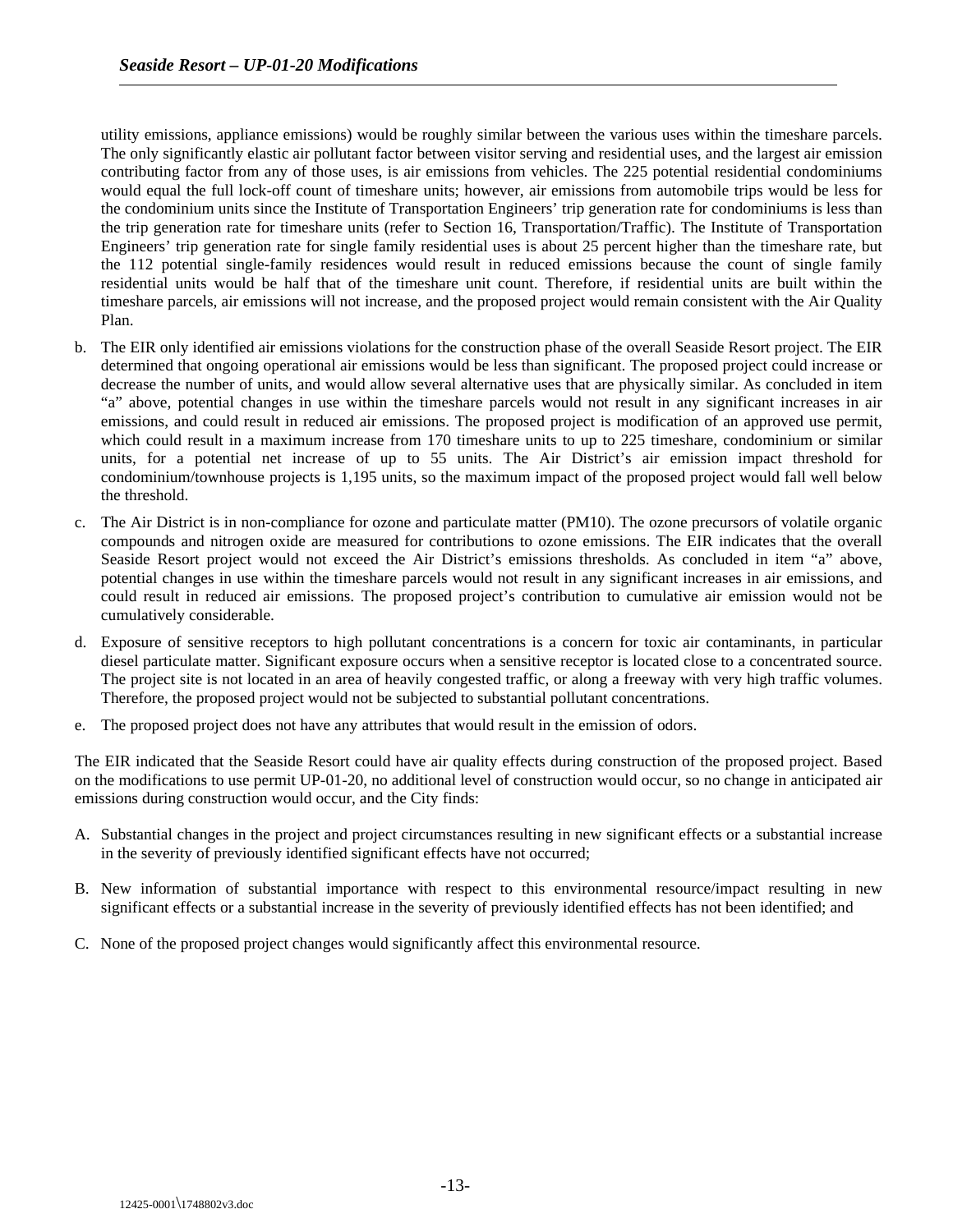## **IV. BIOLOGICAL RESOURCES.** Would the project:

|    | <b>Issues and Supporting Information Sources</b>                                                                                                                                                                                                                                                                                                          | Substantial<br>Change in<br>Project<br>Requiring<br>Major EIR<br>Revisions | Substantial<br>Change in<br>Circumstances<br>Requiring<br>Major EIR<br>Revisions | New<br>Information<br>Showing<br>New or<br>Greater<br>Significant<br>Effects than<br>Previous<br>EIR | New<br>Information<br>Showing<br>Ability to<br>Reduce, but<br>not Eliminate<br>Significant<br>Effects in<br>Previous EIR | Less than<br>Significant<br>Impact/No<br>Changes or<br>New<br>Information<br>Requiring<br>Preparation of<br>an EIR | No<br>Impact |
|----|-----------------------------------------------------------------------------------------------------------------------------------------------------------------------------------------------------------------------------------------------------------------------------------------------------------------------------------------------------------|----------------------------------------------------------------------------|----------------------------------------------------------------------------------|------------------------------------------------------------------------------------------------------|--------------------------------------------------------------------------------------------------------------------------|--------------------------------------------------------------------------------------------------------------------|--------------|
| a) | Have a substantial adverse effect,<br>either directly or through habitat<br>modifications, on any species<br>identified as a candidate, sensitive, or<br>special status species in local or<br>regional plans, policies, or<br>regulations, or by the California<br>Department of Fish and Game or U.S.<br>Fish and Wildlife Service?<br>(4, 5, 6, 8, 10) |                                                                            |                                                                                  |                                                                                                      |                                                                                                                          | ✓                                                                                                                  |              |
| b) | Have a substantial adverse effect on<br>any riparian habitat or other sensitive<br>natural community identified in local<br>or regional plans, policies, regulations<br>or by the California Department of<br>Fish and Game or US Fish and<br>Wildlife Service? (6, 8)                                                                                    |                                                                            |                                                                                  |                                                                                                      |                                                                                                                          |                                                                                                                    |              |
| c) | Have a substantial adverse effect on<br>federally protected wetlands as<br>defined by Section 404 of the Clean<br>Water Act (including, but not limited<br>to, marsh, vernal pool, coastal, etc.)<br>through direct removal, filling,<br>hydrological interruption, or other<br>means? $(6, 8)$                                                           |                                                                            |                                                                                  |                                                                                                      |                                                                                                                          |                                                                                                                    |              |
| d) | Interfere substantially with the<br>movement of any native resident or<br>migratory fish or wildlife species or<br>with established native resident or<br>migratory wildlife corridors, or<br>impede the use of native wildlife<br>nursery sites? $(6, 8)$                                                                                                |                                                                            |                                                                                  |                                                                                                      |                                                                                                                          |                                                                                                                    |              |
| e) | Conflict with any local policies or<br>ordinances protecting biological<br>resources, such as a tree preservation<br>policy or ordinance? $(1, 3, 6, 8)$                                                                                                                                                                                                  |                                                                            |                                                                                  |                                                                                                      |                                                                                                                          |                                                                                                                    |              |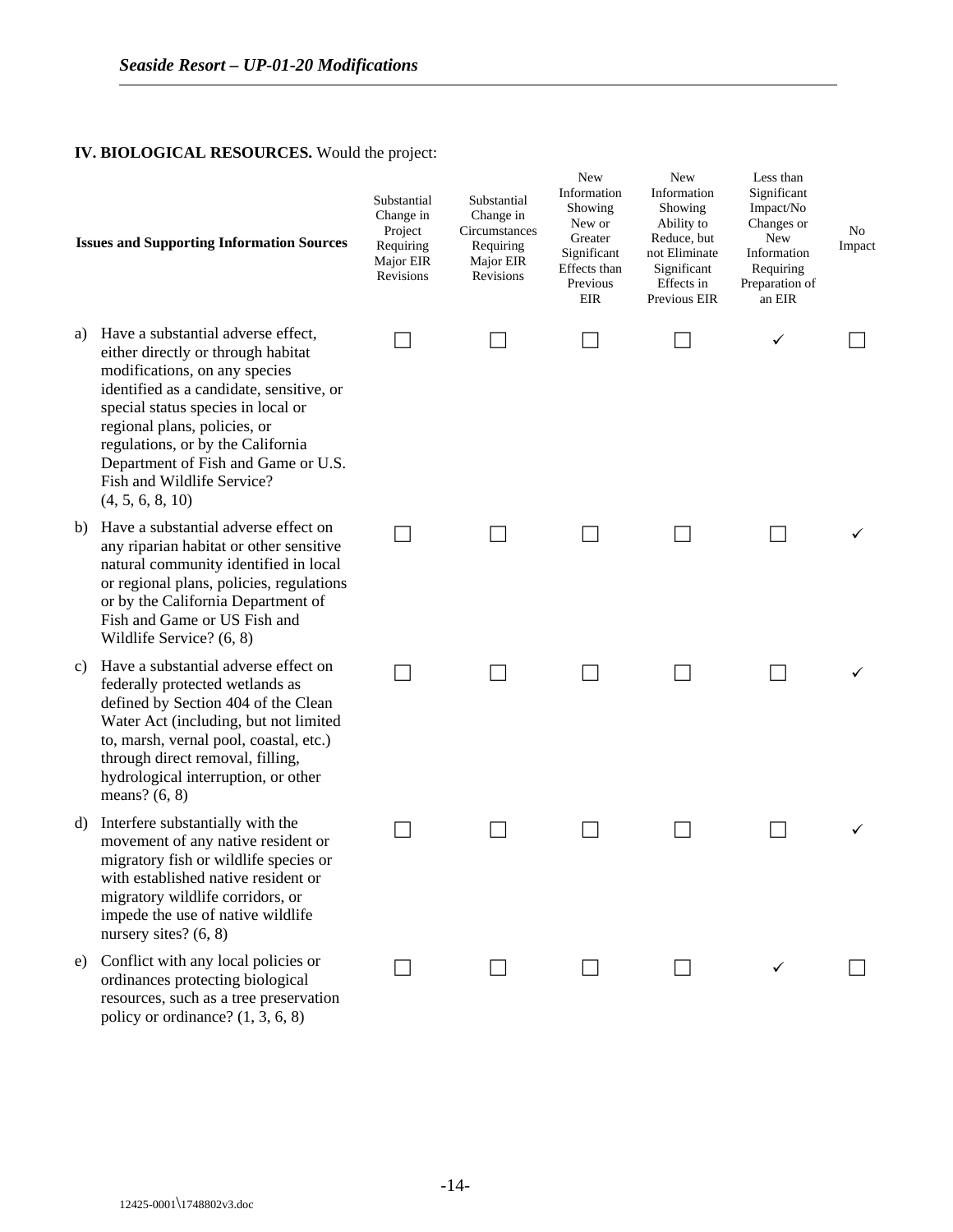f) Conflict with the provisions of an adopted Habitat Conservation Plan, Natural Community Conservation Plan, or other approved local, regional, or state habitat conservation plan? (1, 2, 4, 5, 6, 8)  $\Box$   $\Box$   $\Box$   $\Box$   $\checkmark$ 

The City reviewed each of the biological resources checklist questions in light of proposed modifications to use permit UP 01-20, as discussed below:

a. The EIR indicates that the overall Seaside Resort project, as well as the timeshare component, could have significant effects on several special-status wildlife species, including Monterey dusky-footed woodrat (*Neotoma fuscipes luciana*), black legless lizard (*Anniella pulchra nigra*), and California horned lizard (*Phrynosoma coronatum frontale*). The EIR recommends mitigation measures to reduce impacts to these species to a less-than-significant level, and these mitigation measures have been incorporated into project approvals as conditions of approval. The Installation-Wide Fort Ord Multi Species Habitat Management Plan (HMP) (USACE 1997) identifies the project site as a development area with no restrictions. Nonetheless, developers of the project site are subject to HMP requirements relating to any special status species that might be encountered, for example, avoidance or relocation of special status plants.

 The proposed project would permit several different types of similar development within the same general development area (the location of Timeshare Parcel C was previously shifted by the City, but to an area that has fewer biological resources). Wildlife habitat of marginal value would be removed when the timeshare or similar buildings are constructed; however, effects on wildlife would not be significantly altered as a result of the proposed project.

- b. The project site does not contain any riparian habitat or other sensitive natural community; therefore the proposed project would not impact any sensitive natural community.
- c. The project site does not contain federally protected wetlands or waterways; therefore no federally protected wetlands or waterways will be impacted by the proposed project. No impacts to wetland or waterway resources within the jurisdiction of the U.S. Army Corps of Engineers (USACE), the CDFW, or the Regional Water Quality Control Board (RWQCB) would occur.
- d. The EIR does not identify a wildlife movement corridor on the project site, and the proposed project is not expected to interfere with regional or local wildlife movement. The proposed project would not impede the use of any known native wildlife nursery site.
- e. The City of Seaside Tree Ordinance prohibits the removal of mature trees in the City without a permit. Any tree removed must be replaced with a species and at a location approved by the Board of Architectural Review (BAR) or other appropriate authority. Some oak trees would likely be removed during construction on the timeshare parcels regardless of the land use. The EIR recommends mitigation measures to reduce impacts to trees to a less-than-significant level, and these mitigation measures have been incorporated into project approvals as conditions of approval.
- f. Under the Fort Ord Base Reuse Plan, the Fort Ord Reuse Authority (FORA) is responsible for preparation and implementation of the HMP and a habitat conservation plan as part of the mitigation process for impacts on biological resources from implementing the Fort Ord Reuse Plan.

 The HMP establishes habitat conservation areas and habitat corridors, and details land use categories and management requirements for the reuse of land on the former military base. The HMP identifies four general categories of parcelspecific land uses: habitat reserve, habitat corridor, development with reserve areas or restrictions, and development with no restrictions. The HMP identifies 18 special-status species (HMP management species). To minimize the impacts of developmental reuse on HMP management species, the HMP establishes approximately 16,000 acres of habitat reserves with approximately 400 acres of connecting habitat corridors. The HMP is a legally binding document, and all recipients of former Fort Ord lands are required to abide by its management requirements and procedures.

 The Draft Installation-Wide Multi Species Habitat Conservation Plan (HCP) and subsequent Implementing Agreement based on the HMP are currently being finalized and if approved, will be signed by the USFWS and CDFW. After HCP adoption and implementation, the direct loss of covered biological resources due to habitat modification would be fully mitigated by measures approved in the HCP, including the preservation in perpetuity of special-status species and natural communities in designated open space areas on former Fort Ord.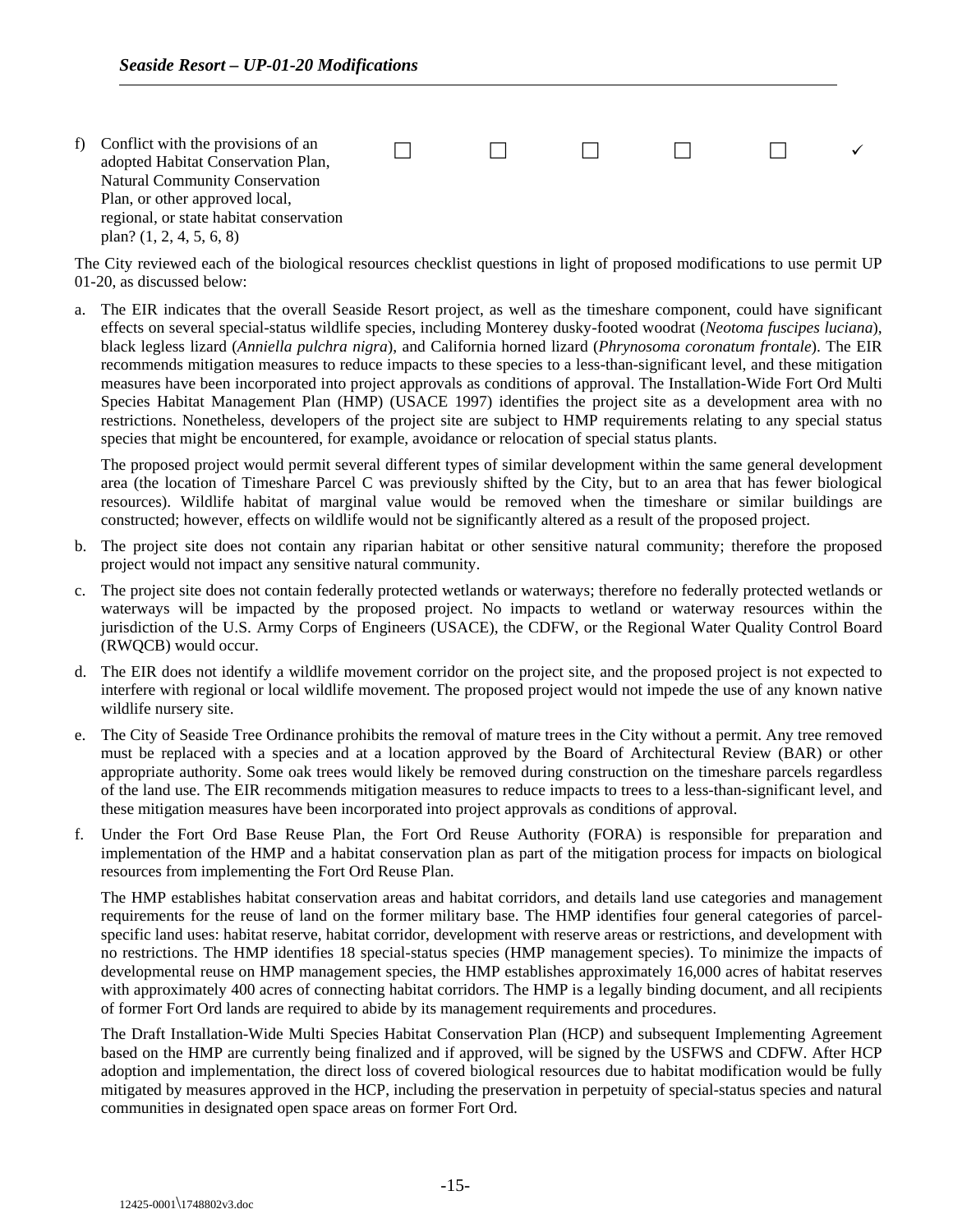The project site is located within an HMP area mapped as development (with no restrictions), and within a Draft HCP Designated Development Area. A portion of the FORA development impact fee is used to fund habitat management within the Habitat parcels on the former Fort Ord, Therefore, implementation of the proposed project would not conflict with either the HMP or Draft HCP.

The EIR indicated that the Seaside Resort could disturb habitat and potentially disturb protected species. Based on the modification to use permit UP-01-20 not altering development footprints or overall development density, the City finds:

- A. Substantial changes in the project and project circumstances resulting in new significant effects or a substantial increase in the severity of previously identified significant effects have not occurred;
- B. New information of substantial importance with respect to this environmental resource/impact resulting in new significant effects or a substantial increase in the severity of previously identified effects has not been identified; and

None of the proposed project changes would significantly affect this environmental resource.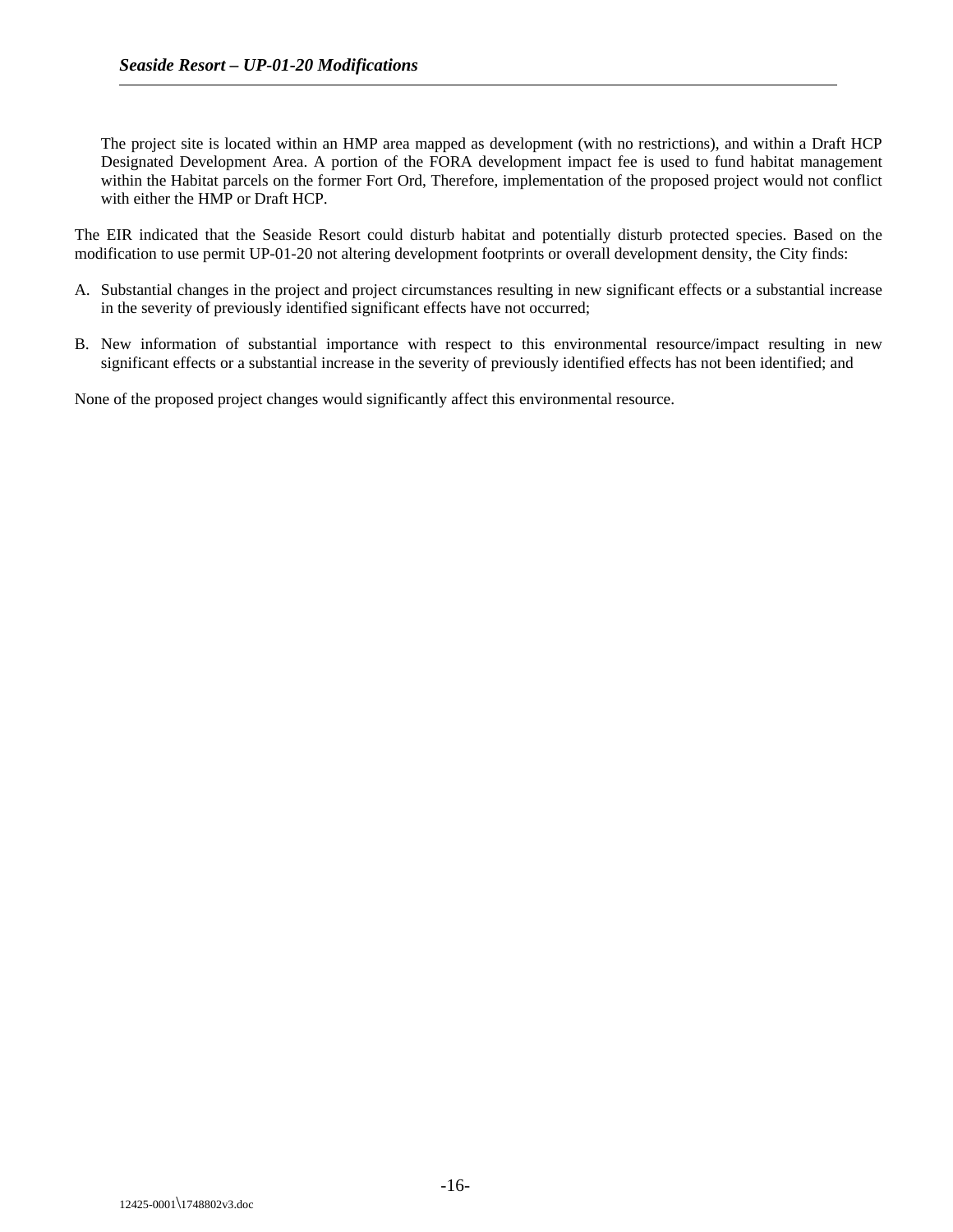## **V. CULTURAL RESOURCES.** Would the project:

|    | <b>Issues and Supporting Information Sources</b>                                                                            | Substantial<br>Change in<br>Project<br>Requiring<br>Major EIR<br>Revisions | Substantial<br>Change in<br>Circumstances<br>Requiring<br>Major EIR<br><b>Revisions</b> | <b>New</b><br>Information<br>Showing<br>New or<br>Greater<br>Significant<br>Effects than<br>Previous<br>EIR | <b>New</b><br>Information<br>Showing<br>Ability to<br>Reduce, but<br>not Eliminate<br>Significant<br>Effects in<br>Previous EIR | Less than<br>Significant<br>Impact/No<br>Changes or<br><b>New</b><br>Information<br>Requiring<br>Preparation of<br>an EIR | No<br>Impact |
|----|-----------------------------------------------------------------------------------------------------------------------------|----------------------------------------------------------------------------|-----------------------------------------------------------------------------------------|-------------------------------------------------------------------------------------------------------------|---------------------------------------------------------------------------------------------------------------------------------|---------------------------------------------------------------------------------------------------------------------------|--------------|
| a) | Cause a substantial adverse change in<br>the significance of a historical<br>resource as defined in § 15064.5?<br>(6, 8)    |                                                                            |                                                                                         |                                                                                                             |                                                                                                                                 |                                                                                                                           |              |
| b) | Cause a substantial adverse change in<br>the significance of an archaeological<br>resource pursuant to $\S$ 15064.5? (6, 8) |                                                                            |                                                                                         |                                                                                                             |                                                                                                                                 | ✓                                                                                                                         |              |
| C) | Directly or indirectly destroy a unique<br>paleontological resource or site or<br>unique geologic feature? $(1, 2, 6, 8)$   |                                                                            |                                                                                         |                                                                                                             |                                                                                                                                 |                                                                                                                           |              |
| d) | Disturb any human remains, including<br>those interred outside of formal<br>cemeteries? $(6, 8)$                            |                                                                            |                                                                                         |                                                                                                             |                                                                                                                                 | ✓                                                                                                                         |              |

The City reviewed each of the cultural resources checklist questions in light of proposed modifications to use permit UP 01- 20, as discussed below:

- a. The EIR did not identify historic resources on the project site.
- b. The EIR indicates that, although no known archaeological resources are located within the project site, there is the potential for disturbance of unknown archaeological resources during construction. The EIR presented mitigation measures to reduce the impact to unknown resources to a less-than-significant level, and these mitigation measures have been incorporated into project approvals as conditions of approval. The proposed project would not significantly change the potential for discovery of unknown archaeological resources.
- c. There are no known paleontological or geologic features on the project site.
- d. The EIR indicates that, although no known burial places are located within the project site, there is the potential for disturbance of unknown human remains during construction. The EIR presented mitigation measures to reduce the impact to unknown resources to a less-than-significant level, and these mitigation measures have been incorporated into project approvals as conditions of approval. The proposed project would not significantly change the potential for discovery of buried human remains.

The EIR found that the Seaside Resort could disturb unknown cultural resources. Based on the modifications to use permit UP-01-20 not altering development footprints or overall development density, the City finds:

- A. Substantial changes in the project and project circumstances resulting in new significant effects or a substantial increase in the severity of previously identified significant effects have not occurred;
- B. New information of substantial importance with respect to this environmental resource/impact resulting in new significant effects or a substantial increase in the severity of previously identified effects has not been identified; and
- C. None of the proposed project changes would significantly affect this environmental resource.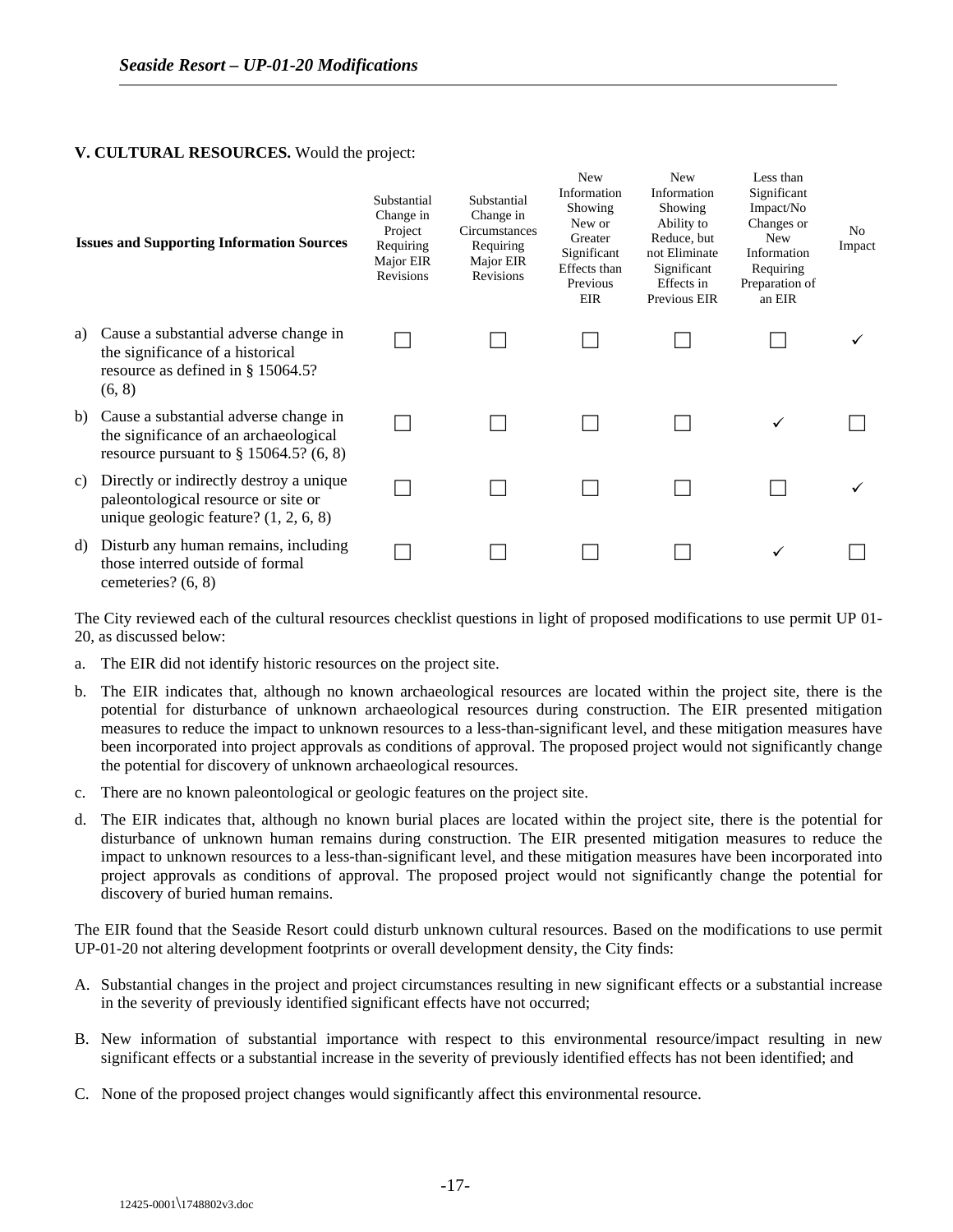## **VI. GEOLOGY AND SOILS. Would the project:**

|                  |              | <b>Issues and Supporting Information Sources</b>                                                                                                                                                                                                                                                                           | Substantial<br>Change in<br>Project<br>Requiring<br>Major EIR<br>Revisions | Substantial<br>Change in<br>Circumstances<br>Requiring<br>Major EIR<br>Revisions | <b>New</b><br>Information<br>Showing<br>New or<br>Greater<br>Significant<br>Effects than<br>Previous<br>EIR | New<br>Information<br>Showing<br>Ability to<br>Reduce, but<br>not Eliminate<br>Significant<br>Effects in<br>Previous EIR | Less than<br>Significant<br>Impact/No<br>Changes or<br>New<br>Information<br>Requiring<br>Preparation of<br>an EIR | No<br>Impact |
|------------------|--------------|----------------------------------------------------------------------------------------------------------------------------------------------------------------------------------------------------------------------------------------------------------------------------------------------------------------------------|----------------------------------------------------------------------------|----------------------------------------------------------------------------------|-------------------------------------------------------------------------------------------------------------|--------------------------------------------------------------------------------------------------------------------------|--------------------------------------------------------------------------------------------------------------------|--------------|
| a)<br>involving: |              | Expose people or structures to<br>potential substantial adverse effects,<br>including the risk of loss, injury, or death                                                                                                                                                                                                   |                                                                            |                                                                                  |                                                                                                             |                                                                                                                          |                                                                                                                    |              |
|                  | $\mathbf{i}$ | Rupture of a known earthquake<br>fault, as delineated on the most<br>recent Alquist-Priolo Earthquake<br>Fault Zoning Map issued by the<br>State Geologist for the area or<br>based on other substantial<br>evidence of a known fault? Refer<br>to Division of Mines and Geology<br>Special Publication 42. $(1, 2, 6, 8)$ |                                                                            |                                                                                  |                                                                                                             |                                                                                                                          | ✓                                                                                                                  |              |
|                  | $\rm ii)$    | Strong seismic ground shaking?<br>(1, 2, 6, 8)                                                                                                                                                                                                                                                                             |                                                                            |                                                                                  |                                                                                                             |                                                                                                                          | ✓                                                                                                                  |              |
|                  |              | iii) Seismic-related ground failure,<br>including liquefaction? $(1, 2, 6, 8)$                                                                                                                                                                                                                                             |                                                                            |                                                                                  |                                                                                                             |                                                                                                                          | ✓                                                                                                                  |              |
|                  |              | iv) Landslides? $(6, 8)$                                                                                                                                                                                                                                                                                                   |                                                                            |                                                                                  |                                                                                                             |                                                                                                                          | ✓                                                                                                                  |              |
| b)               |              | Result in substantial soil erosion or<br>the loss of topsoil? $(6, 8)$                                                                                                                                                                                                                                                     |                                                                            |                                                                                  |                                                                                                             |                                                                                                                          | ✓                                                                                                                  |              |
| C)               | (6, 8)       | Be located on a geologic unit or soil<br>that is unstable, or that would become<br>unstable as a result of the project, and<br>potentially result in on- or off-site<br>landslide, lateral spreading,<br>subsidence, liquefaction or collapse?                                                                             |                                                                            |                                                                                  |                                                                                                             |                                                                                                                          | ✓                                                                                                                  |              |
| d)               |              | Be located on expansive soil, as<br>defined in Table 18-1-B of the<br>Uniform Building Code (1994),<br>creating substantial risks to life or<br>property? $(6, 8)$                                                                                                                                                         |                                                                            |                                                                                  |                                                                                                             |                                                                                                                          |                                                                                                                    |              |
| e)               |              | Have soils incapable of adequately<br>supporting the use of septic tanks or<br>alternative waste water disposal<br>systems where sewers are not<br>available for the disposal of waste<br>water? (6, 8, 10)                                                                                                                |                                                                            |                                                                                  |                                                                                                             |                                                                                                                          |                                                                                                                    |              |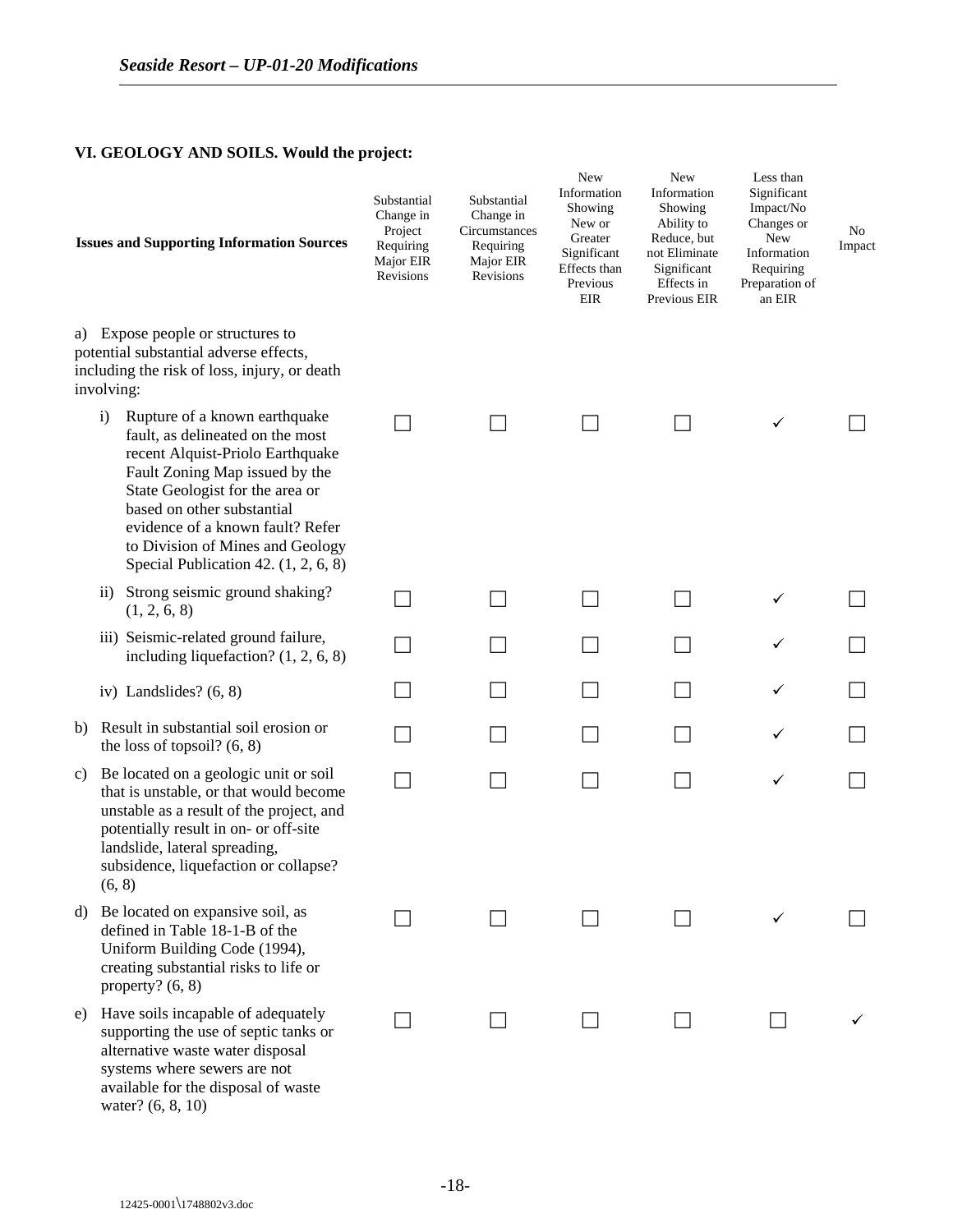The City reviewed each of the geology and soils checklist questions in light of proposed modifications to use permit UP 01- 20, as discussed below:

- a. The EIR identified the potential for ground shaking and most other seismic effects as less than significant. There are no earthquake faults crossing the project site. However, some soils on the project site are sandy and lack cohesion, so could experience dynamic densification during an earthquake, potentially causing structural settlement and damage. The EIR presented mitigation measures to reduce the impact from dynamic densification to a less-than-significant level, and these mitigation measures have been incorporated into project approvals as conditions of approval. The proposed project would result in similar types of structures, on the same soil types, so no new or increased impact would occur.
- b. The EIR identified potentially significant short-term impacts from soil erosion during the grading phase. The EIR presented mitigation measures to reduce erosion impacts to a less-than-significant level, and these mitigation measures have been incorporated into project approvals as conditions of approval. The proposed project would result in similar types of structures in the same or similar locations, so no new or increased impact would occur.
- c. Except for the potential for dynamic densification, (discussed in item "a"), there is no indication that locations within the project site would experience significant soils failures.
- d. The EIR determined that the project site soils have a low expansion potential.
- e. The proposed project would connect to the existing sewer system; septic systems would not be used.

The EIR indicated that the Seaside Resort would be subjected to less-than-significant ground shaking from seismic events and that construction activities would result in short-term erosion. Based on the modifications to use permit UP-01-20 not changing seismic characteristics or general building locations or methods, the City finds:

- A. Substantial changes in the project and project circumstances resulting in new significant effects or a substantial increase in the severity of previously identified significant effects have not occurred;
- B. New information of substantial importance with respect to this environmental resource/impact resulting in new significant effects or a substantial increase in the severity of previously identified effects has not been identified; and
- C. None of the proposed project changes would significantly affect this environmental resource.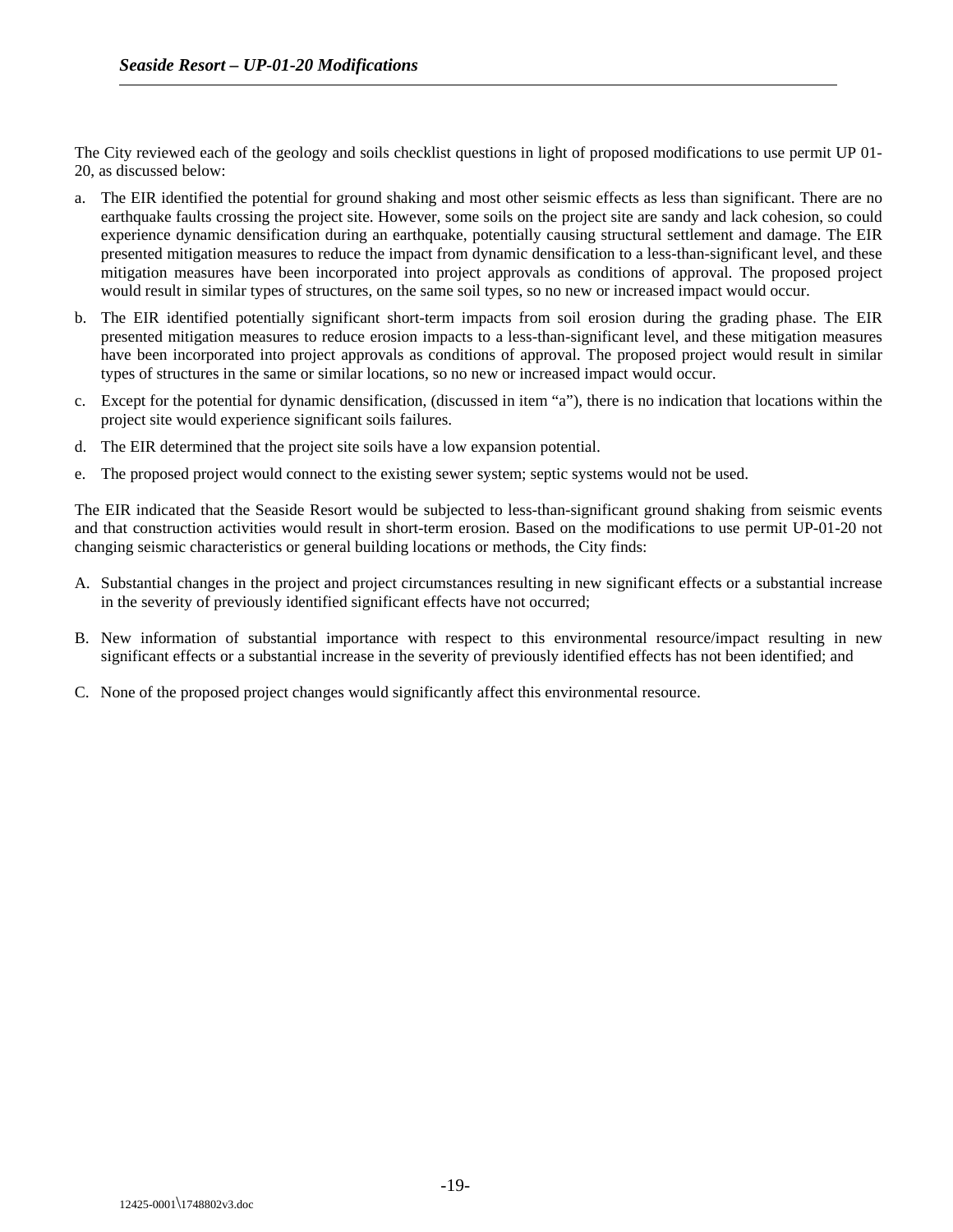### **VII. GREENHOUSE GAS EMISSIONS.** Would the project:

|    | <b>Issues and Supporting Information Sources</b>                                                                                                       | Substantial<br>Change in<br>Project<br>Requiring<br>Major EIR<br>Revisions | Substantial<br>Change in<br>Circumstances<br>Requiring<br>Major EIR<br>Revisions | New<br>Information<br><b>Showing</b><br>New or<br>Greater<br>Significant<br>Effects than<br>Previous<br>EIR | <b>New</b><br>Information<br>Showing<br>Ability to<br>Reduce, but<br>not Eliminate<br>Significant<br>Effects in<br>Previous EIR | Less than<br>Significant<br>Impact/No<br>Changes or<br><b>New</b><br>Information<br>Requiring<br>Preparation of<br>an EIR | No.<br>Impact |
|----|--------------------------------------------------------------------------------------------------------------------------------------------------------|----------------------------------------------------------------------------|----------------------------------------------------------------------------------|-------------------------------------------------------------------------------------------------------------|---------------------------------------------------------------------------------------------------------------------------------|---------------------------------------------------------------------------------------------------------------------------|---------------|
| a) | Generate greenhouse gas emissions,<br>either directly or indirectly, that may<br>have a significant impact on the<br>environment? $(9, 10, 11)$        |                                                                            |                                                                                  |                                                                                                             |                                                                                                                                 |                                                                                                                           |               |
|    | b) Conflict with an applicable plan,<br>policy or regulation adopted for the<br>purpose of reducing the emissions of<br>greenhouse gases? $(1, 9, 10)$ |                                                                            |                                                                                  |                                                                                                             |                                                                                                                                 |                                                                                                                           |               |

The City reviewed each of the greenhouse gas emissions checklist questions in light of proposed modifications to use permit UP 01-20, as discussed below:

- a. Greenhouse gas emissions were not addressed in the EIR because this was not a subject considered in CEQA documents at the time the EIR was prepared and certified. The Air District has not adopted greenhouse gas emissions guidance or thresholds, but rather, refers to the CEQA Air Quality Handbook from the adjacent San Luis Obispo County Air Pollution Control District. The proposed project is modification of an approved use permit, which could result in an increase from 170 timeshare units to up to 225 timeshare, condominium or similar units, for a potential net increase of up to 55 units, but a decrease from 255 to 225 if the approved timeshare lock-off units are rented individually. Based on the San Luis Obispo County thresholds, a condominium/townhouse project under 72 units is considered to have a lessthan-significant impact on greenhouse gas emissions, so the change in the number of units would be below the threshold. Additionally, based on a comparison of vehicular trips generated, the proposed modifications to use permit UP-01-20 would result in similar or fewer trips, and therefore a reduction in mobile source greenhouse gas emissions. The proposed project would have a less-than-significant impact on greenhouse gas emissions.
- b. Assembly Bill 32 (AB32) established a requirement for preparation of a State greenhouse gas emissions reduction strategy known as the AB32 Scoping Plan. Based on the Scoping Plan, the Office of Planning and Research prepared CEQA and Climate Change: Addressing Climate Change Through California Environmental Quality Act (CEQA) Review, which outlines the objectives of the AB 32 Scoping Plan and how they can be addressed in projects and analyzed in CEQA documents. The overall Seaside Resort project achieves reductions in greenhouse gas emissions by clustering development around the golf clubhouse and proposed hotel building; by providing access to pedestrian, bicycle, and public transit facilities; by utilizing energy efficient design measures and technology; and by preserving natural resources such as existing trees. Because the Seaside Resort project is implementing measures that will reduce greenhouse gas emissions, the Seaside Resort project would not conflict with the implementation of AB32. The proposed project would increase the variety of uses that could be developed within the timeshare parcels, but would not increase, and could potentially decrease, vehicular trips and their associated greenhouse gas emissions. Therefore, the proposed project would not conflict with the implementation of AB 32.

The EIR did not address greenhouse gas emissions because that was not a topic addressed by CEQA at the time the EIR was prepared. Therefore, the City screened the modifications to use permit UP-01-20 against appropriate greenhouse gas emissions thresholds and analysis of the Seaside Resort traffic generation (as the largest contributor to greenhouse gas emissions) to determine that there would be no significant impact on greenhouse gas emissions from the modifications. Based on this analysis, the City finds: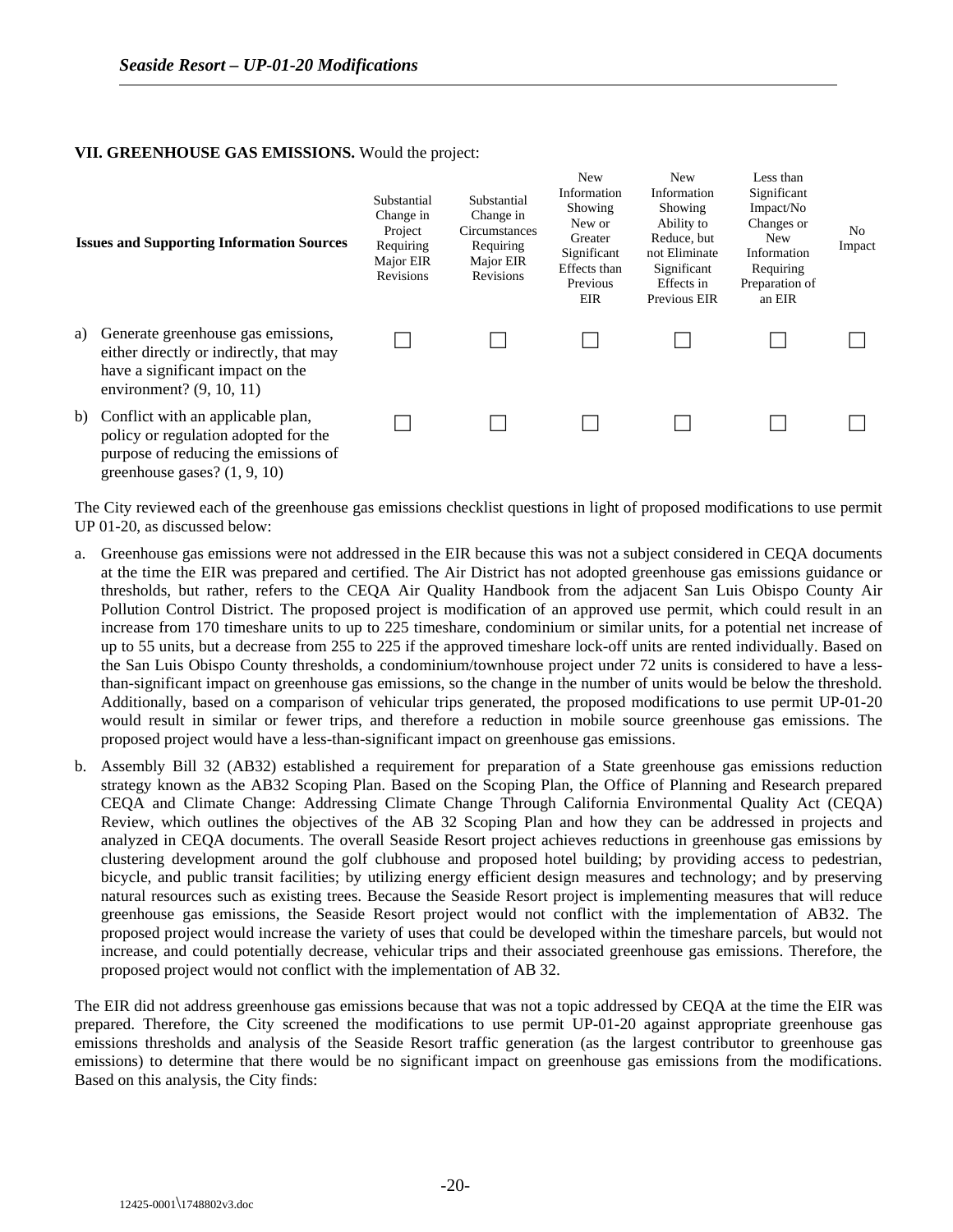- A. Substantial changes in the project and project circumstances resulting in new significant effects or a substantial increase in the severity of previously identified significant effects have not occurred;
- B. New information of substantial importance with respect to this environmental resource/impact resulting in new significant effects or a substantial increase in the severity of previously identified effects has not been identified; and
- C. None of the proposed project changes would significantly affect this environmental resource.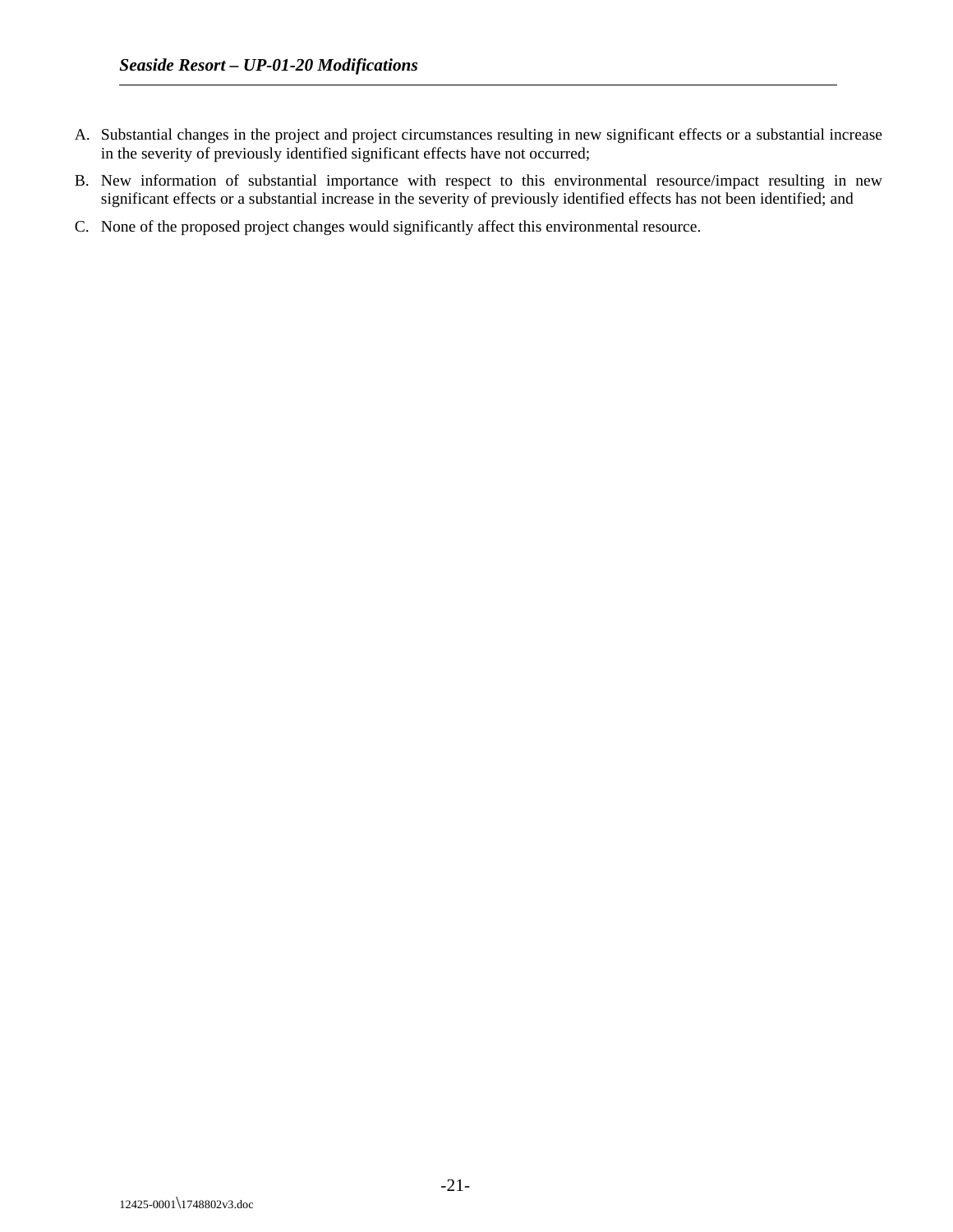# **VIII. HAZARDS AND HAZARDOUS MATERIALS.** Would the project:

|    | <b>Issues and Supporting Information Sources</b>                                                                                                                                                                                                                                                | Substantial<br>Change in<br>Project<br>Requiring<br>Major EIR<br>Revisions | Substantial<br>Change in<br>Circumstances<br>Requiring<br>Major EIR<br>Revisions | New<br>Information<br>Showing<br>New or<br>Greater<br>Significant<br>Effects than<br>Previous<br>EIR | New<br>Information<br>Showing<br>Ability to<br>Reduce, but<br>not Eliminate<br>Significant<br>Effects in<br>Previous EIR | Less than<br>Significant<br>Impact/No<br>Changes or<br>New<br>Information<br>Requiring<br>Preparation of<br>an EIR | No.<br>Impact |
|----|-------------------------------------------------------------------------------------------------------------------------------------------------------------------------------------------------------------------------------------------------------------------------------------------------|----------------------------------------------------------------------------|----------------------------------------------------------------------------------|------------------------------------------------------------------------------------------------------|--------------------------------------------------------------------------------------------------------------------------|--------------------------------------------------------------------------------------------------------------------|---------------|
| a) | Create a significant hazard to the<br>public or the environment through the<br>routine transport, use, or disposal of<br>hazardous materials? (10)                                                                                                                                              |                                                                            |                                                                                  |                                                                                                      |                                                                                                                          |                                                                                                                    |               |
| b) | Create a significant hazard to the<br>public or the environment through<br>reasonably foreseeable upset and<br>accident conditions involving the<br>release of hazardous materials into the<br>environment? (10)                                                                                |                                                                            |                                                                                  |                                                                                                      |                                                                                                                          |                                                                                                                    |               |
| C) | Emit hazardous emissions or handle<br>hazardous or acutely hazardous<br>materials, substances, or waste within<br>one-quarter mile of an existing or<br>proposed school? $(6, 8, 10)$                                                                                                           |                                                                            |                                                                                  |                                                                                                      |                                                                                                                          |                                                                                                                    |               |
| d) | Be located on a site which is included<br>on a list of hazardous materials sites<br>compiled pursuant to Government<br>Code Section 65962.5 and, as a result,<br>would it create a significant hazard to<br>the public or the environment?<br>(4, 5, 6, 8, 10, 12)                              |                                                                            |                                                                                  |                                                                                                      |                                                                                                                          | ✓                                                                                                                  |               |
| e) | For a project located within an airport<br>land use plan or, where such a plan<br>has not been adopted, within two<br>miles of a public airport or public use<br>airport, would the project result in a<br>safety hazard for people residing or<br>working in the project area?<br>(1, 2, 6, 8) |                                                                            |                                                                                  |                                                                                                      |                                                                                                                          |                                                                                                                    |               |
| f) | For a project within the vicinity of a<br>private airstrip, would the project<br>result in a safety hazard for people<br>residing or working in the project<br>area? $((1, 2, 6, 8)$                                                                                                            |                                                                            |                                                                                  |                                                                                                      |                                                                                                                          |                                                                                                                    |               |
| g) | Impair implementation of or<br>physically interfere with an adopted<br>emergency response plan or<br>emergency evacuation plan? (1)                                                                                                                                                             |                                                                            |                                                                                  |                                                                                                      |                                                                                                                          |                                                                                                                    |               |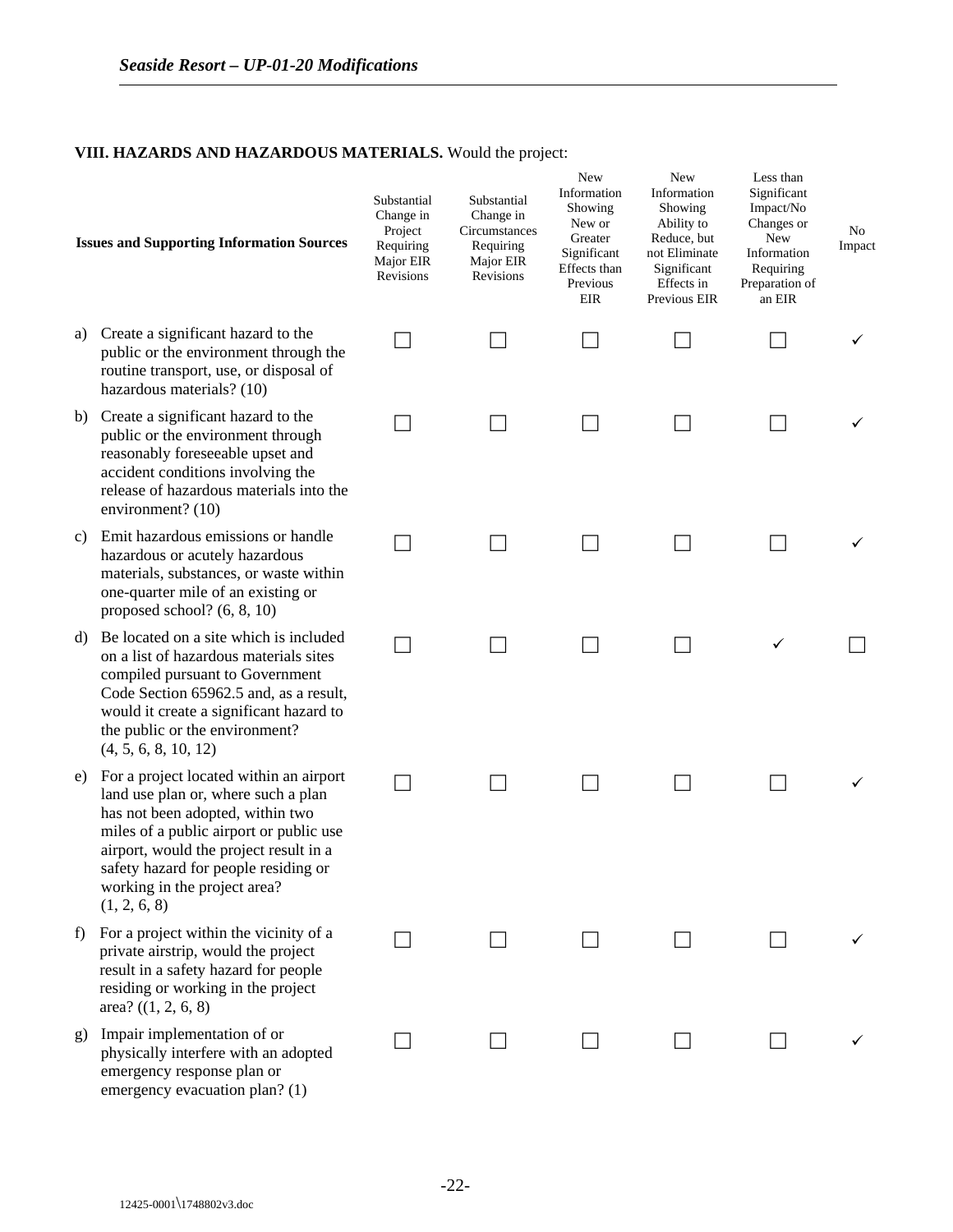h) Expose people or structures to a significant risk of loss, injury or death involving wildland fires, including where wildlands are adjacent to urbanized areas or where residences are intermixed with wildlands? (6, 8)  $\Box$   $\Box$   $\Box$   $\Box$   $\checkmark$ 

The City reviewed each of the hazards and hazardous materials checklist questions in light of proposed modifications to use permit UP 01-20, as discussed below:

- a. The proposed project would not transport, use, or dispose of hazardous materials or result in hazardous emissions.
- b. The proposed project would not release hazardous materials into the environment.
- c. A portion of the project site (Timeshare Parcel C) is located within one-quarter of a mile of Fitch Middle School. However, the proposed project would not emit hazardous emissions or handle hazardous or acutely hazardous materials, substances, or waste.
- d. The former Fort Ord is a federally-designated Superfund clean-up site with specific areas of concern within its boundaries. The EIR identified Site 33, located within Timeshare Parcel A, as a location that has significant soil contamination from pesticides used for golf course maintenance. The Army and Department of Toxic Substances Control have determined the appropriate cleanup methodology for continued golf course use and a land use covenant was recorded in 2004. For residential use (or for similar habitable uses), additional cleanup is required. The EIR presented a mitigation measure to reduce this impact to a less-than-significant level, and this mitigation measure has been incorporated into project approvals as a condition of approval. Cleanup of this site is expected to occur after the golf course maintenance facility is re-located. The proposed project would result in similar types of uses that would require the additional cleanup already prescribed, so no new or increased impact would occur.
- e. The project site is not within the airport land use plan for either the Monterey Peninsula or Marina airport.
- f. There are no landing strips in the vicinity of the project site.
- g. The project site is not located on an emergency access route. General Jim Moore Boulevard is an emergency access and evacuation route, but the proposed project would not interfere with its use as such.
- h. The project site is in an urban area and the EIR found no impact from wildlands fires.

The EIR indicated that Timeshare Parcel C includes a site that requires toxic soils cleanup and remediation prior to occupancy by the approved uses. Based on the modifications to use permit UP-01-20 no significantly different uses, that would require a greater level of soils remediation are proposed, and therefore, the City finds:

- A. Substantial changes in the project and project circumstances resulting in new significant effects or a substantial increase in the severity of previously identified significant effects have not occurred;
- B. New information of substantial importance with respect to this environmental resource/impact resulting in new significant effects or a substantial increase in the severity of previously identified effects has not been identified; and

None of the proposed project changes would significantly affect this environmental resource.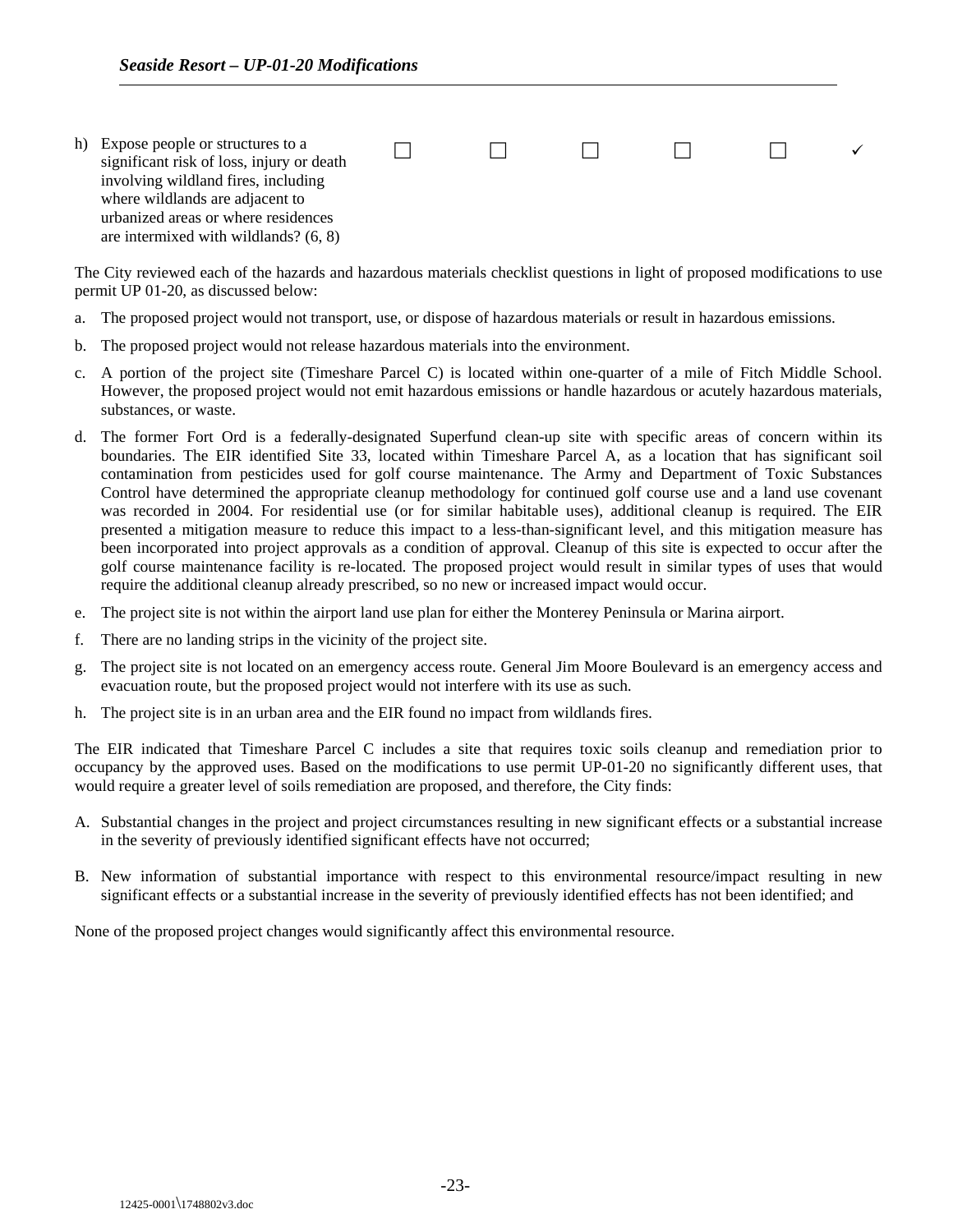# **IX. HYDROLOGY AND WATER QUALITY.** Would the project:

|    | <b>Issues and Supporting Information Sources</b>                                                                                                                                                                                                                                                                                                                                                                                           | Substantial<br>Change in<br>Project<br>Requiring<br>Major EIR<br>Revisions | Substantial<br>Change in<br>Circumstances<br>Requiring<br>Major EIR<br>Revisions | <b>New</b><br>Information<br>Showing<br>New or<br>Greater<br>Significant<br>Effects than<br>Previous<br><b>EIR</b> | New<br>Information<br>Showing<br>Ability to<br>Reduce, but<br>not Eliminate<br>Significant<br>Effects in<br>Previous EIR | Less than<br>Significant<br>Impact/No<br>Changes or<br>New<br>Information<br>Requiring<br>Preparation of<br>an EIR | No<br>Impact |
|----|--------------------------------------------------------------------------------------------------------------------------------------------------------------------------------------------------------------------------------------------------------------------------------------------------------------------------------------------------------------------------------------------------------------------------------------------|----------------------------------------------------------------------------|----------------------------------------------------------------------------------|--------------------------------------------------------------------------------------------------------------------|--------------------------------------------------------------------------------------------------------------------------|--------------------------------------------------------------------------------------------------------------------|--------------|
| a) | Violate any water quality standards or<br>waste discharge requirements?<br>(6, 8, 10)                                                                                                                                                                                                                                                                                                                                                      |                                                                            | $\blacksquare$                                                                   |                                                                                                                    |                                                                                                                          | ✓                                                                                                                  |              |
| b) | Substantially deplete groundwater<br>supplies or interfere substantially with<br>groundwater recharge such that there<br>would be a net deficit in aquifer<br>volume or a lowering of the local<br>groundwater table level (e.g., the<br>production rate of pre-existing nearby<br>wells would drop to a level which<br>would not support existing land uses<br>or planned uses for which permits<br>have been granted)? $(4, 5, 6, 7, 8)$ |                                                                            | $\blacksquare$                                                                   |                                                                                                                    |                                                                                                                          | ✓                                                                                                                  |              |
| c) | Substantially alter the existing<br>drainage pattern of the site or area,<br>including through the alteration of the<br>course of a stream or river, in a<br>manner which would result in<br>substantial erosion or siltation on- or<br>off-site? $(6, 8)$                                                                                                                                                                                 |                                                                            | $\blacksquare$                                                                   |                                                                                                                    |                                                                                                                          | ✓                                                                                                                  |              |
| d) | Substantially alter the existing<br>drainage pattern of the site or area,<br>including through the alteration of the<br>course of a stream or river, or<br>substantially increase the rate or<br>amount of surface runoff in a manner<br>which would result in flooding on- or<br>off-site? $(6, 8)$                                                                                                                                       |                                                                            |                                                                                  |                                                                                                                    |                                                                                                                          | ✓                                                                                                                  |              |
| e) | Create or contribute runoff water<br>which would exceed the capacity of<br>existing or planned storm water<br>drainage systems or provide<br>substantial additional sources of<br>polluted runoff? (6, 8)                                                                                                                                                                                                                                  |                                                                            |                                                                                  |                                                                                                                    |                                                                                                                          | ✓                                                                                                                  |              |
| f) | Otherwise substantially degrade water<br>quality? $(6, 8)$                                                                                                                                                                                                                                                                                                                                                                                 |                                                                            |                                                                                  |                                                                                                                    |                                                                                                                          | ✓                                                                                                                  |              |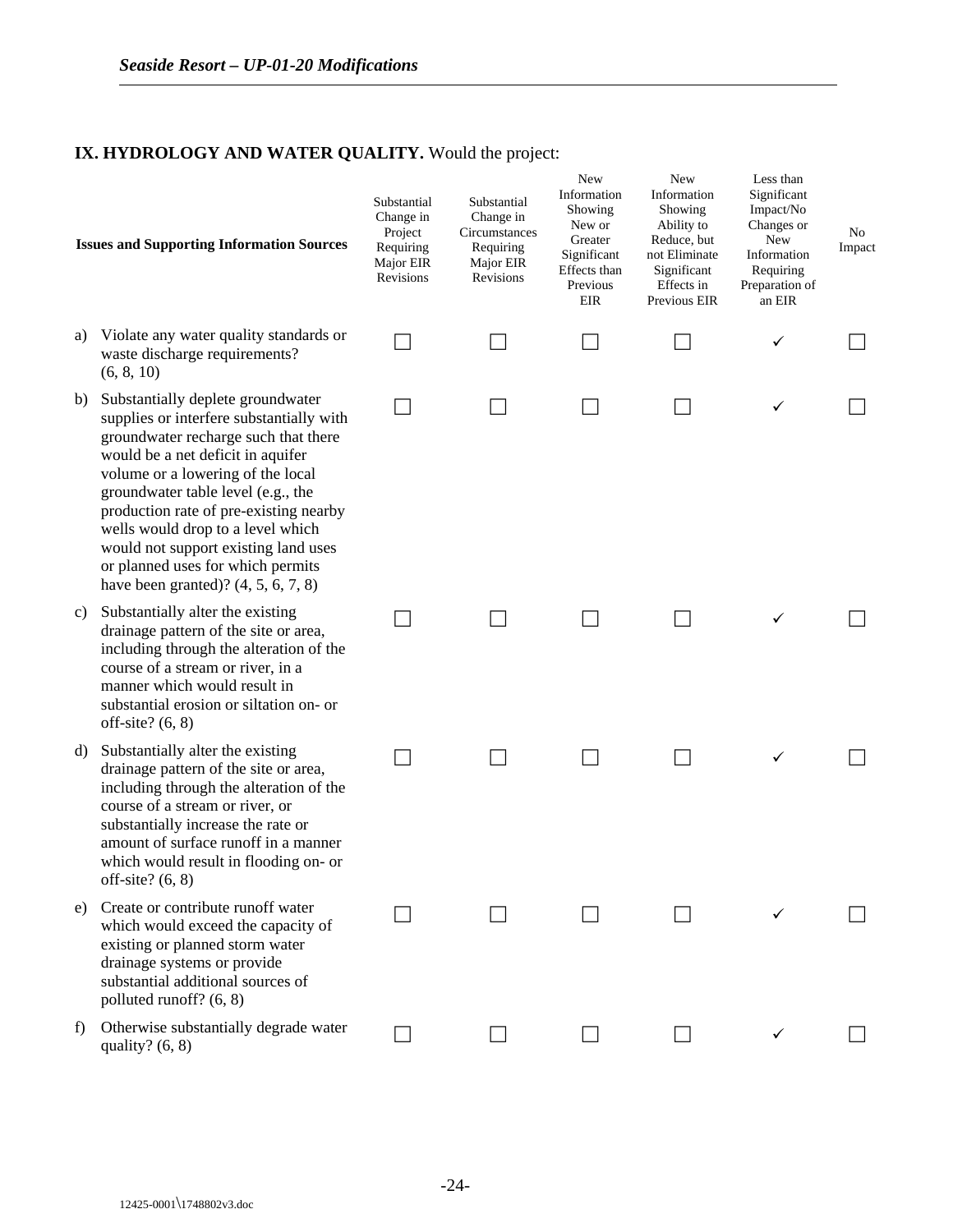| g) | Place housing within a 100-year flood<br>hazard area as mapped on a federal<br>Flood Hazard Boundary or Flood<br>Insurance Rate Map or other flood<br>hazard delineation map? $(1, 2, 6, 8)$ |  |  |  |
|----|----------------------------------------------------------------------------------------------------------------------------------------------------------------------------------------------|--|--|--|
| h) | Place within a 100-year flood hazard<br>area structures which would impede<br>or redirect flood flows? $(6, 8, 10)$                                                                          |  |  |  |
| 1) | Expose people or structures to a<br>significant risk of loss, injury or death<br>involving flooding, including<br>flooding as a result of the failure of a<br>levee or dam? $(1, 2, 6, 8)$   |  |  |  |
| 1) | Inundation by seiche, tsunami, or<br>mudflow? $(1, 2, 6, 8)$                                                                                                                                 |  |  |  |

The City reviewed each of the hydrology and water quality checklist questions in light of proposed modifications to use permit UP 01-20, as discussed below:

- a. The EIR indicates that the overall Seaside Resort project could have significant short-term (construction phase) and long-term (operations) impacts on surface water quality. The EIR presented mitigation measures to reduce these impacts to a less-than-significant level, and these mitigation measures have been incorporated into project approvals as conditions of approval. The proposed project would result in similar types of development in the same general locations, and no new or more extensive water quality impacts would result from the proposed project.
- b. The EIR indicates that the Seaside Resort would obtain water from the Marina Coast Water District, which extracts water from the lower Salinas Valley Groundwater Basin. Provision of water within the former Fort Ord is based on an allocation system that originated with an agreement between the U.S. Army and the Monterey County Water Resources Agency in conjunction with the closure of the former Fort Ord. The City of Seaside originally obtained an allocation of 710 acre-feet, later amended to 748 acre-feet, and the EIR and Revised EIR concluded that the overall Seaside resort project would have adequate water from this allocation without adversely affecting groundwater reserves.

 The Salinas River Groundwater Basin has experienced overdraft, with records of overdraft dating back at least 60 years. A primary result of overdraft has been the introduction of seawater into groundwater aquifers. Seawater has intruded to within several miles of Salinas in some locations within the 180-foot deep groundwater aquifer. Groundwater pumping in coastal areas has mostly been discontinued, and the Monterey County Water Resources Agency has implemented several programs to stall further intrusion. However, the groundwater that would be used by the Seaside Resort is considered to be within the baseline withdrawals for the aquifer, since it is water use transferred from prior Army activities.

 The proposed project would not increase water use (refer to Section 17. Utilities and Service Systems), and therefore, would not affect the groundwater basin water levels or reserved storage.

- c. The EIR determined that the overall Seaside Resort project would not affect drainage to the point of causing increased erosion. Water draining off the project's impervious surfaces would drain to basins within the golf courses and percolate into the ground. The proposed project would not alter the overall project's drainage characteristics, so no new or increased impact would occur.
- d. The EIR determined that the overall Seaside Resort project would not affect drainage to the point of causing downstream flooding. Water draining off the project's impervious surfaces would drain to basins within the golf courses and percolate into the ground without causing flooding. The proposed project would not alter the overall project's drainage characteristics, so no new or increased impact would occur.
- e. The EIR determined that the overall Seaside Resort project would be served by adequate storm water run-off conveyances within the proposed development area and storm water basins within the golf courses. The proposed project would not alter the overall project's drainage characteristics, so no new or increased impact would occur.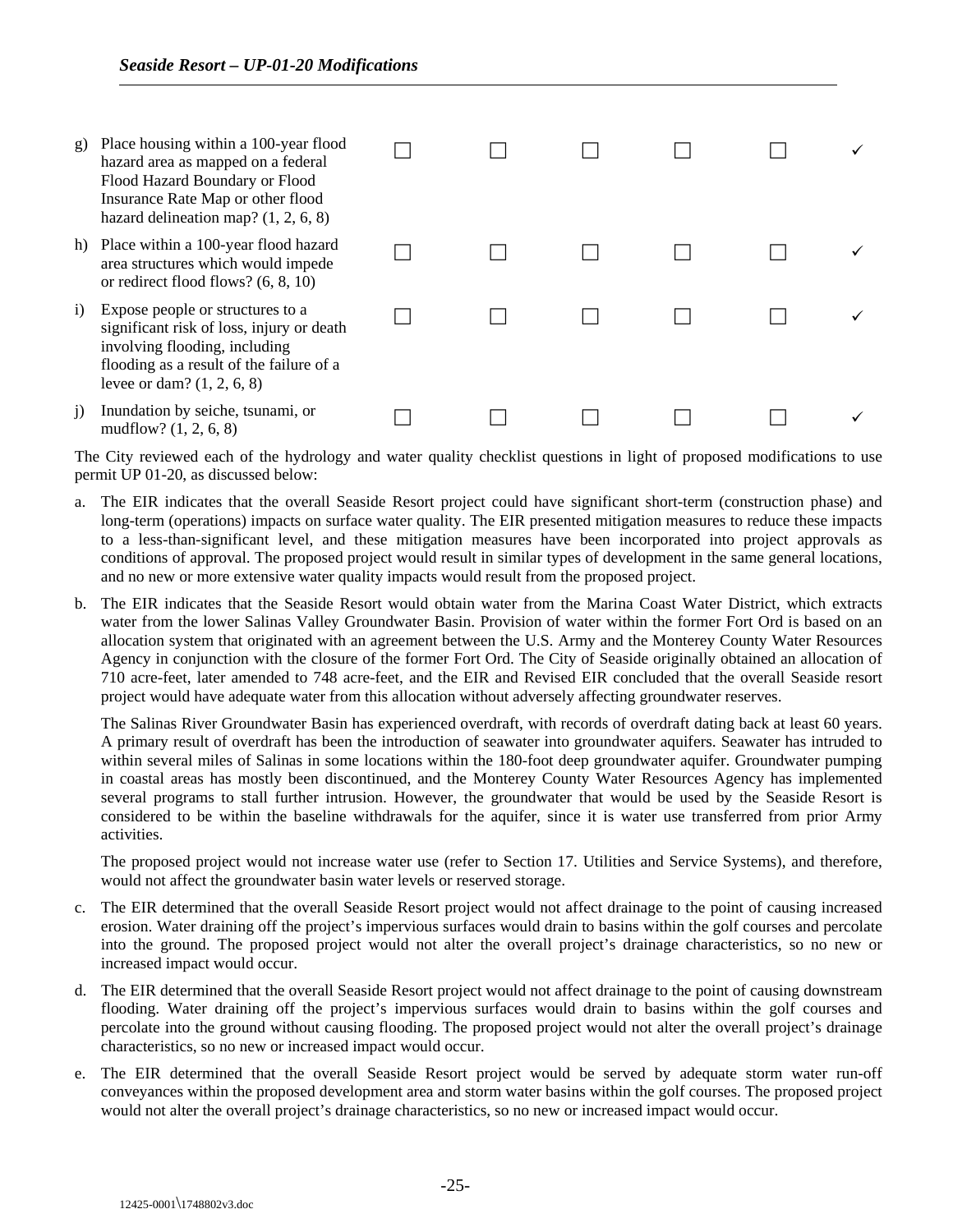- f. The EIR did not identify any other sources or types of water quality contamination, and the proposed project does not have any characteristics that would lead to other adverse effects on water quality.
- g- None of the timeshare parcels is within a 100-year flood zone, so no houses would be at risk of inundation.
- h. None of the timeshare parcels is within a 100-year flood zone, so flood flows would not be affected.
- i. The project site is not in a location that is at risk for flooding from a dam failure.
- j. The project site is not in a location that is subject to tsunami or siche.

The EIR indicated that the Seaside Resort would not have significant adverse effects on groundwater or on drainage and flooding, and that the site is not within a flood zone. Based on the modifications to use permit UP-01-20 not affecting the flooding status of the project site, and resulting in reduced water demand,, the City finds:

- A. Substantial changes in the project and project circumstances resulting in new significant effects or a substantial increase in the severity of previously identified significant effects have not occurred;
- B. New information of substantial importance with respect to this environmental resource/impact resulting in new significant effects or a substantial increase in the severity of previously identified effects has not been identified; and
- C. None of the proposed project changes would significantly affect this environmental resource.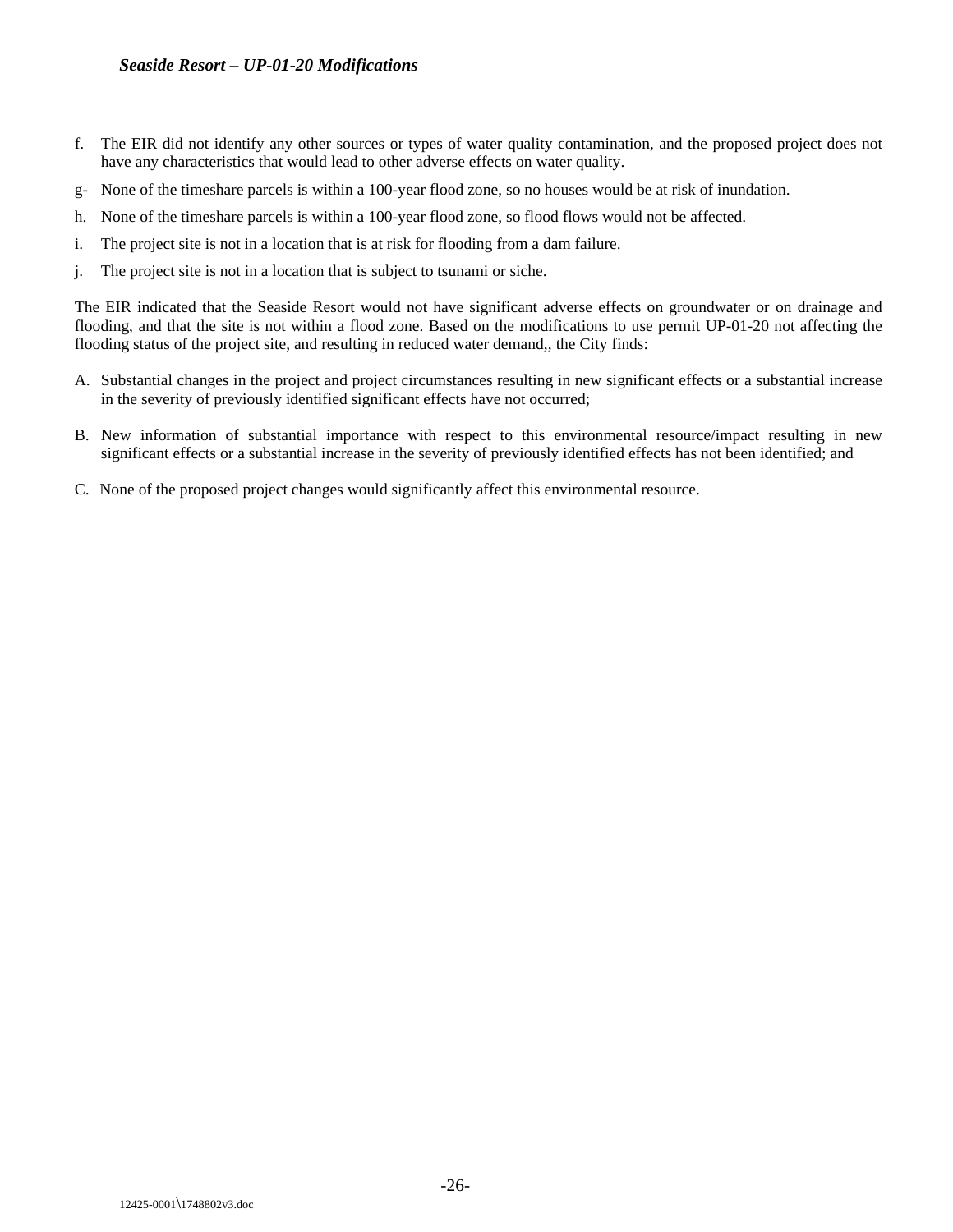## **X. LAND USE AND PLANNING.** Would the project:

|    | <b>Issues and Supporting Information Sources</b>                                                                                                                                                                                                                                                                                                                | Substantial<br>Change in<br>Project<br>Requiring<br>Major EIR<br>Revisions | Substantial<br>Change in<br>Circumstances<br>Requiring<br>Major EIR<br>Revisions | New<br>Information<br>Showing<br>New or<br>Greater<br>Significant<br>Effects than<br>Previous<br>EIR | <b>New</b><br>Information<br>Showing<br>Ability to<br>Reduce, but<br>not Eliminate<br>Significant<br>Effects in<br>Previous EIR | Less than<br>Significant<br>Impact/No<br>Changes or<br><b>New</b><br>Information<br>Requiring<br>Preparation of<br>an EIR | No<br>Impact |
|----|-----------------------------------------------------------------------------------------------------------------------------------------------------------------------------------------------------------------------------------------------------------------------------------------------------------------------------------------------------------------|----------------------------------------------------------------------------|----------------------------------------------------------------------------------|------------------------------------------------------------------------------------------------------|---------------------------------------------------------------------------------------------------------------------------------|---------------------------------------------------------------------------------------------------------------------------|--------------|
| a) | Physically divide an established<br>community? $(6, 8, 10)$                                                                                                                                                                                                                                                                                                     |                                                                            |                                                                                  |                                                                                                      |                                                                                                                                 |                                                                                                                           |              |
| b) | Conflict with any applicable land use<br>plan, policy, or regulation of an<br>agency with jurisdiction over the<br>project (including, but not limited to<br>the general plan, specific plan, local<br>coastal program, or zoning ordinance)<br>adopted for the purpose of avoiding<br>or mitigating an environmental<br>effect? $(1, 2, 3, 4, 5, 6, 8, 9, 10)$ |                                                                            |                                                                                  |                                                                                                      |                                                                                                                                 |                                                                                                                           |              |
| C) | Conflict with any applicable habitat<br>conservation plan or natural<br>community conservation plan?<br>(1, 2, 6, 8)                                                                                                                                                                                                                                            |                                                                            |                                                                                  |                                                                                                      |                                                                                                                                 |                                                                                                                           |              |

The City reviewed each of the land use and planning checklist questions in light of proposed modifications to use permit UP 01-20, as discussed below:

- a. The proposed project would modify an existing conditional use permit to allow additional similar uses. The proposed project would not divide an established community.
- b. The additional uses proposed in the conditional use permit application are similar to those already approved, and are uses consistent with the General Plan and zoning for the project site. The Seaside Resort project was found consistent with the Fort Ord Reuse Plan, and the proposed project makes minor revisions to the allowed land uses on one portion of the overall Seaside Resort project site.
- c. Refer to the discussion of item "f" in Section 4, Biological Resources.

The EIR indicated that the Seaside Resort land uses were consistent with the Seaside General Plan and the Fort Ord Reuse Plan. Based on the modifications to use permit UP-01-20 not introducing significantly different land uses, the City finds:

- A. Substantial changes in the project and project circumstances resulting in new significant effects or a substantial increase in the severity of previously identified significant effects have not occurred;
- B. New information of substantial importance with respect to this environmental resource/impact resulting in new significant effects or a substantial increase in the severity of previously identified effects has not been identified; and
- C. None of the proposed project changes would significantly affect this environmental resource.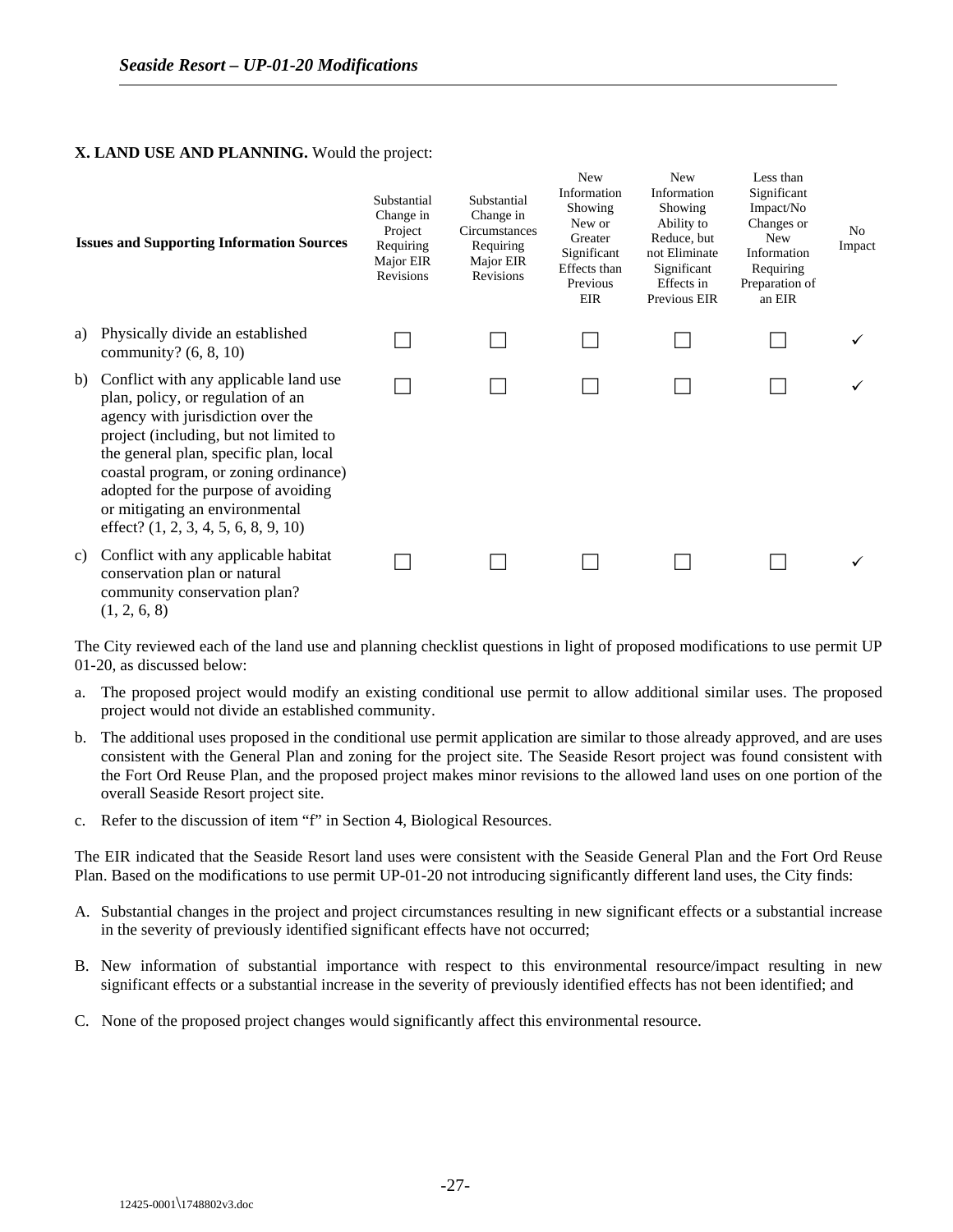## **XI. MINERAL RESOURCES.** Would the project:

| <b>Issues and Supporting Information Sources</b>                                                                                                                                                 | Substantial<br>Change in<br>Project<br>Requiring<br>Major EIR<br>Revisions | Substantial<br>Change in<br>Circumstances<br>Requiring<br>Major EIR<br><b>Revisions</b> | New<br>Information<br>Showing<br>New or<br>Greater<br>Significant<br>Effects than<br>Previous<br>EIR | <b>New</b><br>Information<br>Showing<br>Ability to<br>Reduce, but<br>not Eliminate<br>Significant<br>Effects in<br>Previous EIR | Less than<br>Significant<br>Impact/No<br>Changes or<br>New<br>Information<br>Requiring<br>Preparation of<br>an EIR | No<br>Impact |
|--------------------------------------------------------------------------------------------------------------------------------------------------------------------------------------------------|----------------------------------------------------------------------------|-----------------------------------------------------------------------------------------|------------------------------------------------------------------------------------------------------|---------------------------------------------------------------------------------------------------------------------------------|--------------------------------------------------------------------------------------------------------------------|--------------|
| a) Result in the loss of availability of a<br>known mineral resource that would be<br>of value to the region and the<br>residents of the state? $(1, 2)$                                         |                                                                            |                                                                                         |                                                                                                      |                                                                                                                                 |                                                                                                                    |              |
| b) Result in the loss of availability of a<br>locally-important mineral resource<br>recovery site delineated on a local<br>general plan, specific plan or other<br>land use plan? $(1, 2, 4, 5)$ |                                                                            |                                                                                         |                                                                                                      |                                                                                                                                 |                                                                                                                    |              |

The City reviewed each of the mineral resource checklist questions in light of proposed modifications to use permit UP 01- 20, as discussed below:

- a. Construction aggregates (sand, gravel) are mined in Monterey County, but the project site has not been used for that purpose. The project site is not identified as a significant mineral resource.
- b. Neither the Fort Ord Reuse Plan nor the Seaside General Plan identifies mineral resources on the project site.

The EIR indicated that no significant mineral resources were located on the project site]. Based on the absence of these resources, the City finds:

A. Substantial changes in the project and project circumstances resulting in new significant effects or a substantial increase in the severity of previously identified significant effects have not occurred;

B. New information of substantial importance with respect to this environmental resource/impact resulting in new significant effects or a substantial increase in the severity of previously identified effects has not been identified; and

C. None of the proposed project changes would significantly affect this environmental resource.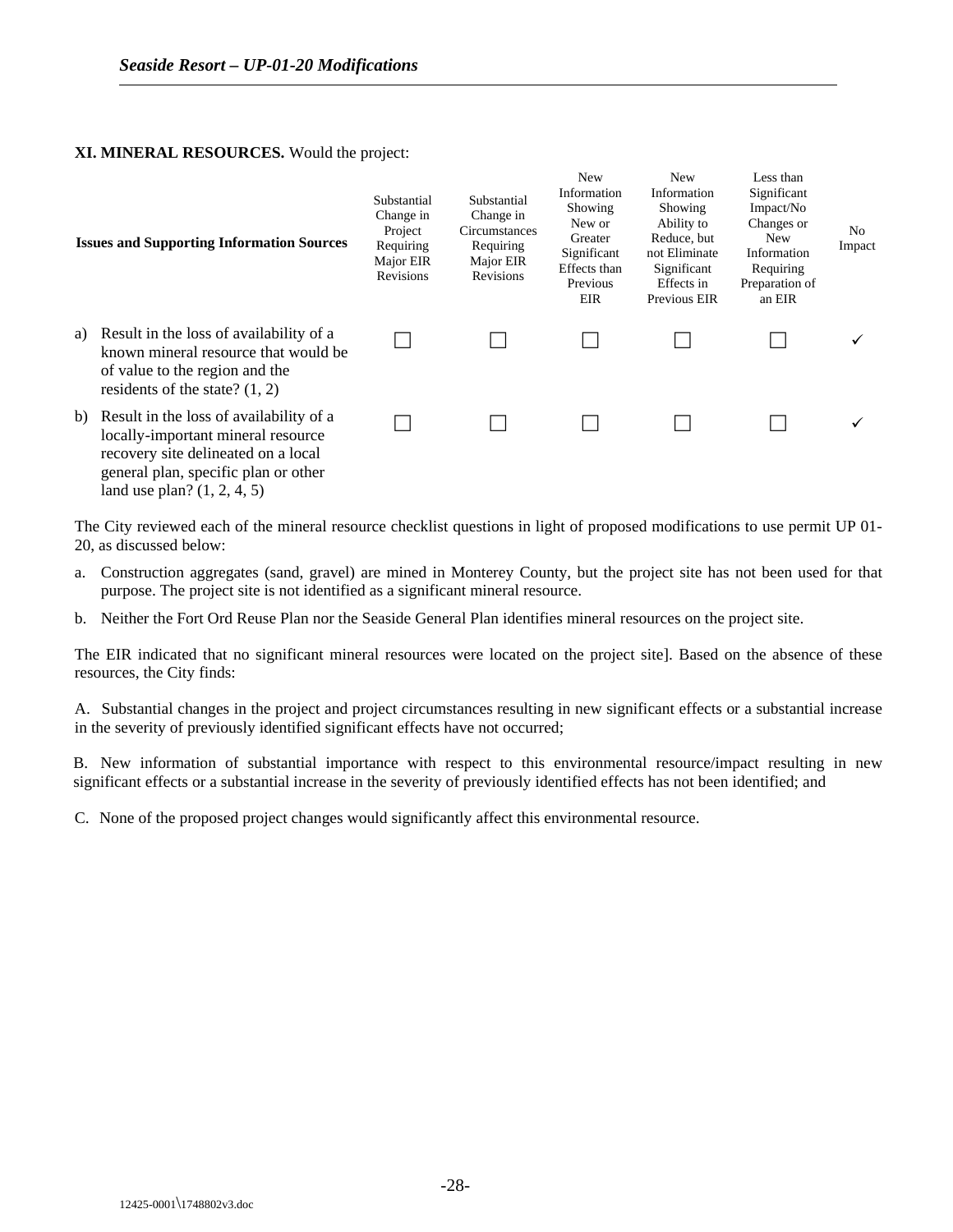### **XII. NOISE.** Would the project result in:

|    | <b>Issues and Supporting Information Sources</b>                                                                                                                                                                                                                                             | Substantial<br>Change in<br>Project<br>Requiring<br>Major EIR<br>Revisions | Substantial<br>Change in<br>Circumstances<br>Requiring<br>Major EIR<br><b>Revisions</b> | New<br>Information<br>Showing<br>New or<br>Greater<br>Significant<br>Effects than<br>Previous<br>EIR | New<br>Information<br>Showing<br>Ability to<br>Reduce, but<br>not Eliminate<br>Significant<br>Effects in<br>Previous EIR | Less than<br>Significant<br>Impact/No<br>Changes or<br>New<br>Information<br>Requiring<br>Preparation of<br>an EIR | No.<br>Impact |
|----|----------------------------------------------------------------------------------------------------------------------------------------------------------------------------------------------------------------------------------------------------------------------------------------------|----------------------------------------------------------------------------|-----------------------------------------------------------------------------------------|------------------------------------------------------------------------------------------------------|--------------------------------------------------------------------------------------------------------------------------|--------------------------------------------------------------------------------------------------------------------|---------------|
| a) | Exposure of persons to or generation<br>of noise levels in excess of standards<br>established in the local general plan<br>or noise ordinance, or applicable<br>standards of other agencies? $(6, 8)$                                                                                        |                                                                            |                                                                                         |                                                                                                      |                                                                                                                          |                                                                                                                    | ✓             |
| b) | Exposure of persons to or generation<br>of excessive groundborne vibration or<br>groundborne noise levels? (6, 8)                                                                                                                                                                            |                                                                            |                                                                                         |                                                                                                      |                                                                                                                          |                                                                                                                    |               |
| C) | A substantial permanent increase in<br>ambient noise levels in the project<br>vicinity above levels existing without<br>the project?<br>(6, 8, 10)                                                                                                                                           |                                                                            |                                                                                         |                                                                                                      |                                                                                                                          |                                                                                                                    |               |
| d) | A substantial temporary or periodic<br>increase in ambient noise levels in the<br>project vicinity above levels existing<br>without the project?<br>(6, 8)                                                                                                                                   |                                                                            |                                                                                         | $\sim$                                                                                               |                                                                                                                          | ✓                                                                                                                  |               |
| e) | For a project located within an airport<br>land use plan or, where such a plan<br>has not been adopted, within two<br>miles of a public airport or public use<br>airport, would the project expose<br>people residing or working in the<br>project area to excessive noise levels?<br>(6, 8) |                                                                            |                                                                                         |                                                                                                      |                                                                                                                          |                                                                                                                    |               |
| f) | For a project within the vicinity of a<br>private airstrip, would the project<br>expose people residing or working in<br>the project area to excessive noise<br>levels? $(6, 8)$                                                                                                             |                                                                            |                                                                                         |                                                                                                      |                                                                                                                          |                                                                                                                    |               |

The City reviewed each of the noise checklist questions in light of proposed modifications to use permit UP 01-20, as discussed below:

- a. The EIR identified noise levels in excess of the City's standards at two of the residential areas. No noise impacts were identified on the timeshare parcels. The proposed project would not increase traffic and traffic noise nor otherwise affect noise levels at the timeshare parcels or elsewhere.
- b. The EIR did not identify any sources of ground borne noise or vibration at or near the project site.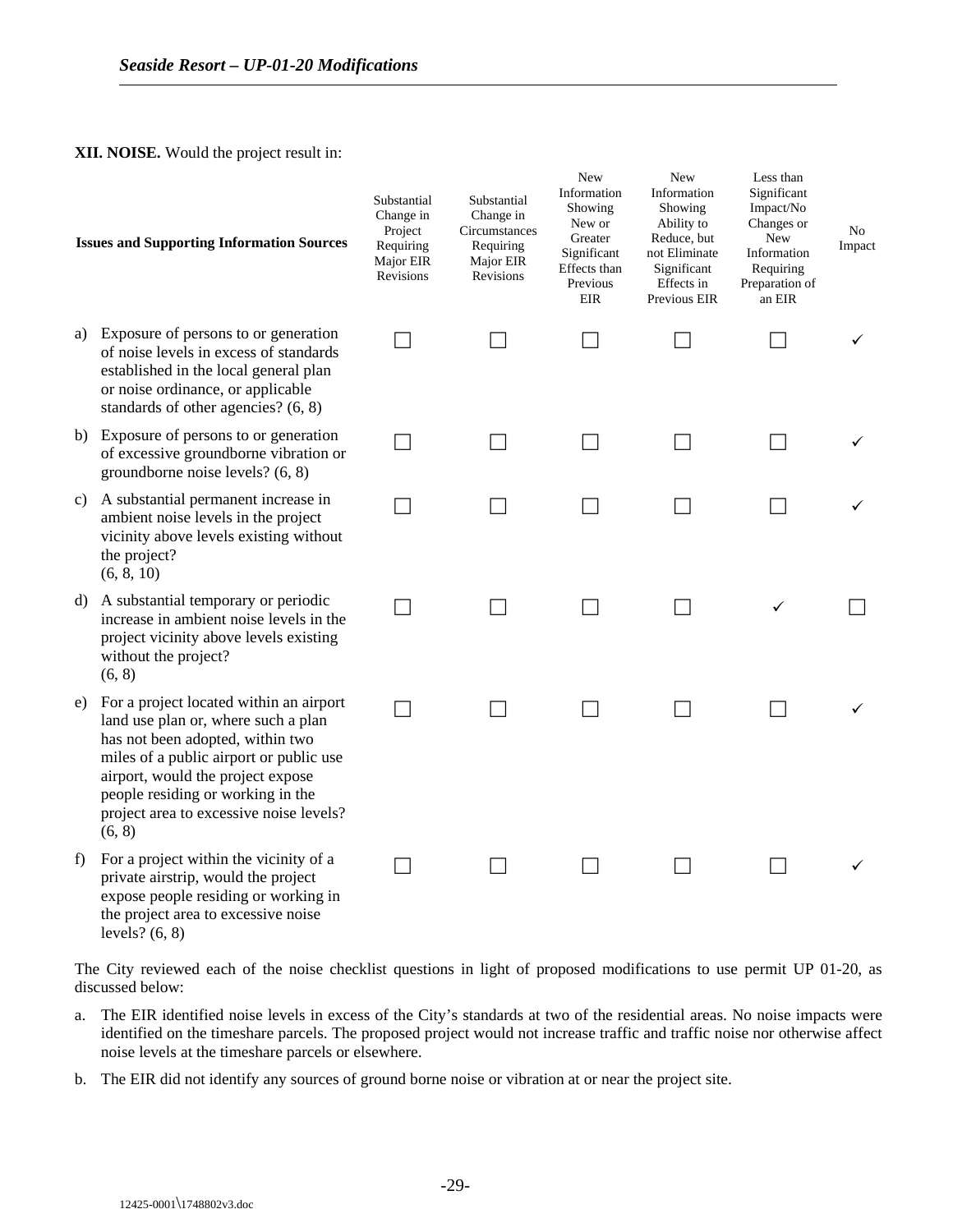- c. The EIR did not identify any project-generated noise that would increase ambient noise levels. The most significant source of project-generated noise would be vehicle traffic. The proposed project would not increase trips and traffic noise would not result in significant noise level increases.
- d. The EIR states that construction of the Seaside Resort would result in short-term elevated noise levels, which could exceed City standards at the nearest sensitive noise receptors. The EIR presented mitigation measures to reduce this impact to a less-than-significant level, and these mitigation measures have been incorporated into project approvals as conditions of approval.
- e. The project site is not within the airport land use plan for either the Monterey Peninsula or Marina airport.
- f. There are no landing strips in the vicinity of the project site.

The EIR indicated that noise could affect two residential areas. Based on the modifications to use permit UP-01-20 not affecting the areas where noise issues were identified, the City finds:

- A. Substantial changes in the project and project circumstances resulting in new significant effects or a substantial increase in the severity of previously identified significant effects have not occurred;
- B. New information of substantial importance with respect to this environmental resource/impact resulting in new significant effects or a substantial increase in the severity of previously identified effects has not been identified; and
- C. None of the proposed project changes would significantly affect this environmental resource.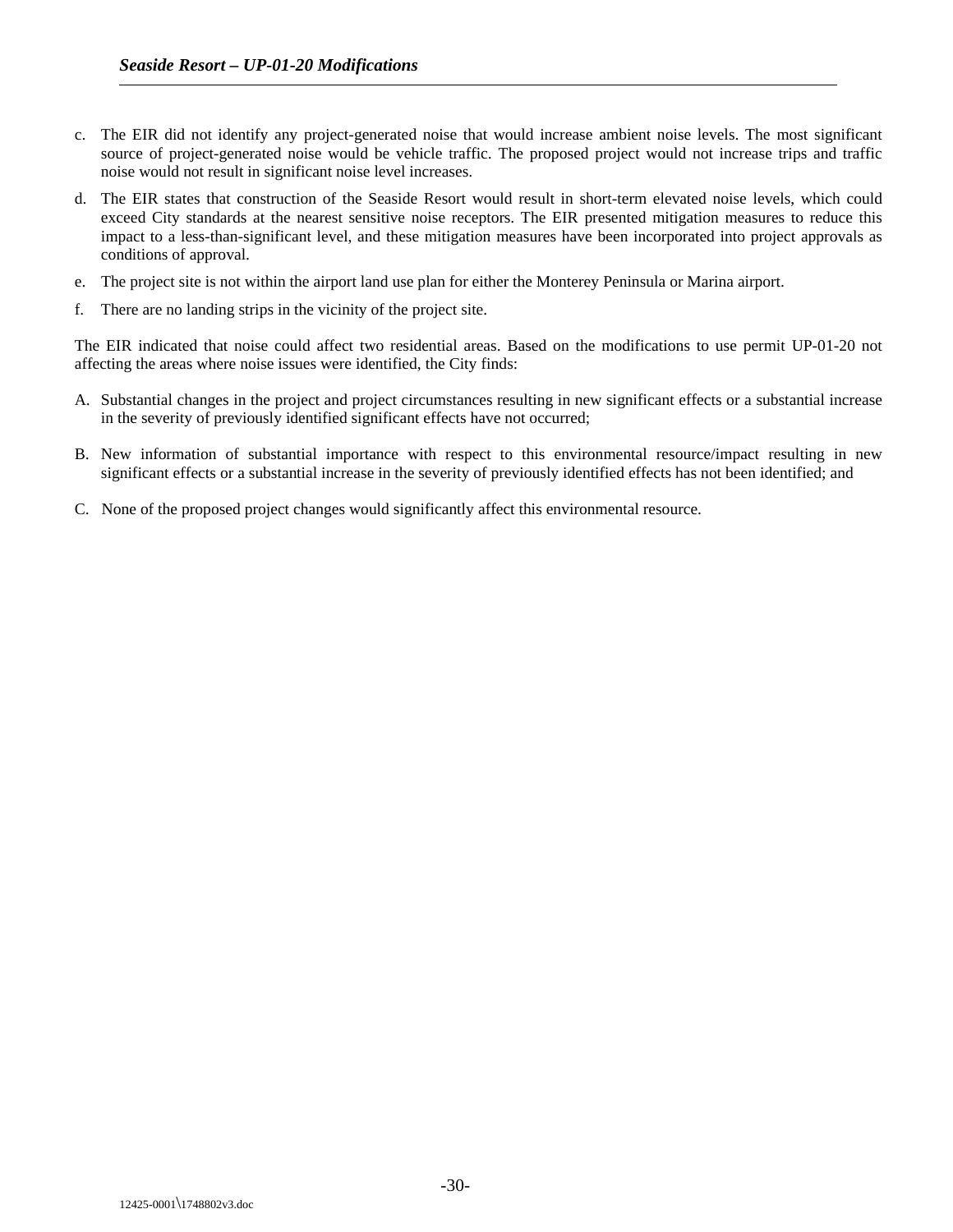## **XIII. POPULATION AND HOUSING.** Would the project:

|    | <b>Issues and Supporting Information Sources</b>                                                                                                                                                                               | Substantial<br>Change in<br>Project<br>Requiring<br>Major EIR<br>Revisions | Substantial<br>Change in<br>Circumstances<br>Requiring<br>Major EIR<br>Revisions | New<br>Information<br>Showing<br>New or<br>Greater<br>Significant<br>Effects than<br>Previous<br>EIR | New<br>Information<br>Showing<br>Ability to<br>Reduce, but<br>not Eliminate<br>Significant<br>Effects in<br>Previous EIR | Less than<br>Significant<br>Impact/No<br>Changes or<br><b>New</b><br>Information<br>Requiring<br>Preparation of<br>an EIR | No<br>Impact |
|----|--------------------------------------------------------------------------------------------------------------------------------------------------------------------------------------------------------------------------------|----------------------------------------------------------------------------|----------------------------------------------------------------------------------|------------------------------------------------------------------------------------------------------|--------------------------------------------------------------------------------------------------------------------------|---------------------------------------------------------------------------------------------------------------------------|--------------|
| a) | Induce substantial population growth<br>in an area, either directly (for<br>example, by proposing new homes<br>and businesses) or indirectly (for<br>example, through extension of roads<br>or other infrastructure)? $(6, 7)$ |                                                                            |                                                                                  |                                                                                                      |                                                                                                                          |                                                                                                                           |              |
| b) | Displace substantial numbers of<br>existing housing, necessitating the<br>construction of replacement housing<br>elsewhere? (6, 8, 9, 10)                                                                                      |                                                                            |                                                                                  |                                                                                                      |                                                                                                                          |                                                                                                                           |              |
| C) | Displace substantial numbers of<br>people, necessitating the construction<br>of replacement housing elsewhere?<br>(6, 8, 9, 10)                                                                                                |                                                                            |                                                                                  |                                                                                                      |                                                                                                                          |                                                                                                                           |              |

The City reviewed each of the population and housing checklist questions in light of proposed modifications to use permit UP-01-20, as discussed below:

- a. The proposed project would allow up to 225 condominiums or 112 single-family residences, but these, if built, would be built in place of, or partially in place of, timeshare units on land already approved for timeshare use. The proposed project would not extend infrastructure not already approved, nor induce growth.
- b. The project site is not developed with any residences. No housing would be displaced.
- c. The project site is not occupied. No persons would be displaced.

The EIR indicated that the Seaside Resort would not result in population and housing impacts. Based on the modifications to use permit UP-01-20 not making significant changes to the land uses, the City finds:

- A. Substantial changes in the project and project circumstances resulting in new significant effects or a substantial increase in the severity of previously identified significant effects have not occurred;
- B. New information of substantial importance with respect to this environmental resource/impact resulting in new significant effects or a substantial increase in the severity of previously identified effects has not been identified; and
- C. None of the proposed project changes would significantly affect this environmental resource.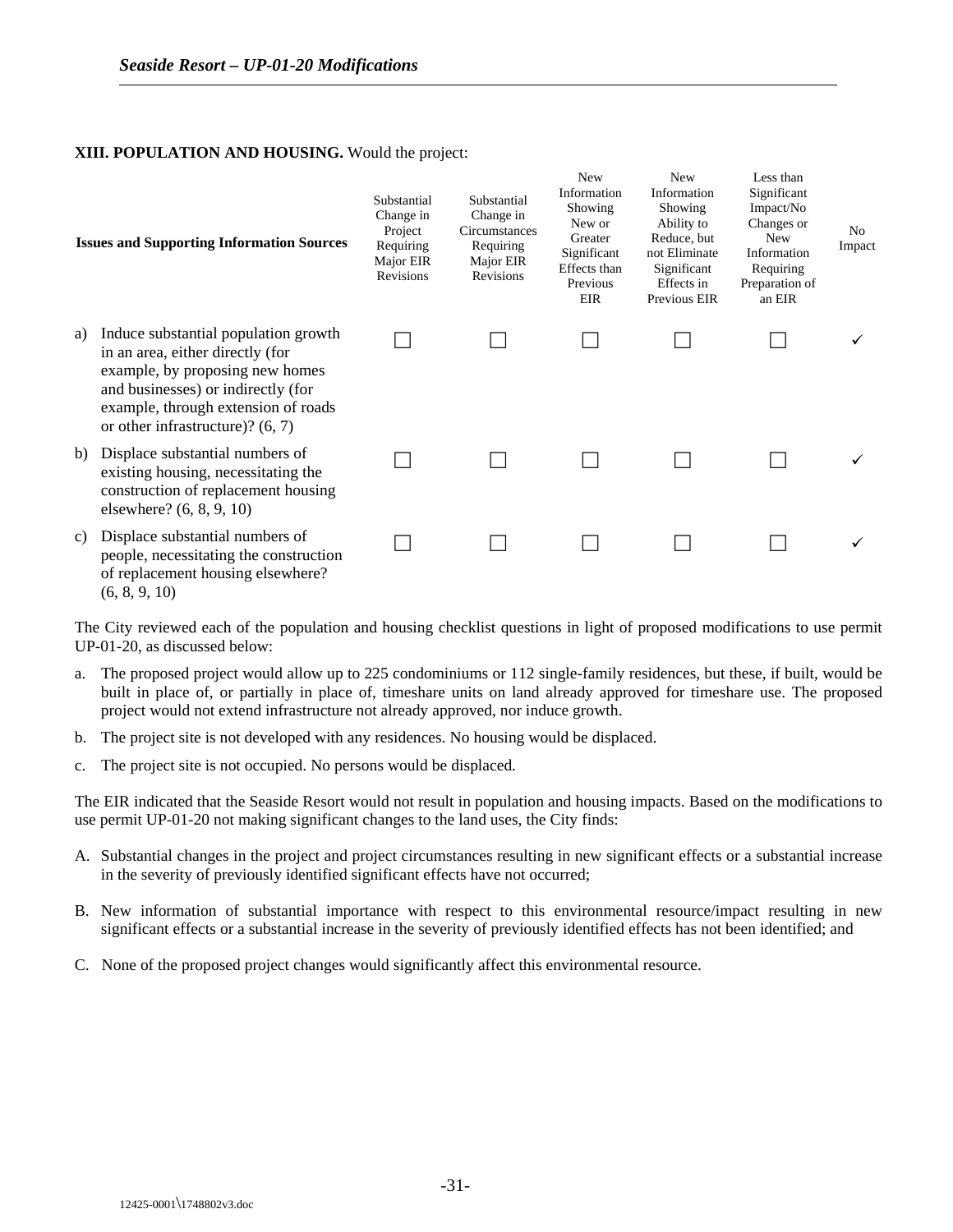### **XIV. PUBLIC SERVICES.**

|    | <b>Issues and Supporting Information Sources</b>                                                                                                                                                                                                                                                                                                                                                                                                          | Substantial<br>Change in<br>Project<br>Requiring<br>Major EIR<br>Revisions | Substantial<br>Change in<br>Circumstances<br>Requiring<br>Major EIR<br>Revisions | New<br>Information<br>Showing<br>New or<br>Greater<br>Significant<br>Effects than<br>Previous<br>EIR | New<br>Information<br>Showing<br>Ability to<br>Reduce, but<br>not Eliminate<br>Significant<br>Effects in<br>Previous EIR | Less than<br>Significant<br>Impact/No<br>Changes or<br><b>New</b><br>Information<br>Requiring<br>Preparation of<br>an EIR | N <sub>0</sub><br>Impact |
|----|-----------------------------------------------------------------------------------------------------------------------------------------------------------------------------------------------------------------------------------------------------------------------------------------------------------------------------------------------------------------------------------------------------------------------------------------------------------|----------------------------------------------------------------------------|----------------------------------------------------------------------------------|------------------------------------------------------------------------------------------------------|--------------------------------------------------------------------------------------------------------------------------|---------------------------------------------------------------------------------------------------------------------------|--------------------------|
| a) | Would the project result in substantial<br>adverse physical impacts associated<br>with the provision of new or<br>physically altered governmental<br>facilities, need for new or physically<br>altered governmental facilities, the<br>construction of which could cause<br>significant environmental impacts, in<br>order to maintain acceptable service<br>ratios, response times or other<br>performance objectives for any of the<br>public services: |                                                                            |                                                                                  |                                                                                                      |                                                                                                                          |                                                                                                                           |                          |
|    | Fire protection? $(1, 2, 6, 8)$                                                                                                                                                                                                                                                                                                                                                                                                                           |                                                                            |                                                                                  |                                                                                                      |                                                                                                                          | $\checkmark$                                                                                                              |                          |
|    | Police protection?<br>(1, 2, 6, 8)                                                                                                                                                                                                                                                                                                                                                                                                                        |                                                                            |                                                                                  |                                                                                                      |                                                                                                                          | $\checkmark$                                                                                                              |                          |
|    | Schools? (1, 2, 6, 8)                                                                                                                                                                                                                                                                                                                                                                                                                                     |                                                                            |                                                                                  |                                                                                                      |                                                                                                                          | $\checkmark$                                                                                                              |                          |
|    | Parks? $(1, 2, 4, 5, 6, 8)$                                                                                                                                                                                                                                                                                                                                                                                                                               |                                                                            |                                                                                  |                                                                                                      |                                                                                                                          | $\checkmark$                                                                                                              |                          |
|    | Other public facilities?<br>(6, 8)                                                                                                                                                                                                                                                                                                                                                                                                                        |                                                                            |                                                                                  |                                                                                                      |                                                                                                                          |                                                                                                                           |                          |

The City reviewed each of the public services checklist questions in light of proposed modifications to use permit UP 01-20, as discussed below:

- a. The EIR determined that an additional fire station, additional fire equipment, and more direct access from the City's Broadway Avenue fire station would be required to mitigate significant impacts of the Seaside Resort project. The EIR also identified the need to provide adequate fire vehicle turn-arounds at the timeshare units. The EIR presented mitigation measures to reduce these impacts to a less-than-significant level, and these mitigation measures have been incorporated into project approvals as conditions of approval. The proposed project would allow additional, but similar, types of uses and would not significantly alter the demands for fire department services.
- b. The EIR determined that an expanded police station, police substation, additional police equipment, and more direct access between the developed portions of the City and the Fort Ord territory would be required to mitigate significant impacts of the Seaside Resort project. The EIR presented mitigation measures to reduce these impacts to a less-thansignificant level, and these mitigation measures have been incorporated into project approvals as conditions of approval. The proposed project would allow additional, but similar, types of uses and would not significantly alter the demands for police department services.
- c. The EIR determined that the Monterey Peninsula Unified School District has adequate school facilities to serve the 125 residential units already approved at the Seaside Resort. The applicant will be required to pay State-mandated school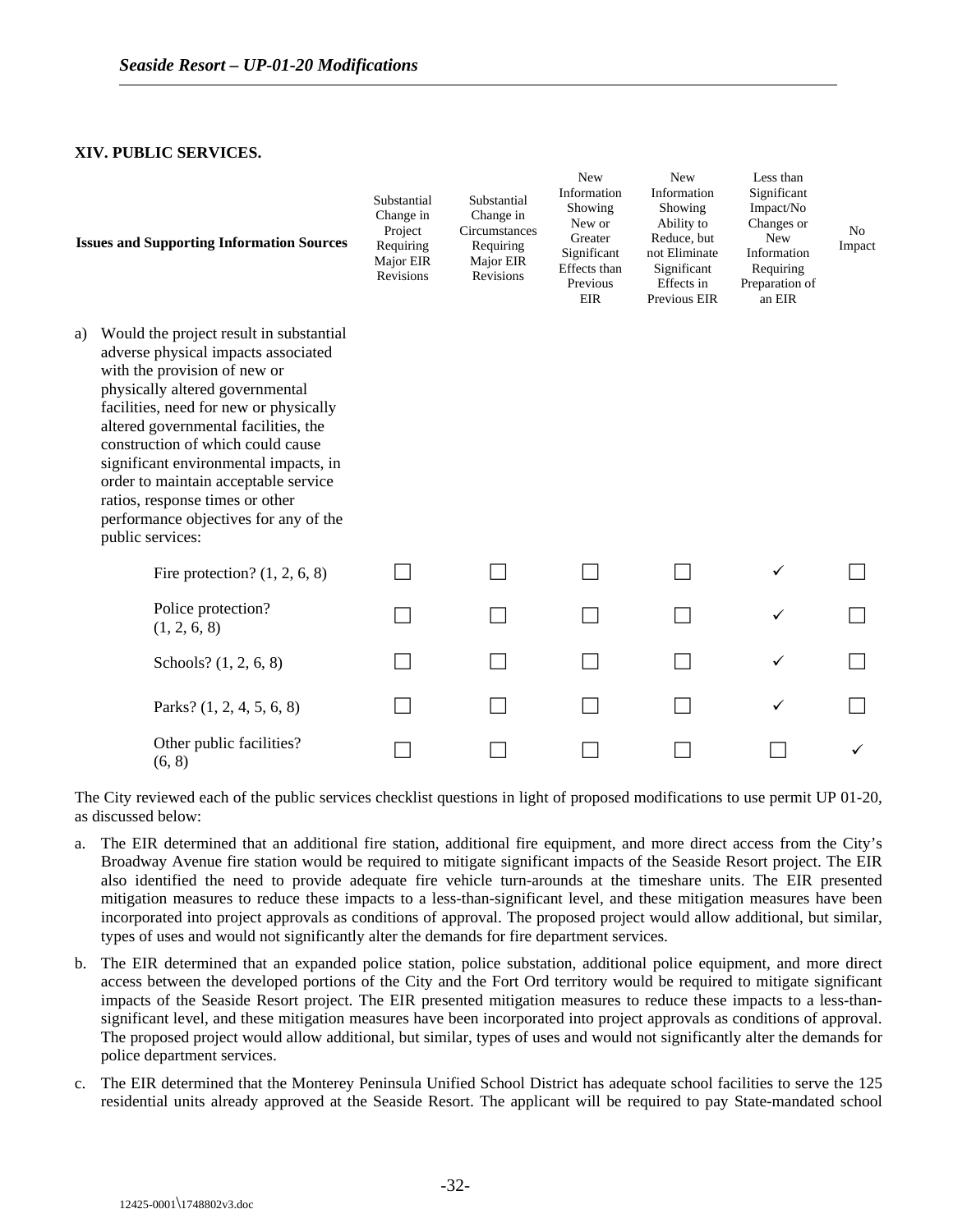impact fees for the residential units within the proposed project, which would off-set the effects of any increased demand for schools. If additional residential units are constructed on the timeshare parcels, these development impact fees would provide mitigation for additional demands on schools.

- d. The EIR determined that the Seaside Resort project should pay fees to off-set increased demand for parkland and parkland required under the Fort Ord Reuse Plan. The EIR presented mitigation measures to reduce this impact to a lessthan-significant level, and these mitigation measures have been incorporated into project approvals as conditions of approval. The proposed project would not significantly alter the demands for parkland and if there were any additional demands, those would be mitigated by the fees.
- e. The EIR did not identify any other public facilities impacts.

The EIR indicated that the Seaside Resort would require additional public services facilities, infrastructure improvements, and equipment. Based on the modifications to use permit UP-01-20 not resulting in any additional public services needs, the City finds:

- A. Substantial changes in the project and project circumstances resulting in new significant effects or a substantial increase in the severity of previously identified significant effects have not occurred;
- B. New information of substantial importance with respect to this environmental resource/impact resulting in new significant effects or a substantial increase in the severity of previously identified effects has not been identified; and
- C. None of the proposed project changes would significantly affect this environmental resource.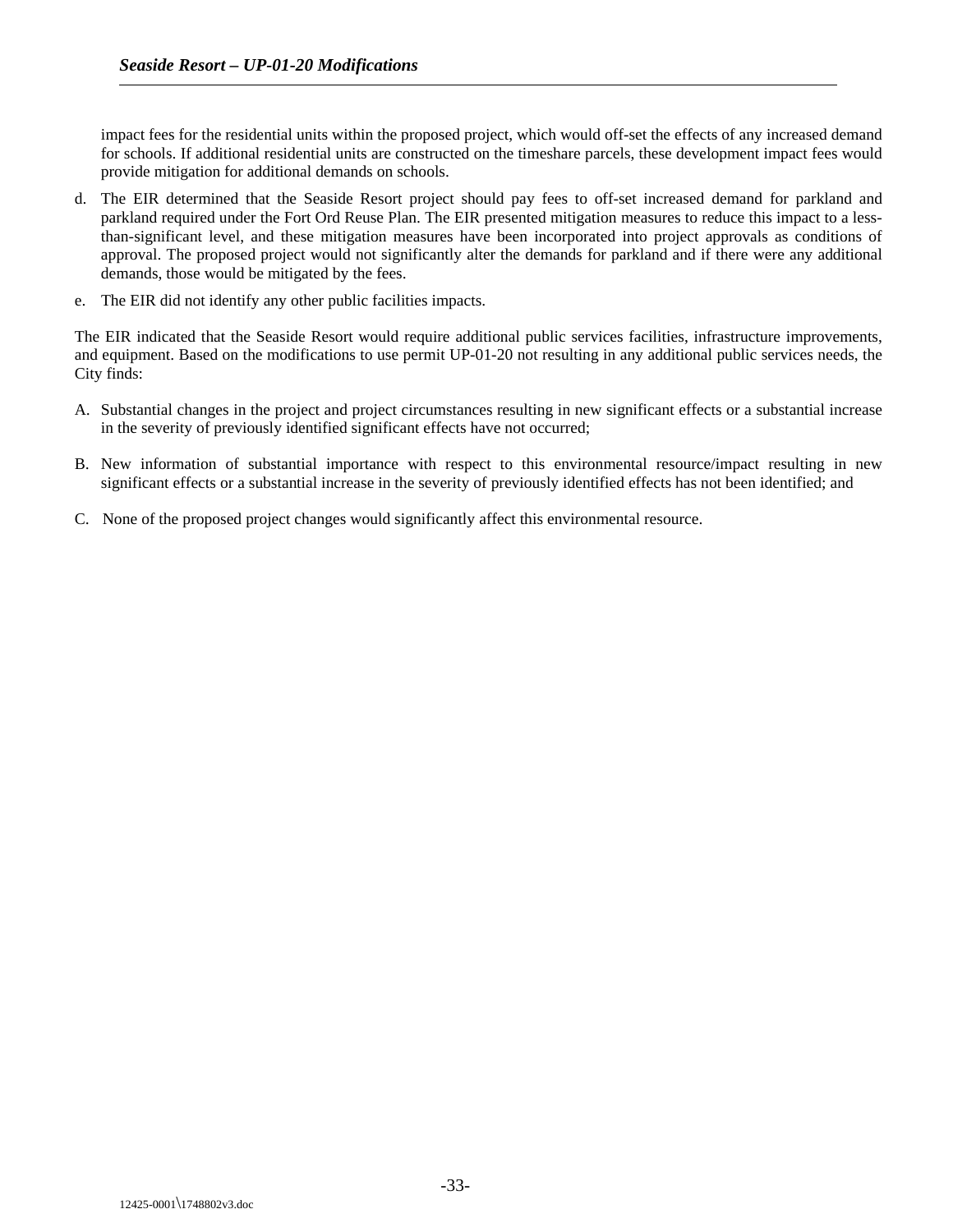### **XV. RECREATION** Would the project:

| <b>Issues and Supporting Information Sources</b>                                                                                                                                                                            | Substantial<br>Change in<br>Project<br>Requiring<br>Major EIR<br><b>Revisions</b> | Substantial<br>Change in<br>Circumstances<br>Requiring<br>Major EIR<br>Revisions | <b>New</b><br>Information<br>Showing<br>New or<br>Greater<br>Significant<br>Effects than<br>Previous<br>EIR | <b>New</b><br>Information<br>Showing<br>Ability to<br>Reduce, but<br>not Eliminate<br>Significant<br>Effects in<br>Previous EIR | Less than<br>Significant<br>Impact/No<br>Changes or<br>New<br>Information<br>Requiring<br>Preparation of<br>an EIR | No<br>Impact |
|-----------------------------------------------------------------------------------------------------------------------------------------------------------------------------------------------------------------------------|-----------------------------------------------------------------------------------|----------------------------------------------------------------------------------|-------------------------------------------------------------------------------------------------------------|---------------------------------------------------------------------------------------------------------------------------------|--------------------------------------------------------------------------------------------------------------------|--------------|
| a) increase the use of existing<br>neighborhood and regional parks or<br>other recreational facilities such that<br>substantial physical deterioration of<br>the facility would occur or be.<br>accelerated? $(1, 2, 6, 8)$ |                                                                                   |                                                                                  |                                                                                                             |                                                                                                                                 | ✓                                                                                                                  |              |
| b) include recreational facilities or<br>require the construction or expansion<br>of recreational facilities which might<br>have an adverse physical effect on the<br>environment? $(1, 2, 6, 8)$                           |                                                                                   |                                                                                  |                                                                                                             |                                                                                                                                 | ✓                                                                                                                  |              |

The City reviewed each of the recreation checklist questions in light of proposed modifications to use permit UP 01-20, as discussed below:

- a. Refer to item "d" in Section 14 Public Services.
- b. Refer to item "d" in Section 14 Public Services.

The EIR indicated that the Seaside Resort would need to pay fees to off-set the cost of parkland called for in the Fort Ord Reuse Plan. Based on the modifications to use permit UP-01-20 not resulting in any parks demands out of proportion to the fees paid, the City finds:

- A. Substantial changes in the project and project circumstances resulting in new significant effects or a substantial increase in the severity of previously identified significant effects have not occurred;
- B. New information of substantial importance with respect to this environmental resource/impact resulting in new significant effects or a substantial increase in the severity of previously identified effects has not been identified; and
- C. None of the proposed project changes would significantly affect this environmental resource.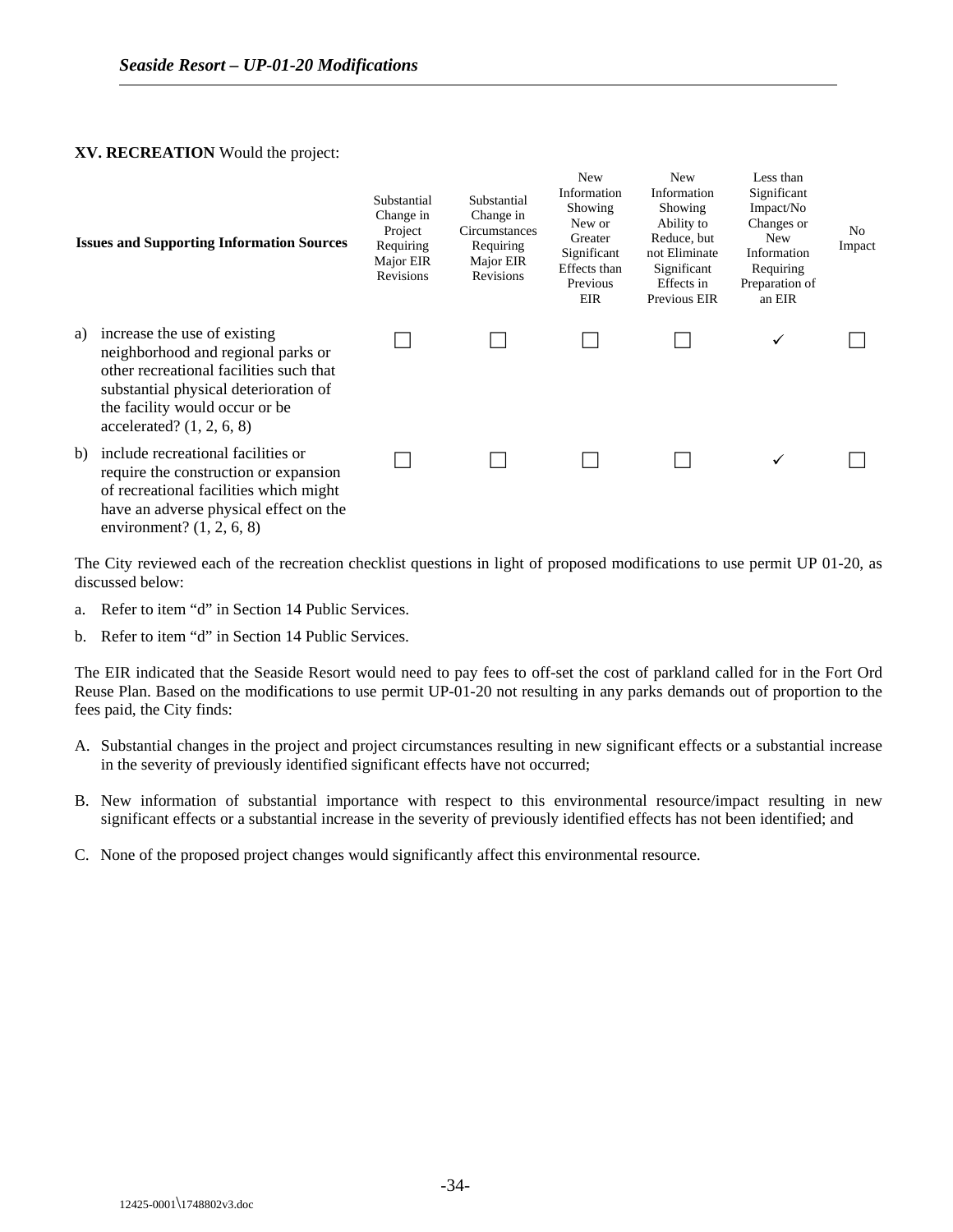## **XVI. TRANSPORTATION/TRAFFIC** Would the project:

|    | <b>Issues and Supporting Information Sources</b>                                                                                                                                                                                                                                                                                                                                                                                                                               | Substantial<br>Change in<br>Project<br>Requiring<br>Major EIR<br>Revisions | Substantial<br>Change in<br>Circumstances<br>Requiring<br>Major EIR<br><b>Revisions</b> | New<br>Information<br>Showing<br>New or<br>Greater<br>Significant<br>Effects than<br>Previous<br>EIR | New<br>Information<br>Showing<br>Ability to<br>Reduce, but<br>not Eliminate<br>Significant<br>Effects in<br>Previous EIR | Less than<br>Significant<br>Impact/No<br>Changes or<br>New<br>Information<br>Requiring<br>Preparation of<br>an EIR | No<br>Impact |
|----|--------------------------------------------------------------------------------------------------------------------------------------------------------------------------------------------------------------------------------------------------------------------------------------------------------------------------------------------------------------------------------------------------------------------------------------------------------------------------------|----------------------------------------------------------------------------|-----------------------------------------------------------------------------------------|------------------------------------------------------------------------------------------------------|--------------------------------------------------------------------------------------------------------------------------|--------------------------------------------------------------------------------------------------------------------|--------------|
| a) | Conflict with an applicable plan,<br>ordinance or policy establishing<br>measures of effectiveness for the<br>performance of the circulation<br>system, taking into account all modes<br>of transportation including mass<br>transit and non-motorized travel and<br>relevant components of the<br>circulation system, including but not<br>limited to intersections, streets,<br>highways and freeways, pedestrian<br>and bicycle paths, and mass transit?<br>(1, 2, 6, 7, 8) |                                                                            |                                                                                         |                                                                                                      |                                                                                                                          | ✓                                                                                                                  |              |
| b) | Conflict with an applicable<br>congestion management program,<br>including, but not limited to level of<br>service standards and travel demand<br>measures, or other standards<br>established by the county congestion<br>management agency for designated<br>roads or highways? $(1, 2, 6, 7, 8)$                                                                                                                                                                             |                                                                            |                                                                                         |                                                                                                      |                                                                                                                          | ✓                                                                                                                  |              |
| C) | Result in a change in air traffic<br>patterns, including either an increase<br>in traffic levels or a change in<br>location that results in substantial<br>safety risks? (10)                                                                                                                                                                                                                                                                                                  |                                                                            |                                                                                         |                                                                                                      |                                                                                                                          |                                                                                                                    |              |
| d) | Substantially increase hazards due to<br>a design feature (e.g., sharp curves or<br>dangerous intersections) or<br>incompatible uses (e.g., farm<br>equipment)? $(6, 8)$                                                                                                                                                                                                                                                                                                       |                                                                            |                                                                                         |                                                                                                      |                                                                                                                          |                                                                                                                    |              |
| e) | Result in inadequate emergency<br>access? (6, 8)                                                                                                                                                                                                                                                                                                                                                                                                                               |                                                                            |                                                                                         |                                                                                                      |                                                                                                                          |                                                                                                                    |              |
| f) | Conflict with adopted policies, plans,<br>or programs regarding public transit,<br>bicycle, or pedestrian facilities, or<br>otherwise decrease the performance<br>or safety of such facilities? $(1, 2, 6, 8)$                                                                                                                                                                                                                                                                 |                                                                            |                                                                                         |                                                                                                      |                                                                                                                          |                                                                                                                    |              |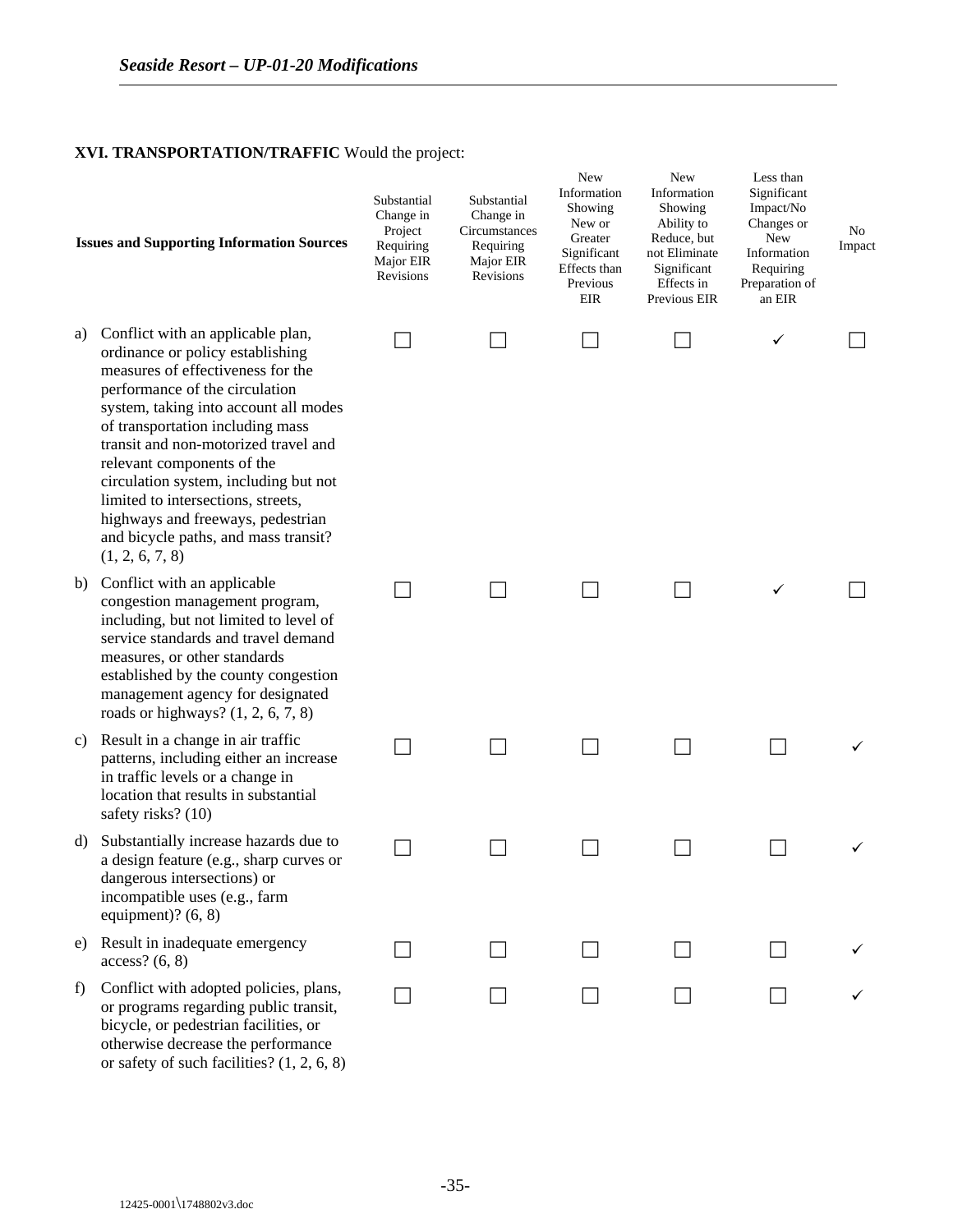The City reviewed each of the transportation/traffic checklist questions in light of proposed modifications to use permit UP 01-20, as discussed below:

a. The Revised EIR identified significant and unavoidable traffic impacts at several intersections and on several highway segments. Analysis of potential development scenarios under the modified conditional use permit indicates that traffic volumes would not increase with the proposed project, and could decrease. Therefore, no increased congestion or new level of service impacts would occur.

 The modification of the use permit would allow several types of development on the timeshare parcels along with or in place of timeshare units. The modified conditional use permit would also allow fewer or more than 170 timeshare units, as long as water demand is within substantial conformance with that projected by the EIR. Based on these allowed uses and the water use parameter, several scenarios were developed and analyzed for traffic generation. The following development scenarios were considered: 1) 225 condominium units; 2) 170 timeshare units and 55 condominiums; 3) 112 single-family residences; and 4) 68 hotel rooms and 153 timeshare units. The adjacent hotel could be built at either 275 or 330 rooms under any of these scenarios without affecting this traffic analysis, so traffic from the main hotel is not included in the analysis. Table 1, Representative Scenario Trip Generation Estimates, presents the projected traffic generation from these uses, compared to the traffic generation estimates in the Revised EIR.

| <b>Scenario</b>     | <b>Quantity/Use</b>      | <b>Daily Trip Factor</b> | <b>Daily Trips</b> | <b>Total Daily Trips</b> |
|---------------------|--------------------------|--------------------------|--------------------|--------------------------|
| <b>EIR</b> Baseline | 255 timeshares           | 7.20 trips per unit      | 1,836              | 1,836                    |
| 1)                  | 225 condominiums         | 5.81 trips per unit      | 1,307              | 1,307                    |
| 2)                  | 173 timeshares           | 7.20 trips per unit      | 1,246              |                          |
|                     | 55 condominiums          | 5.81 trips per unit      | 320                | 1,566                    |
| 3)                  | 112 single family houses | 9.52 trips per unit      | 1,066              | 1,066                    |
| 4)                  | 68 hotel rooms           | 8.00 trips per unit      | 544                |                          |
|                     | 153 timeshares           | 7.20 trips per unit      | 1.102              | 1,646                    |

#### **Table 1 Representative Scenario Trip Generation Estimates**

*Source:* City of Seaside, Institute of Transportation Engineers

*Note:* Timeshare and hotel trip generation rates are from Revised EIR; Other trip generation rates are from Institute of Traffic Engineers Trip Generation 9<sup>th</sup> Edition. For the EIR Baseline Scenario, the 255 timeshare units include all lock-off units as separate units to present a worst-case traffic generation scenario, consistent with the EIR. Scenario 2) assumes that 55 condominium units replace timeshare units, so that the timeshare unit count would be  $170 - 55$  (=115) plus lock off units at one-half lock-off per timeshare unit (115 x 1.5 = 173). Scenario 4) assumes that 68 hotel units (based on Amended and Restated Disposition and Development Agreement Stage Two hotel obligation) replace timeshare units, so that the timeshare count would be 170 - 68 (=102) plus lock off units at one-half lock-off per timeshare unit (102 x 1.5 = 153). All scenarios assume the same number of hotel rooms, which are not included in the table.

 All four representative development scenarios reduce traffic compared to that projected for the timeshare parcels in the Revised EIR. The closest scenario (Scenario 4) would generate 10 percent fewer trips. Therefore, the proposed project would not result in new or increased traffic impacts, and may reduce the severity of some traffic impacts identified in the Revised EIR.

- b. The proposed project would contribute traffic to regionally-designated transportation arteries including State Route 1 and State Route 68. The proposed project would not increase traffic on these routes beyond what was analyzed in the EIR. Refer to item "a."
- c. The proposed project would not affect air traffic patterns or air traffic levels.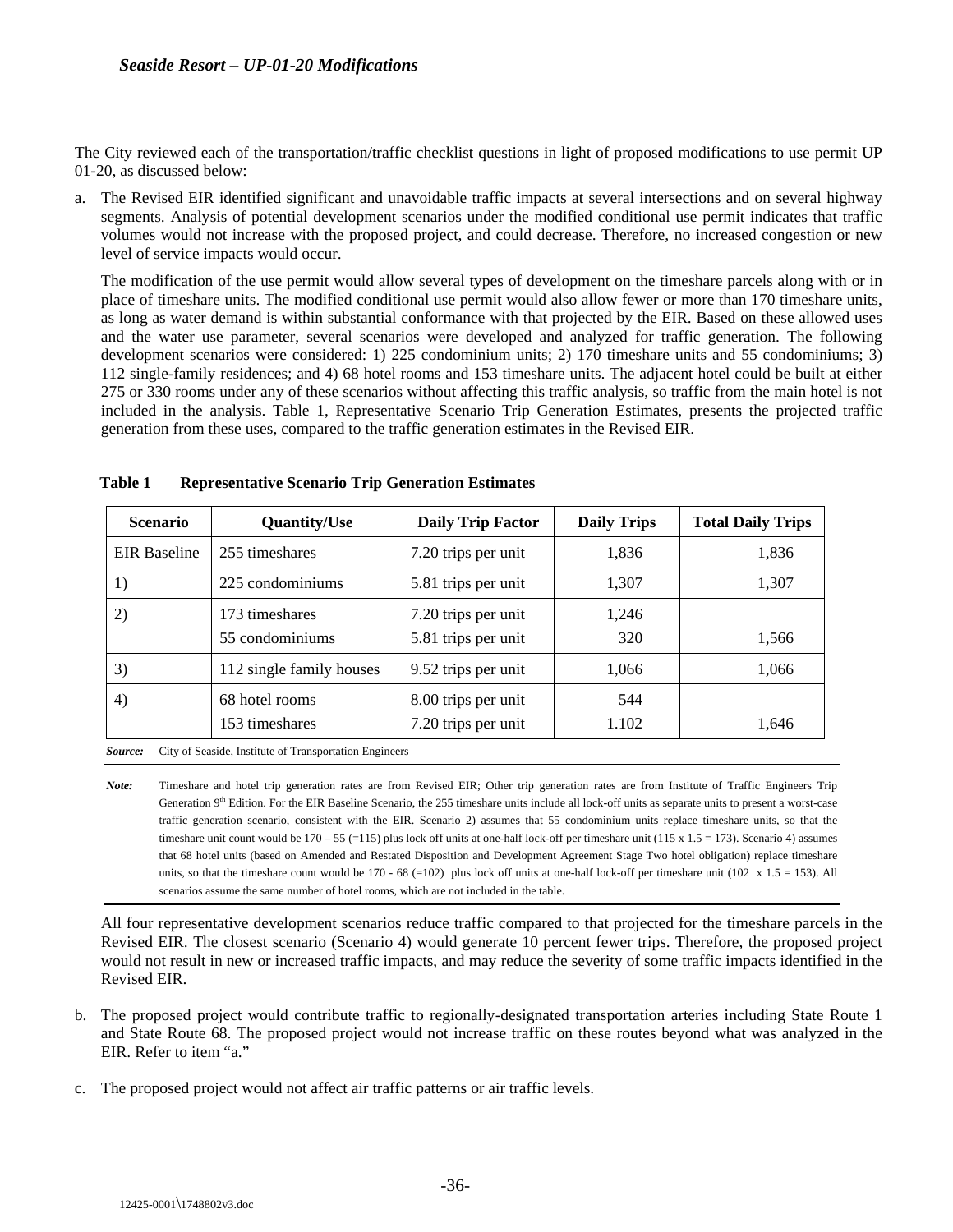- d. The proposed project does not involve project designs or modification to approved designs. The proposed project allows additional types of uses on the timeshare parcels.
- e. Adequate access to the project site would be provided through the main entry on McClure Way, and an emergency ingress/egress route from Monterey Road, which is a condition of project approval. The proposed project does not involve project designs or modification to approved designs. The proposed project allows additional types of uses on the timeshare parcels.
- f. The EIR determined that the overall Seaside Resort did not adequately meet all of the City's policy direction regarding alternative transportation modes (bicycle, pedestrian, transit). The EIR presented a mitigation measure to reduce this impact to a less-than-significant level, and this mitigation measure has been incorporated into project approvals as a condition of approval. The proposed project would not affect implementation of alternative transportation policies.

The EIR indicated that the Seaside Resort would result in significant traffic impacts on highway segments and at several intersections. Impacts would remain significant and unavoidable at some locations due to lack of funding for necessary improvements. Based on analysis that shows that the modifications to use permit UP-01-20 would reduce trip generation from the project site, the City finds:

- A. Substantial changes in the project and project circumstances resulting in new significant effects or a substantial increase in the severity of previously identified significant effects have not occurred;
- B. New information of substantial importance with respect to this environmental resource/impact resulting in new significant effects or a substantial increase in the severity of previously identified effects has not been identified; and
- C. None of the proposed project changes would significantly affect this environmental resource.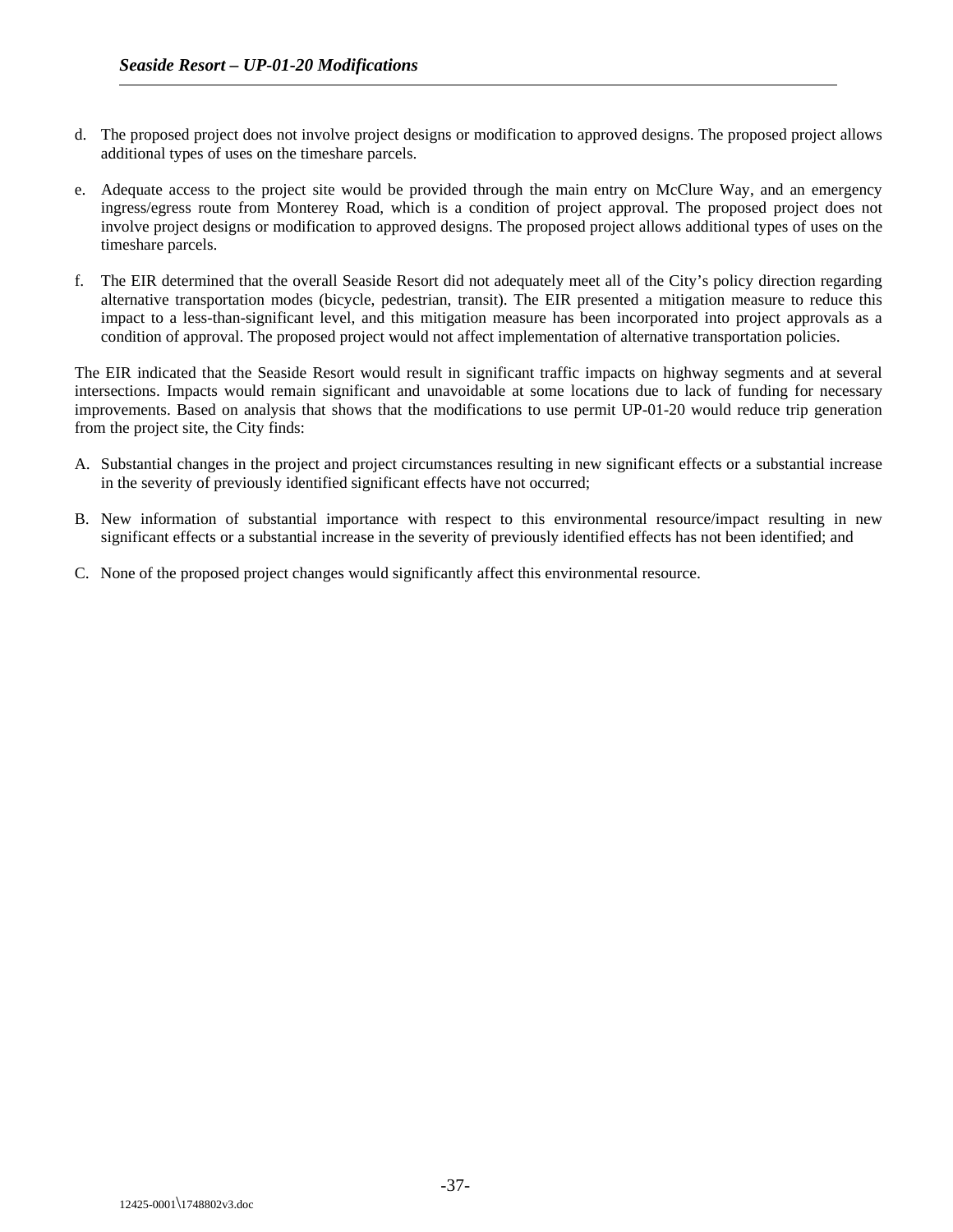## **XVII. UTILITIES AND SERVICE SYSTEMS.** Would the project:

|    | <b>Issues and Supporting Information Sources</b>                                                                                                                                                                                                        | Substantial<br>Change in<br>Project<br>Requiring<br>Major EIR<br>Revisions | Substantial<br>Change in<br>Circumstances<br>Requiring<br>Major EIR<br>Revisions | <b>New</b><br>Information<br>Showing<br>New or<br>Greater<br>Significant<br>Effects than<br>Previous<br>EIR | New<br>Information<br>Showing<br>Ability to<br>Reduce, but<br>not Eliminate<br>Significant<br>Effects in<br>Previous EIR | Less than<br>Significant<br>Impact/No<br>Changes or<br>New<br>Information<br>Requiring<br>Preparation of<br>an EIR | No<br>Impact |
|----|---------------------------------------------------------------------------------------------------------------------------------------------------------------------------------------------------------------------------------------------------------|----------------------------------------------------------------------------|----------------------------------------------------------------------------------|-------------------------------------------------------------------------------------------------------------|--------------------------------------------------------------------------------------------------------------------------|--------------------------------------------------------------------------------------------------------------------|--------------|
| a) | Exceed wastewater treatment<br>requirements of the applicable<br><b>Regional Water Quality Control</b><br>Board? $(6, 8)$                                                                                                                               |                                                                            |                                                                                  |                                                                                                             |                                                                                                                          |                                                                                                                    | ✓            |
| b) | Require or result in the construction<br>of new water or wastewater treatment<br>facilities or expansion of existing<br>facilities, the construction of which<br>could cause significant environmental<br>effects? $(6, 8)$                             |                                                                            |                                                                                  | $\sim$                                                                                                      |                                                                                                                          |                                                                                                                    |              |
| C) | Require or result in the construction<br>of new storm water drainage facilities<br>or expansion of existing facilities, the<br>construction of which could cause<br>significant environmental effects?<br>(6, 8)                                        |                                                                            |                                                                                  |                                                                                                             |                                                                                                                          |                                                                                                                    |              |
| d) | Have sufficient water supplies<br>available to serve the project from<br>existing entitlements and resources, or<br>are new or expanded entitlements<br>needed? (1, 2, 4, 5, 6, 7, 8, 10)                                                               |                                                                            |                                                                                  |                                                                                                             |                                                                                                                          |                                                                                                                    | ✓            |
| e) | Result in a determination by the<br>wastewater treatment provider which<br>serves or may serve the project that it<br>has adequate capacity to serve the<br>project's projected demand in<br>addition to the provider's existing<br>commitments? (6, 8) |                                                                            |                                                                                  |                                                                                                             |                                                                                                                          |                                                                                                                    |              |
| f) | Be served by a landfill with sufficient<br>permitted capacity to accommodate<br>the project's solid waste disposal<br>needs? $(6, 8)$                                                                                                                   |                                                                            |                                                                                  |                                                                                                             |                                                                                                                          |                                                                                                                    |              |
| g) | Comply with federal, state, and local<br>statutes and regulations related to<br>solid waste? $(1, 2)$                                                                                                                                                   |                                                                            |                                                                                  |                                                                                                             |                                                                                                                          |                                                                                                                    |              |

The City reviewed each of the utilities and service systems checklist questions in light of proposed modifications to use permit UP 01-20, as discussed below:

a. The EIR found that wastewater would be adequately treated.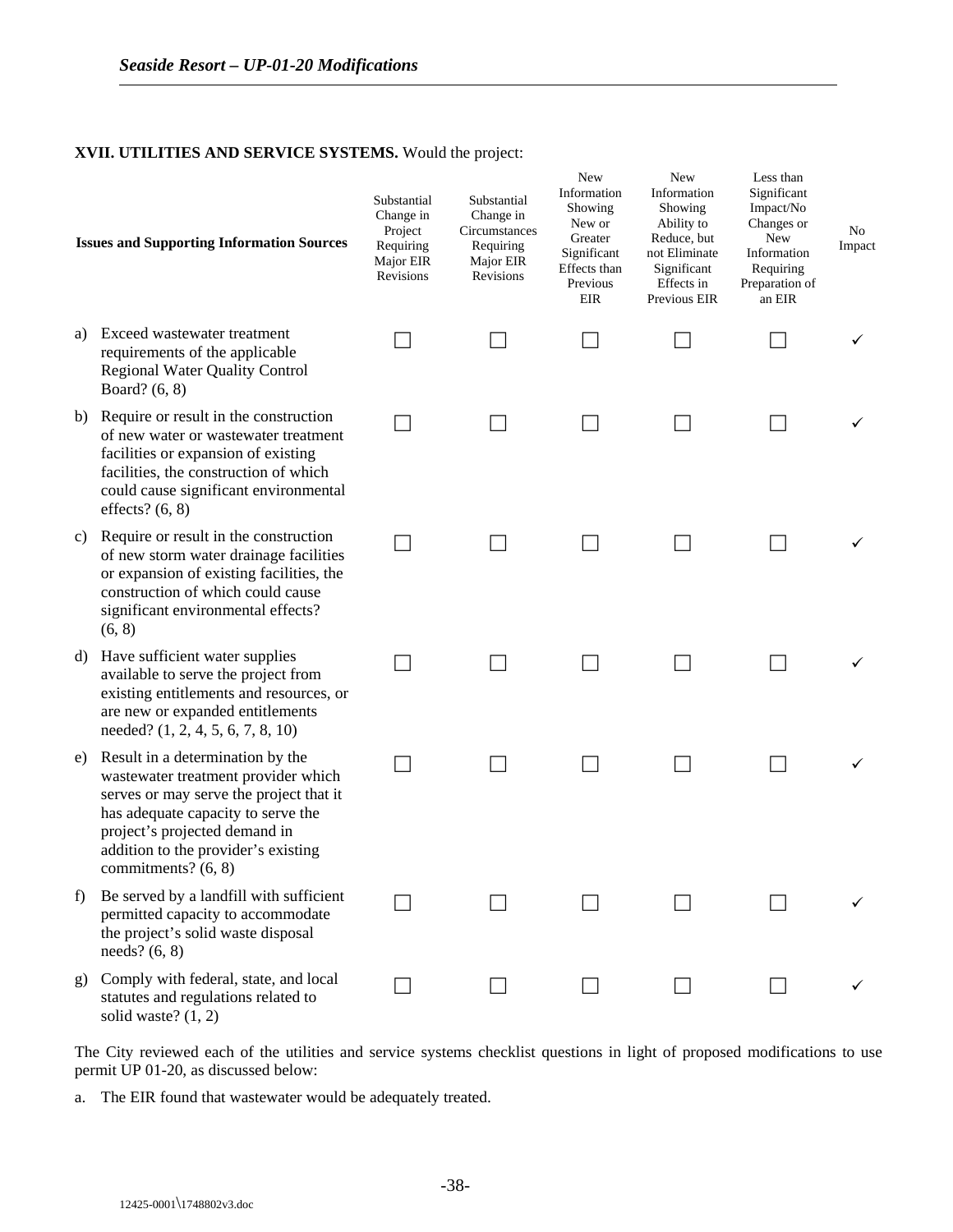- b. The EIR found that the Monterey Regional Water Pollution Control Agency's treatment plant had adequate capacity and the overall Seaside Resort project would have a less-than-significant impact on wastewater disposal. The EIR determined that one conveyance pipe would require capacity upgrades, and a mitigation measure was presented in the EIR and included as a condition of approval. The proposed project would not affect wastewater discharges. Wastewater discharges are proportional to water use, and water use would not exceed that projected in the EIR and Revised EIR. The EIR and the Revised EIR did not identify the need for expanded water supply treatment facilities.
- c. The EIR determined that the overall Seaside Resort project would have no impact on storm drainage. Refer to Hydrology and Water Quality, items "c," "d," and "e."
- d. The EIR indicates that the Seaside Resort would obtain water from the Marina Coast Water District, which extracts water from the lower Salinas Valley Groundwater Basin. Provision of water within the former Fort Ord is based on an allocation system that originated with an agreement between the U.S. Army and the Monterey County Water Resources Agency in conjunction with the closure of the former Fort Ord. Fort Ord as a whole is allocated 6,600 acre-feet of water each year from the Salinas Valley Groundwater Basin. Note, however, that full buildout of the planned uses within the former Fort Ord does require additional water supplies.

 The City of Seaside originally obtained an allocation of 710 acre-feet per year. The allocation was later increased to 748 acre-feet per year. The EIR water supply discussion was updated in the Revised EIR on the basis of two notable changes: the increased allocation, and the City's allocation of water to the First Tee project. Since the EIR was certified, the First Tee project has been withdrawn, and that water became available to the City again. The EIR and the Revised EIR concluded that the overall Seaside resort project would have adequate water from this allocation. As described in the following paragraphs, the proposed project would not increase water use, and therefore, would not affect the groundwater basin reserves or require new water entitlements.

 Based on review of data from the Fort Ord Reuse Authority, Monterey Peninsula Water Management District, and Marina Coast Water District, the EIR identifies published hotel room water consumption factors that vary from 0.15 to 0.25 acre-feet per year. The EIR based its projection of project water use on a water consumption factor of 0.21 acre-feet per year for each hotel room, which is slightly above the average and likely selected to provide a slightly conservative estimate. The EIR used a water demand factor of 0.20 acre-feet per year for each timeshare unit. The water consumption factors are exclusive of landscape irrigation, which is separately accounted for in the EIR.

 The modification of the use permit would allow several types of development on the timeshare parcels along with or in place of timeshare units. The modified conditional use permit would also allow fewer or more than 170 units. Applicable to any changes in land use related to the modified conditional use permit is a requirement that water demand remain within substantial conformance with that projected by the EIR; i.e. no greater than the 103.3 acre-feet per year for combined hotel and timeshare buildings (the two uses are combined because some of the hotel rooms could be built within the timeshare parcels). Landscape water demand is not expected to change because the development footprint is remaining the same. Based on these allowed uses, and keeping total hotel/timeshare development at 500 units (consistent with the approved plans, but not a requirement of the conditional use permit), several scenarios were developed and analyzed for water demand. The following development scenarios were considered: 1) 275 hotel rooms/225 condominium units; 2) 275 hotel rooms/170 timeshare units/55 condominiums; 3) 275 hotel rooms/112 single-family residences; and 4) 279 hotel rooms in the main hotel/68 hotel rooms on timeshare parcels/153 timeshare units. Table 2, Representative Scenario Water Use Estimates, presents the projected water use from these development scenarios, compared to the projected water use estimates in the EIR. A reduction in hotel rooms from 330 to 275, as allowed by the Disposition and Development Agreement is necessary in order to keep two of the scenarios within the total timeshare/hotel water use projections from the EIR.

 Since certification of the EIR, significant new water conservation efforts have been promulgated at the state level, and water use is declining. The California Green Building Standards Code, which became effective in 2011, establishes maximum fixture flow rates that are expected to reduce water consumption in new buildings by about 20 percent. The water use factors used in projecting water demand for the development scenarios were based on factors in the Marina Coast Water District's 2010 Urban Water Management Plan. Comparison of the 2010 Urban Water Management Plan demand factors to the demand factors used in EIR, indicates that the current hotel and timeshare per unit water use factors are about 20 percent less than was projected in the EIR.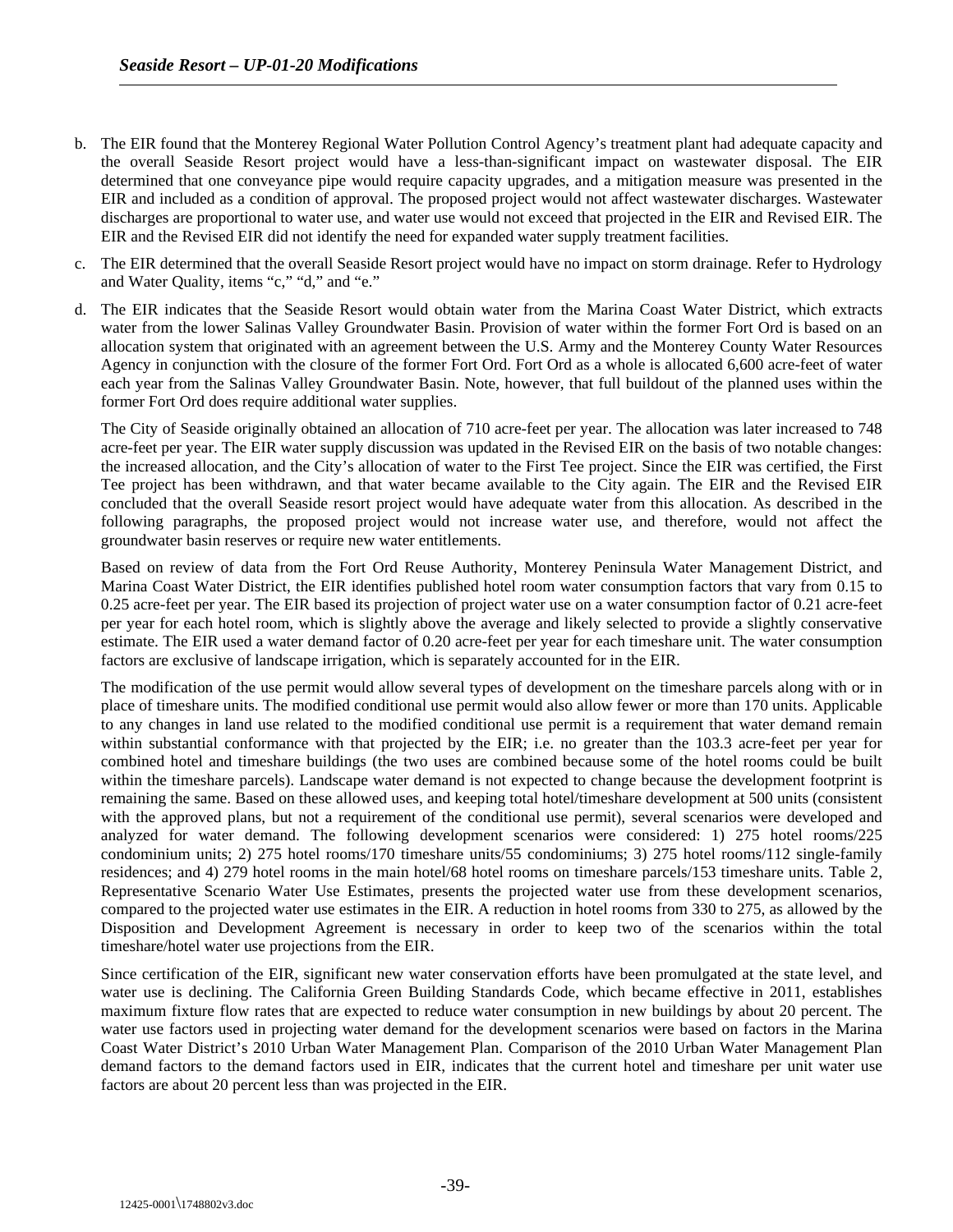| <b>Scenario</b> | Quantity/Use      | <b>Water Use Factor</b> | <b>Annual Use</b> | <b>Total Annual Use</b> |
|-----------------|-------------------|-------------------------|-------------------|-------------------------|
| EIR Baseline    | 330 hotel rooms   | 0.21 af per room        | $69.3$ af         |                         |
|                 | 255 timeshares    | 0.20 af per unit        | 34.0 af           | $103.3$ af              |
| 1)              | 275 hotel rooms   | 0.17 af per room        | $46.8$ af         |                         |
|                 | 225 condominiums  | 0.25 af per unit        | 56.3 af           | $103.1$ af              |
| 2)              | 330 hotel rooms   | 0.17 af per room        | 56.1 af           |                         |
|                 | 173 timeshares    | $0.17$ af per unit      | $29.4$ af         | 99.3 af                 |
|                 | 55 condominiums   | $0.25$ af per unit      | 13.8 af           |                         |
| 3)              | 275 hotel rooms   | 0.17 af per room        | $46.8$ af         | $102.8$ af              |
|                 | 112 single family | $0.50$ af per unit      | 56.0 af           |                         |
|                 | houses            |                         |                   |                         |
| 4)              | 279 hotel rooms   | 0.17 af per room        | 47.4 af           |                         |
|                 | 68 hotel rooms    | 0.17 af per room        | $11.6$ af         |                         |
|                 | 153 timeshares    | $0.17$ af per unit      | 26.0af            | 85.0 af                 |

Table 2 Representative Scenario Water Use Estimates

*Source:* City of Seaside, Marina Coast Water District

*Note:* af = acre-feet. For the EIR Baseline Scenario, the 255 timeshare units include all lock-off units as separate units to present a worst-case water demand scenario, consistent with the EIR, and the water demand factor of 0.020 acre-feet per unit is consistent with that used in the EIR. Scenario 2) assumes that 55 condominium units replace timeshare units, so that the timeshare unit count would be  $170 - 55$  (=115) plus lock off units at one-half lock-off per timeshare unit (115 x 1.5 = 173). Scenario 4) assumes that 68 hotel units on the timeshare parcels (based on Amended and Restated Disposition and Development Agreement Stage Two hotel obligation) replace timeshare units, so that the timeshare count would be 170 - 68- (=102) plus lock off units at one-half lock-off per timeshare unit (102  $\times$  1.5 = 153).

- e. Refer to item "a."
- f. The EIR determined that the Monterey Regional Waste Management District's landfill had adequate capacity for at least 90 years (to about 2095). The proposed project would not result in significant increases in solid waste generation.
- g. The City of Seaside and the Monterey Regional Waste Management District have recycling programs established.

The EIR indicated that the Seaside Resort would not have a significant impact on utilities and service systems. Based on the modifications to use permit UP-01-20 resulting in equal or reduced water use, the City finds:

- A. Substantial changes in the project and project circumstances resulting in new significant effects or a substantial increase in the severity of previously identified significant effects have not occurred;
- B. New information of substantial importance with respect to this environmental resource/impact resulting in new significant effects or a substantial increase in the severity of previously identified effects has not been identified; and
- C. None of the proposed project changes would significantly affect this environmental resource.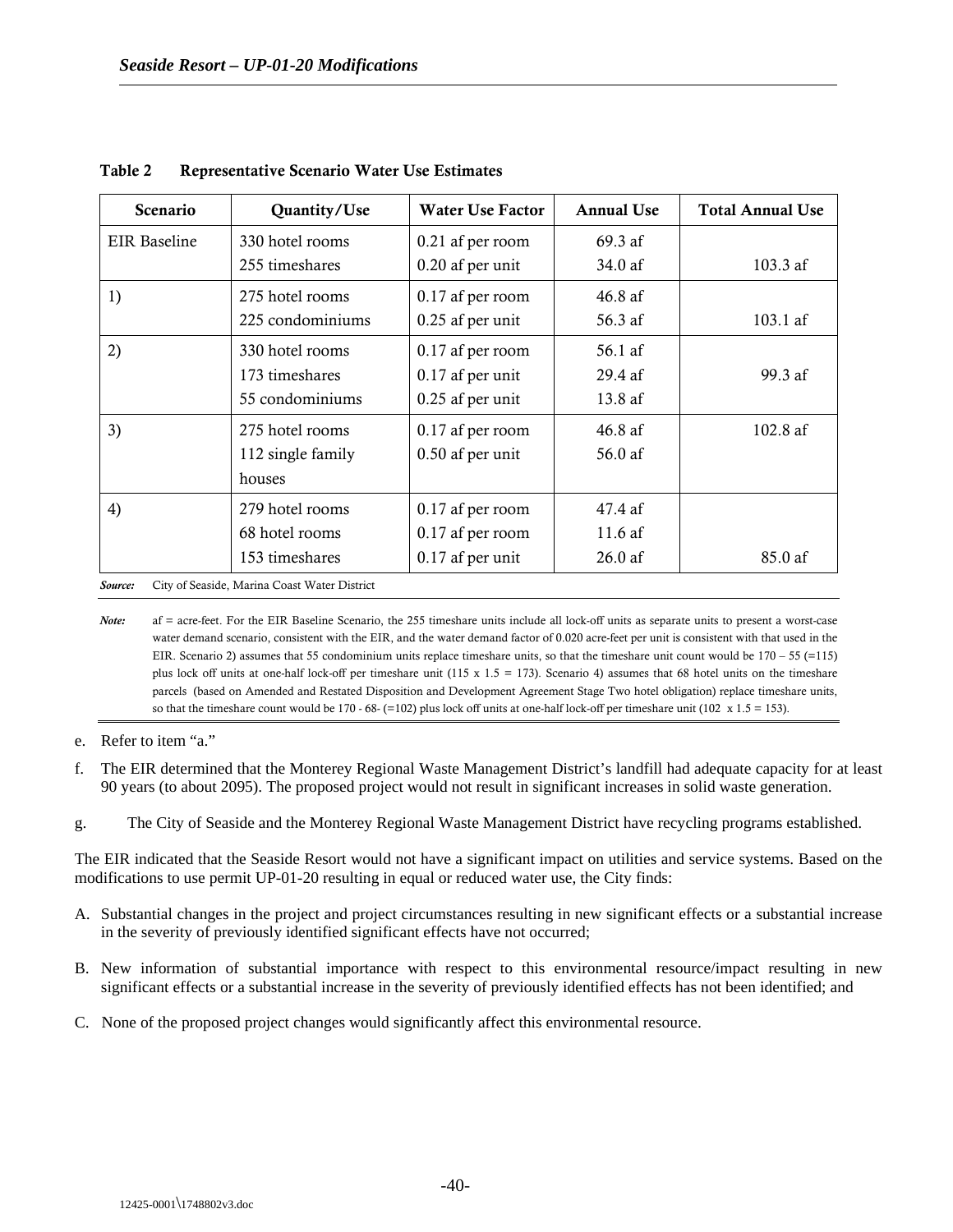## **XVIII. MANDATORY FINDINGS OF SIGNIFICANCE.**

|    | <b>Issues and Supporting Information Sources</b>                                                                                                                                                                                                                                                                                                                                                                                                                                          | Substantial<br>Change in<br>Project<br>Requiring<br>Major EIR<br>Revisions | Substantial<br>Change in<br>Circumstances<br>Requiring<br>Major EIR<br>Revisions | New<br>Information<br>Showing<br>New or<br>Greater<br>Significant<br>Effects than<br>Previous<br>EIR | New<br>Information<br>Showing<br>Ability to<br>Reduce, but<br>not Eliminate<br>Significant<br>Effects in<br>Previous EIR | Less than<br>Significant<br>Impact/No<br>Changes or<br>New<br>Information<br>Requiring<br>Preparation of<br>an EIR | No<br>Impact |
|----|-------------------------------------------------------------------------------------------------------------------------------------------------------------------------------------------------------------------------------------------------------------------------------------------------------------------------------------------------------------------------------------------------------------------------------------------------------------------------------------------|----------------------------------------------------------------------------|----------------------------------------------------------------------------------|------------------------------------------------------------------------------------------------------|--------------------------------------------------------------------------------------------------------------------------|--------------------------------------------------------------------------------------------------------------------|--------------|
| a) | Does the project have the potential to<br>degrade the quality of the<br>environment, substantially reduce the<br>habitat of a fish or wildlife species,<br>cause a fish or wildlife population to<br>drop below self-sustaining levels,<br>threaten to eliminate a plant or animal<br>community, reduce the number or<br>restrict the range of a rare or<br>endangered plant or animal or<br>eliminate important examples of the<br>major periods of California history or<br>prehistory? |                                                                            |                                                                                  |                                                                                                      |                                                                                                                          | ✓                                                                                                                  |              |
| b) | Does the project have impacts that are<br>individually limited, but cumulatively<br>considerable? ("Cumulatively<br>considerable" means that the<br>incremental effects of a project are<br>considerable when viewed in<br>connection with the effects of past<br>projects, the effects of other current<br>projects, and the effects of probable<br>future projects)?                                                                                                                    |                                                                            |                                                                                  |                                                                                                      |                                                                                                                          | ✓                                                                                                                  |              |
|    | c) Does the project have environmental<br>effects which will cause substantial<br>adverse effects on human beings,<br>either directly or indirectly?                                                                                                                                                                                                                                                                                                                                      |                                                                            |                                                                                  |                                                                                                      |                                                                                                                          | ✓                                                                                                                  |              |

The City reviewed each of the mandatory findings checklist questions in light of proposed modifications to use permit UP 01-20, as discussed below:

- a. The overall Seaside Resort project could have significant impacts on biological and cultural resources. Mitigation measures presented in the EIR and incorporated as conditions of approval would reduce impacts to a less-thansignificant level. The proposed project would not result in new or increased impacts.
- b. The overall Seaside Resort project would contribute to cumulative impacts for public services and transportation. The proposed project's contribution to cumulative impacts would be less than cumulatively considerable with implementation of mitigation measures identified, and/or other regulatory requirements discussed.
- c. The overall Seaside Resort project would cause substantial adverse effect on human beings from exposure to noise. The proposed project would not result in new or increased impacts.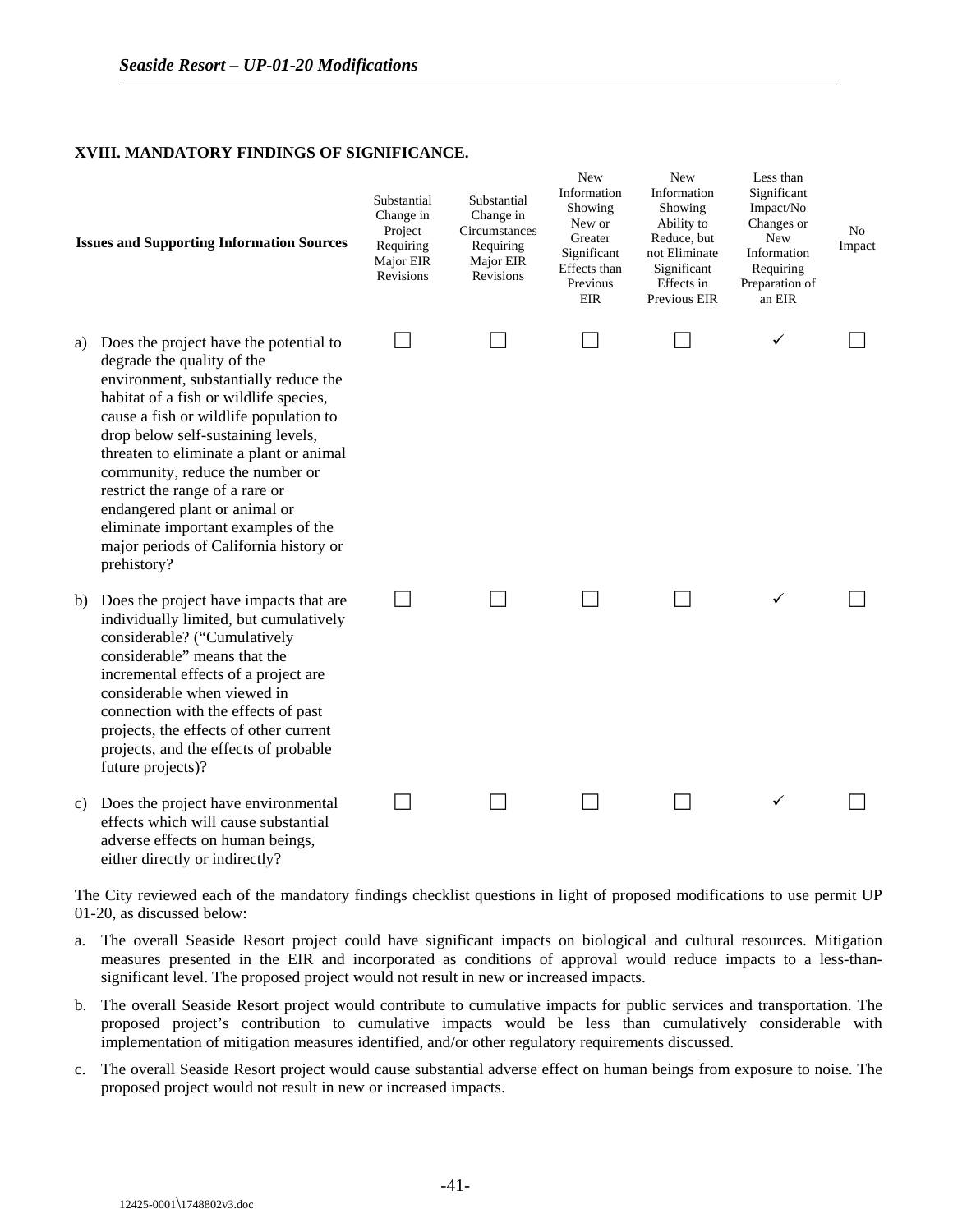The EIR indicated that the Seaside Resort could have significant impacts on biological and cultural resources, contribute to cumulative impacts, and potentially have noise effects that could cause adverse effects on human beings. Based on the analysis provided in this addendum, the modifications to use permit UP-01-20 would not result in new or increased impacts in these areas, and the City finds:

- A. Substantial changes in the project and project circumstances resulting in new significant effects or a substantial increase in the severity of previously identified significant effects have not occurred;
- B. New information of substantial importance with respect to this environmental resource/impact resulting in new significant effects or a substantial increase in the severity of previously identified effects has not been identified; and
- C. None of the proposed project changes would significantly affect this environmental resource.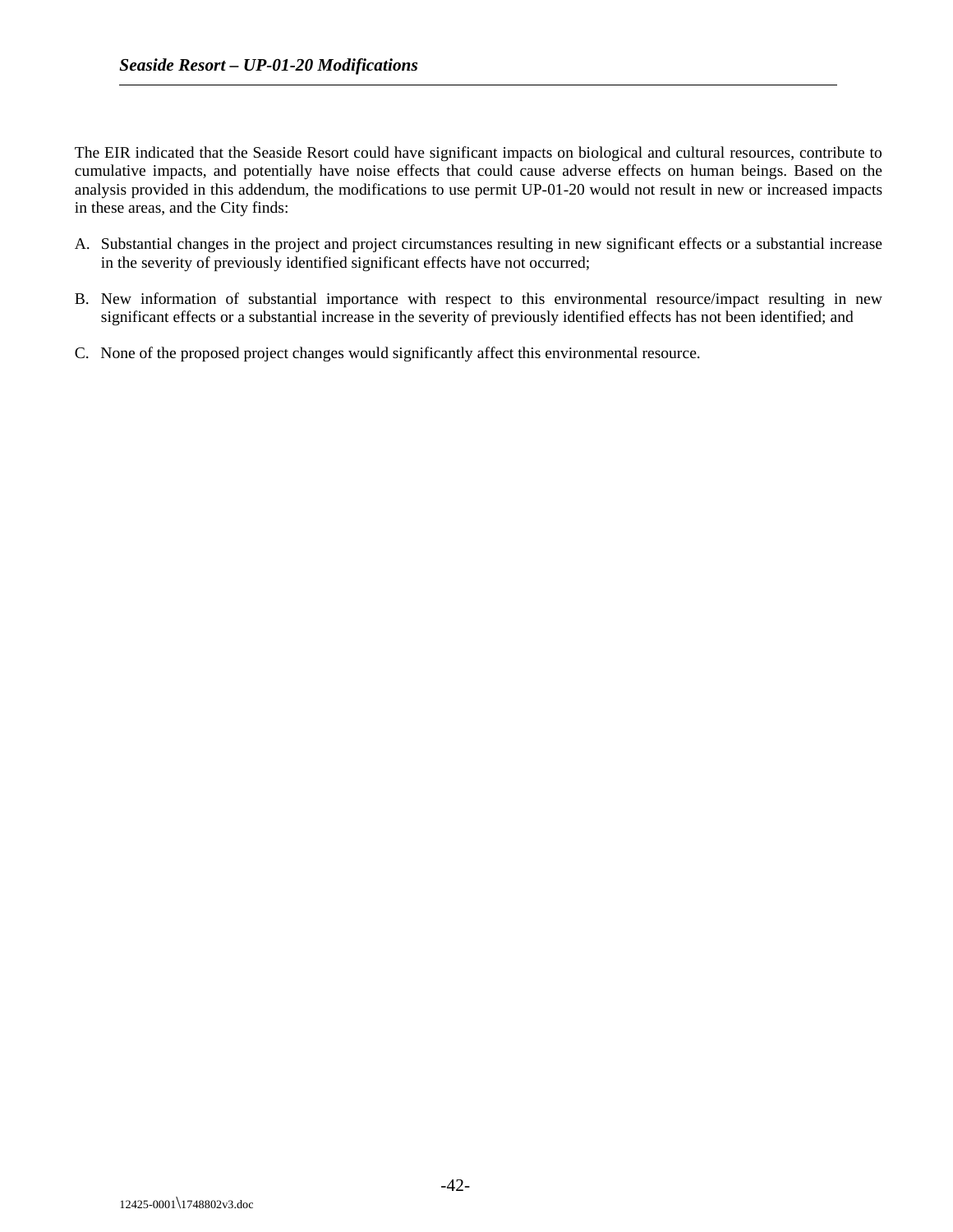#### **9. Sources**

- **1.** City of Seaside. *Seaside General Plan*. August 5, 2003.
- **2.** City of Seaside. *Seaside General Plan EIR*. January 2004.
- **3.** Seaside Title 17 Zoning Code. December 4, 2006 with updates through May 1, 2010.
- **4.** Fort Ord Reuse Authority. *Fort Ord Reuse Plan*. June 13, 1997, republished August 2001.
- **5.** Fort Ord Reuse Authority. *Fort Ord Reuse Plan EIR*. June 13, 1997.
- **6.** City of Seaside. *Seaside Resort Draft EIR*. August 2002.
- **7.** City of Seaside. *Seaside Resort Revised Draft EIR*. May 2004.
- **8.** City of Seaside. *Seaside Resort Final EIR*. August 2004.
- **9.** Revised and Restated Disposition and Development Agreement by and between the Successor Agency of the Redevelopment Agency of the City of Seaside, a public body, corporate and politic, and Seaside Resort Development, LLC, an Arizona limited liability company. February 2014.
- **10.** Use Permit 01-20 Modification Application. Submitted October 15, 2014.
- 11. San Luis Obispo County Air Quality Control District. *CEQA Air Quality Handbook*. April 2012.
- 12. Letter from Department of Toxic Substances Control to Lance Houston, Fort Ord Community Advisory Group. November 5, 2004.
- 13. Marina Coast Water District. *2010 Urban Water Management Plan*. June 14, 2011.

All documents indicated with bold numbers are available for review at the City of Seaside Resource Management Services, Planning Division; 440 Harcourt Avenue, Seaside, CA 93955; (831) 899-6726, during normal business hours.

All documents listed above are available for review at EMC Planning Group Inc., 301 Lighthouse Avenue, Suite C, Monterey, California 93940, (831) 649-1799 during normal business hours.